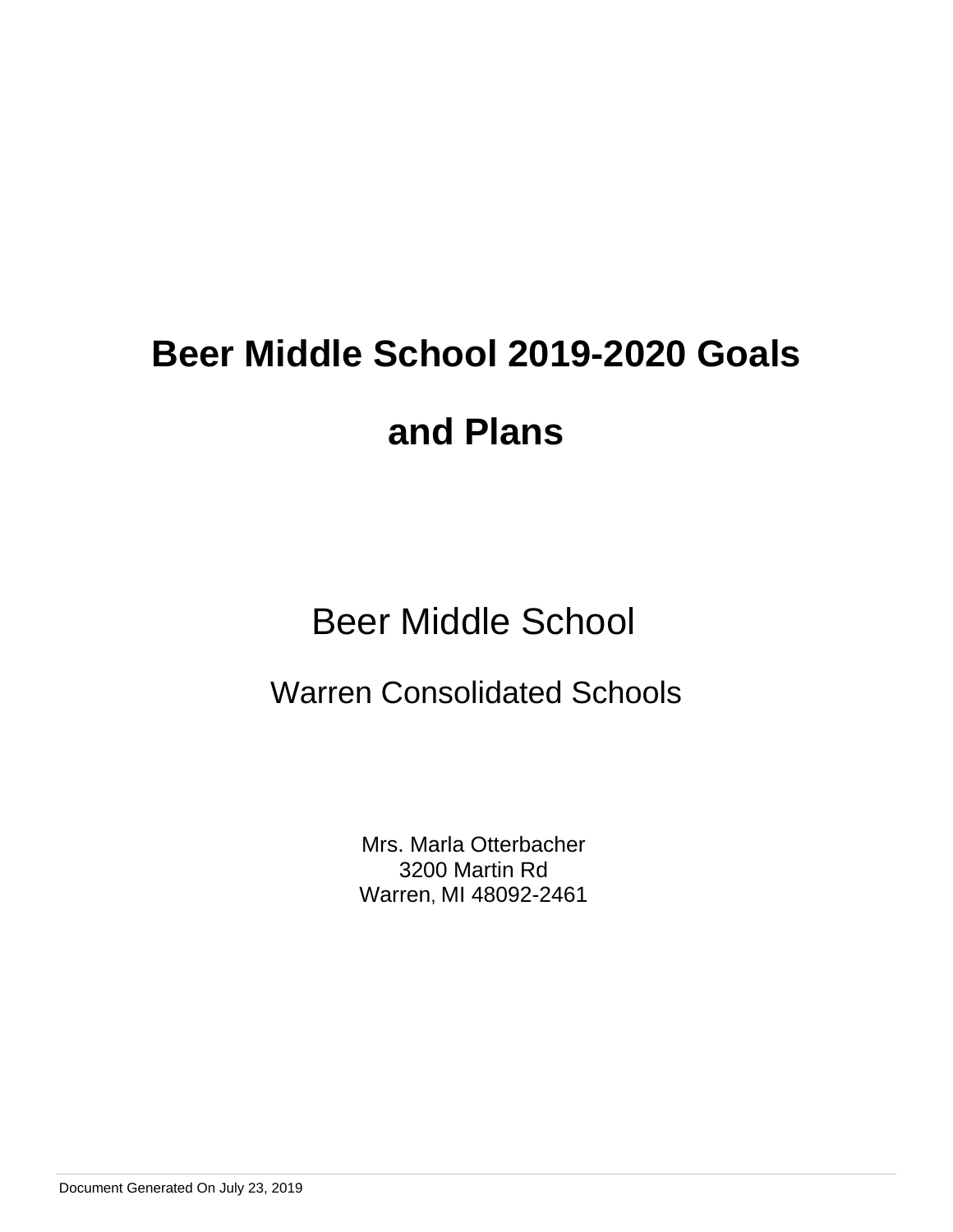# **TABLE OF CONTENTS**

| Goal 3: Beer Middle School Staff will utilize a system of Multi-Tiered Supports for Tier II and Tier III Interventions 17<br>Goal 4: Professional Learning Communities (PLCs) will be utitlized throughtout the school year to assist in curriculum |  |
|-----------------------------------------------------------------------------------------------------------------------------------------------------------------------------------------------------------------------------------------------------|--|
|                                                                                                                                                                                                                                                     |  |
|                                                                                                                                                                                                                                                     |  |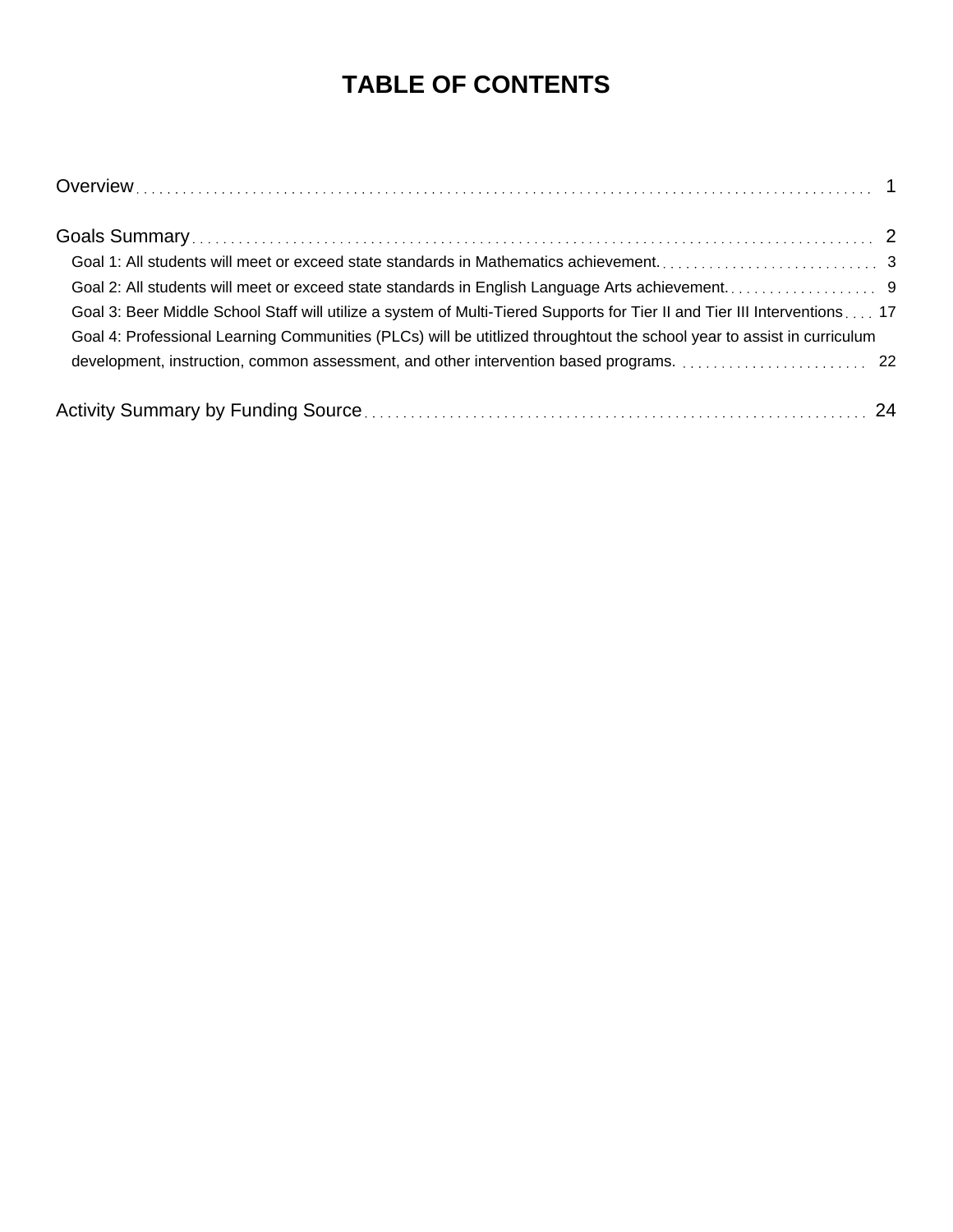### **Overview**

#### **Plan Name**

Beer Middle School 2019-2020 Goals and Plans

#### **Plan Description**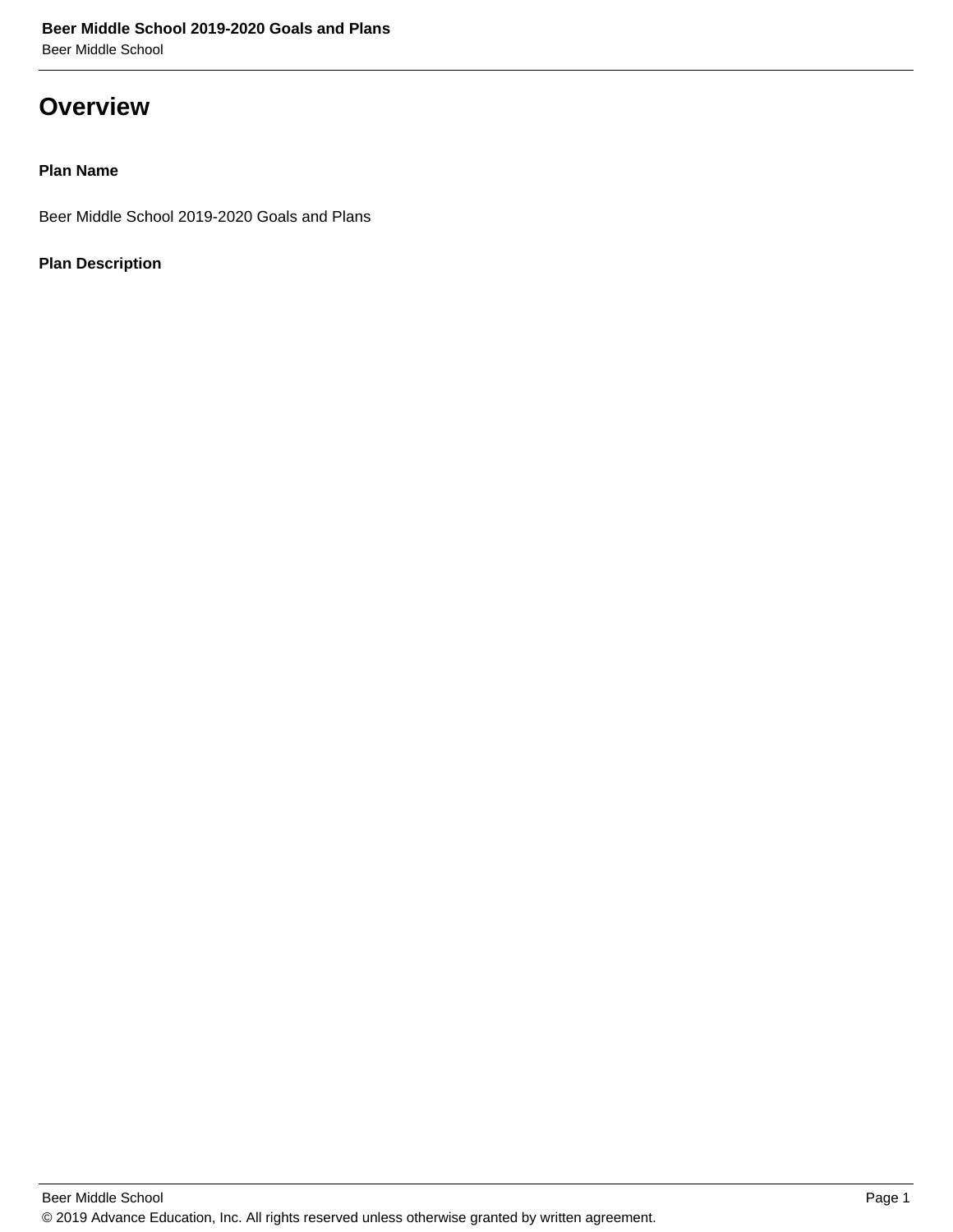# **Goals Summary**

**The following is a summary of the goals encompassed in this plan. The details for each goal are available in the next section.**

| $\vert \#$     | Goal Name                                                                                                                                                                                                      | Goal Details                                            | Goal Type      | <b>Total Funding</b> |
|----------------|----------------------------------------------------------------------------------------------------------------------------------------------------------------------------------------------------------------|---------------------------------------------------------|----------------|----------------------|
|                | All students will meet or exceed state standards in<br>Mathematics achievement.                                                                                                                                | Objectives: 1<br>Strategies: 3<br>Activities: 20        | Academic       | \$178700             |
| $\overline{2}$ | All students will meet or exceed state standards in<br>English Language Arts achievement.                                                                                                                      | Objectives: 1<br>Strategies: 3<br><b>Activities: 21</b> | Academic       | \$101550             |
| 3              | Beer Middle School Staff will utilize a system of<br>Multi-Tiered Supports for Tier II and Tier III<br>Interventions                                                                                           | Objectives: 2<br>Strategies: 4<br>Activities: 15        | Organizational | \$184000             |
| <sup>4</sup>   | Professional Learning Communities (PLCs) will be<br>utitlized throughtout the school year to assist in<br>curriculum development, instruction, common<br>assessment, and other intervention based<br>programs. | Objectives: 1<br>Strategies: 1<br>Activities: 4         | Organizational | \$21500              |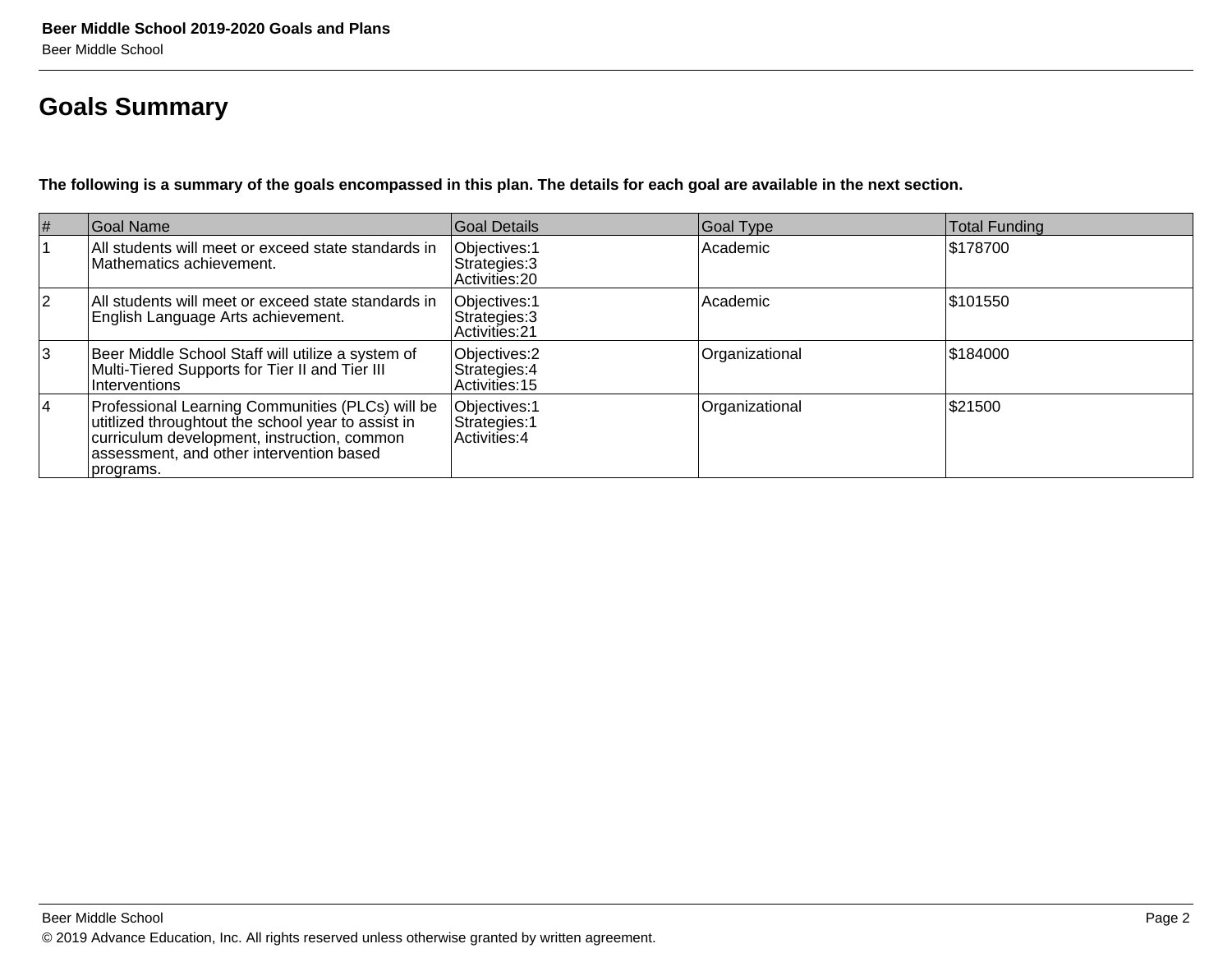### **Goal 1: All students will meet or exceed state standards in Mathematics achievement.**

#### **Measurable Objective 1:**

47% of All Students will demonstrate a proficiency of skills in Mathematics by 06/30/2025 as measured by the state assessment.

#### **Strategy 1:**

Tier 1 Mathematics Instruction - Teachers will implement the district wide curriculum.

Category: Mathematics

Research Cited: Illustrative Math:

llustrative Mathematics 6–8 Math is a problem-based core mathematics curriculum for grades 6–8 that sparks discussion, perseverance, and enjoyment ofmathematics. Students learn math by doing math, solving problems in mathematical and real-world contexts, and constructing arguments using precise language.Teachers shift their instruction with high-leverage routines that guide students in understanding and making connections between concepts and procedures.

Just announced! IM 6–8 Math is the only middle school math series to meet EdReports expectations in all 3 Gateways. EdReports is an independent nonprofit thatoffers free reviews of K-12 instructional materials focus on alignment to college and career-ready standards and other indicators of high quality as recommended byeducators.

https://www.illustrativemathematics.org/

ACRI: AARI is a Tier 2/3 (MTSS) short-term, intensive intervention that accelerates reading comprehension and critical thinking in informational text. AARI is for generaland special education students in grades 3-12. The instructional framework is built on evidence-based strategies and culture-centered research.

AARI focuses on critical thinking with informational text to help students access content from texts.

AARI emphasizes small group instruction that meets students where they are and accelerates their reading through instruction built around:

**Community**  Text-Based Inferencing and Critical Thinking Question Answer Relationship (QAR) and Questioning the Author (QtA)Text Structure

AARI seeks to support students in building more positive reader identities that empower them in all aspects of their lives.

Beer Middle School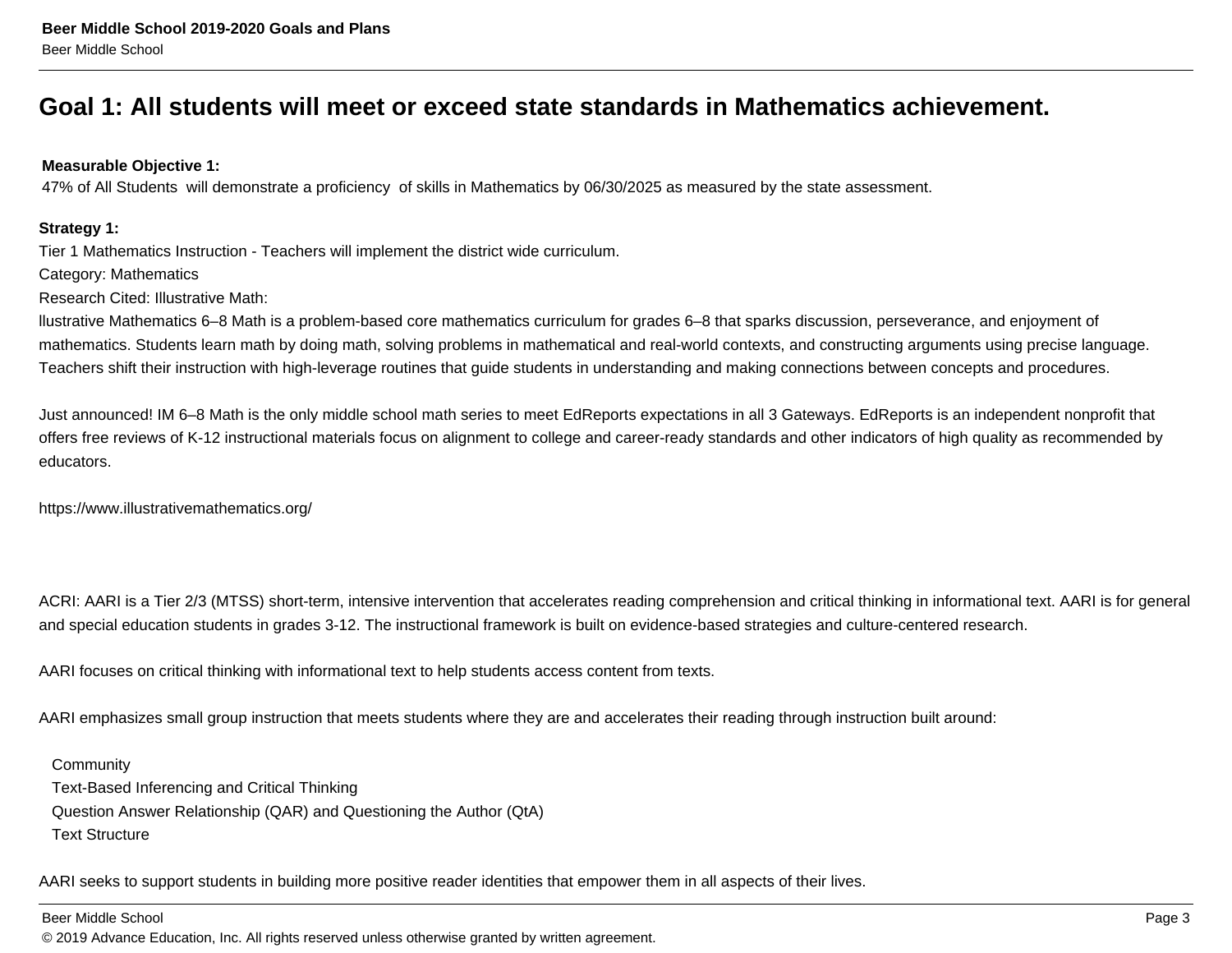ACRI Research: http://www.oaklandschoolsliteracy.org/adolescent-accelerated-reading-initiative-aari/research-data/

CITW: Dean, C. B., Hubbell, E. R., Pitler, H., & Stone, B. (2012). Classroom instruction that works: research-based strategies for increasing student achievement. 2nded. Alexandria: ASCD.

Wright, R. (2003). Math Recovery®: A Program of Intervention in Early Number. Australian Journal of Learning Disabilities, 8(4), 6-11.

Munn, P. (2007). Rater Reliability of Math Recovery® Assessments. Department of Childhood and Primary Studies. Strathclyde University. Glasgow, Scotland.Phillips, V., Leonard, W., Horton, R., Wright, R., & Stafford, A. (2003). Can Math Recovery® Save Children Before They Fail? Teaching Children Mathematics, 10(2),107-111.

Smith, T., Cobb, P., Farran, D., Cordray, D., & Munter, C. (2013). Evaluating Math Recovery®:Assessing the Causal Impact of a Diagnostic Tutoring Program on Student Achievement.

American Educational Research Journal, 50 (2), 397-428.

Tier: Tier 1

| Activity - Classroom Instruction That Works (CITW)- Getting<br>Ready                                                                                                                                                | Activity<br>Type   | Tier        | Phase            | Begin Date                | End Date        | Resource<br> Assigned | Source Of<br>Funding                  | <b>Staff</b><br> Responsibl_                                         |
|---------------------------------------------------------------------------------------------------------------------------------------------------------------------------------------------------------------------|--------------------|-------------|------------------|---------------------------|-----------------|-----------------------|---------------------------------------|----------------------------------------------------------------------|
| Teachers will attend CITW training and receive CITW job-<br>embedded support from the Content Instructional Technology<br>Specialist and through PLC meeting and/or professional<br>training from MISD Consultants. | Getting<br>Ready   | Tier 1      | Getting<br>Ready | 09/06/2016  06/30/2020    |                 | 1\$500                | lGeneral<br>Fund                      | All building<br>ladministrati<br>Ion and<br>lMathematic<br>ls staff. |
|                                                                                                                                                                                                                     |                    |             |                  |                           |                 |                       |                                       |                                                                      |
| Activity - Classroom Instruction That Works (CITW)- Implement Activity                                                                                                                                              | I ype              | <b>Tier</b> | Phase            | Begin Date                | End Date        | Resource<br> Assigned | Source Of<br>Funding                  | Staff<br> Responsibl_                                                |
| All teachers will use the CITW instructional strategies that align<br>with curriculum standards and targets being instructed to<br>enhance students learning, with an emphasis on providing<br>feedback.            | Implementa<br>tion | Tier 1      | Implement        | 09/06/2016 06/30/2020 \$0 |                 |                       | No Funding   All building<br>Required | administrati<br>Ion and<br>lMathematic<br>∣s staff.                  |
|                                                                                                                                                                                                                     |                    |             |                  |                           |                 |                       |                                       |                                                                      |
| Activity - Classroom Instruction That Works (CITW) - Monitor                                                                                                                                                        | Activity<br>Type   | Tier        | Phase            | Begin Date                | <b>End Date</b> | Resource<br> Assigned | Source Of<br>Funding                  | Staff<br> Responsibl                                                 |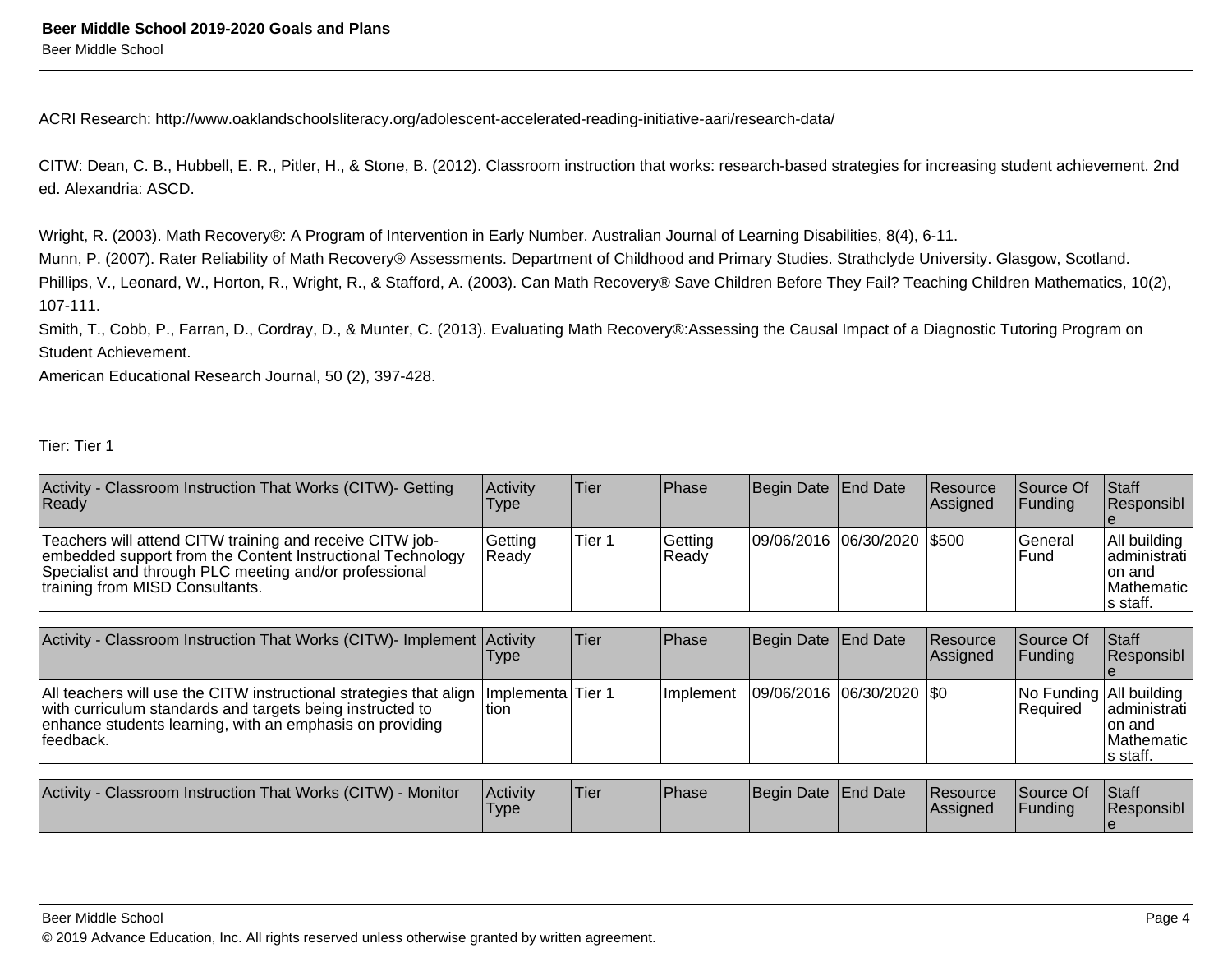Beer Middle School

| Teachers will monitor whether or not students can adjust their<br>knowledge and skills, based upon the feedback given, for<br>various student growth measures in the classroom. | Monitor                 | Tier 1            | Monitor                                     | 09/06/2016 06/30/2020   \$0 |                 |                      | No Funding All building<br> Required | Administrati<br>Ion and<br>Mathematic<br>s staff.      |
|---------------------------------------------------------------------------------------------------------------------------------------------------------------------------------|-------------------------|-------------------|---------------------------------------------|-----------------------------|-----------------|----------------------|--------------------------------------|--------------------------------------------------------|
|                                                                                                                                                                                 |                         |                   |                                             |                             |                 |                      |                                      |                                                        |
| Activity - Classroom Instruction That Works (CITW) - Evaluate                                                                                                                   | Activity<br><b>Type</b> | <b>Tier</b>       | Phase                                       | Begin Date                  | <b>End Date</b> | Resource<br>Assigned | Source Of<br>Funding                 | Staff<br>Responsibl                                    |
| Teachers will evaluate student growth on state and local<br>assessments to evaluate CITW strategies.                                                                            | Evaluation              | Tier 1            | lEvaluate                                   | 09/06/2016  06/30/2020  \$0 |                 |                      | No Funding All building<br>Required  | Administrat  <br>lors and<br>lMathematic l<br>s staff. |
|                                                                                                                                                                                 |                         |                   |                                             |                             |                 |                      |                                      |                                                        |
| Activity - Number Talks - Getting Ready                                                                                                                                         | Activity<br>Type        | <b>Tier</b>       | Phase                                       | Begin Date End Date         |                 | Resource<br>Assigned | Source Of<br>Funding                 | Staff<br>Responsibl                                    |
| Sixth grade staff will be trained in Number Talks. Number talks<br>فالمناصر والمناصر والمستقلص والمستنقص والمنافس المراجية والمستنقص والمستنقل والمنابذ والمساورة               | Getting                 | Tier <sub>1</sub> | Getting<br>$\mathbf{D}$ $\sim$ $\mathbf{A}$ | 09/06/2016                  | 06/30/2020      | \$200                | Title I<br>المنافذ والمتمامين        | The<br>المناقب القراريا                                |

| is a productive discourse tool that instructs students on how to Ready |  | Ready |  | Schoolwide building |               |
|------------------------------------------------------------------------|--|-------|--|---------------------|---------------|
| verbally communicate their thinking around mathematical                |  |       |  |                     | l Administrat |
| concepts. Additionally, the connection to sixth grade will serve       |  |       |  |                     | lors and      |
| as a bridge to training students have received at the                  |  |       |  |                     | sixth grade   |
| elementary level. Furthermore, staff will also review Discourse        |  |       |  |                     | IMathematic I |
| Training, which was provided during the 2015-2016 school year          |  |       |  |                     | Is staff.     |
| (by local curriculum consultants.)                                     |  |       |  |                     |               |
|                                                                        |  |       |  |                     |               |

| Activity - Number Talks - Implement                                                                                                                                                                                                                                                                     | <b>Activity</b><br><b>Type</b> | lTier. | <b>IPhase</b>     | Begin Date End Date           | <b>Resource</b><br><b>Assigned</b> | <b>Source Of</b><br>IFundina | <b>Staff</b><br>Responsibl                                                                   |
|---------------------------------------------------------------------------------------------------------------------------------------------------------------------------------------------------------------------------------------------------------------------------------------------------------|--------------------------------|--------|-------------------|-------------------------------|------------------------------------|------------------------------|----------------------------------------------------------------------------------------------|
| Staff will implement Number Talk in daily practices that are ten<br>minutes where students mentally solve computation problems<br>and talk about their strategies. Implementing this strategy<br>allows students to use math practices 1, 3,6,7, and 8 as well as $\vert$<br>develop fluency over time. | Ilmplementa lTier 1<br>Ition   |        | <b>Ilmplement</b> | 09/06/2016  06/30/2020  \$200 |                                    | Title I                      | Mathematic<br>Schoolwide  s staff and  <br>Ibuildina<br> administrat  <br>lors and<br>Istaff |

| Activity - Number Talks - Monitor                                                 | Activitv<br>Type | Tier   | <b>Phase</b> | Begin Date   End Date |                           | Resource<br><b>Assigned</b> | Source Of<br><b>IFundina</b>                | <b>IStaff</b><br>Responsibl                             |
|-----------------------------------------------------------------------------------|------------------|--------|--------------|-----------------------|---------------------------|-----------------------------|---------------------------------------------|---------------------------------------------------------|
| Number Talk will be monitored through class walk-throughs<br>and the ILC process. | Monitor          | Tier 1 | Monitor      |                       | 09/06/2016 06/30/2020 \$0 |                             | No Funding All building<br><b>IRequired</b> | Administrati  <br>Ton and<br> Mathematic  <br>∣s staff. |

| Activity - Number Talks - Evaluate | Activity<br><b>Type</b> | 'Tier | Phase | Begin Date End Date |  | <b>Resource</b><br><b>Assigned</b> | Source Of<br><b>Funding</b> | <b>Staff</b><br>Responsibl |
|------------------------------------|-------------------------|-------|-------|---------------------|--|------------------------------------|-----------------------------|----------------------------|
|------------------------------------|-------------------------|-------|-------|---------------------|--|------------------------------------|-----------------------------|----------------------------|

Beer Middle School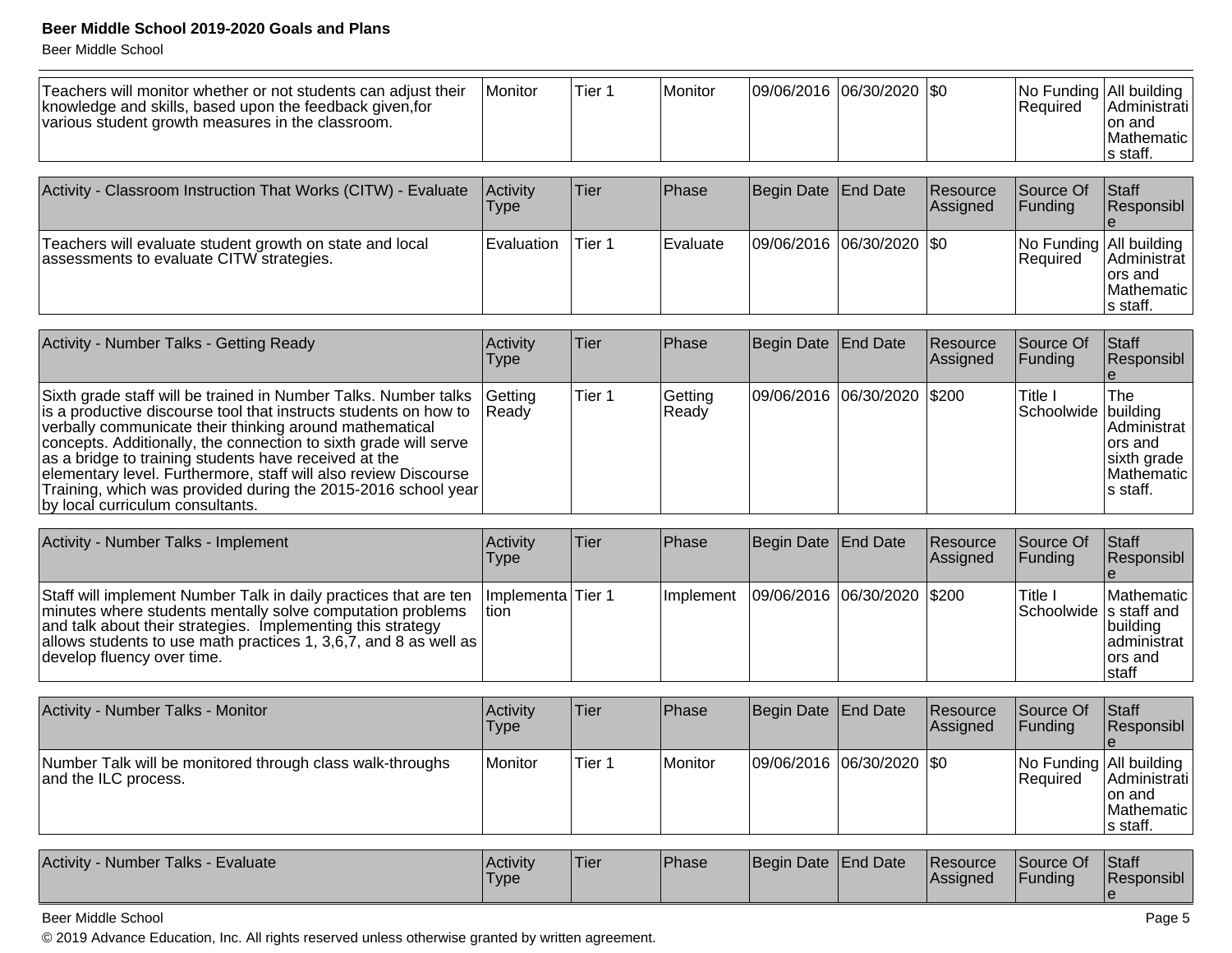| The evaluation of Number Talks in mathematics will be occur<br>when state and local assessments are analyzed. | <b>I</b> Evaluation | Tier 1 | Evaluate |  | 09/06/2016  06/30/2020  \$0 |  | No Funding All building<br>l Reauired | IAdministrat l<br>lors and<br>IMathematic <sup>1</sup><br>lal staff. |
|---------------------------------------------------------------------------------------------------------------|---------------------|--------|----------|--|-----------------------------|--|---------------------------------------|----------------------------------------------------------------------|
|---------------------------------------------------------------------------------------------------------------|---------------------|--------|----------|--|-----------------------------|--|---------------------------------------|----------------------------------------------------------------------|

| Activity - Illustrative Math-Getting Ready                                                                                                                                                                                                              | Activity<br>Type     | Tier | <b>Phase</b>     | Begin Date End Date |                              | Resource<br>Assigned | Source Of<br><b>IFunding</b>        | Staff<br>Responsibl                                                                                      |
|---------------------------------------------------------------------------------------------------------------------------------------------------------------------------------------------------------------------------------------------------------|----------------------|------|------------------|---------------------|------------------------------|----------------------|-------------------------------------|----------------------------------------------------------------------------------------------------------|
| Mathematics staff will receive professional development in the<br>new Illustrative math curriculum for the 2018-2019 school year. I Learning<br>This will include trainings, ILC work, PLC work, and meetings<br>with curriculum consultants if needed. | Professiona   Tier 1 |      | Getting<br>Ready |                     | 09/04/2018 06/30/2019 \$1000 |                      | Title I<br>Schoolwide   s teachers, | <b>IMathematic</b><br>administrat<br>lors, and<br>Idistrict<br><b>Icurriculum</b><br><b>Iconsultants</b> |

| Activity - Illustrative Math-Implement                                                                                                                                                                                                             | Activity<br>Type | lTier: | <b>IPhase</b>     | Begin Date   End Date       | Resource<br><b>Assigned</b> | Source Of<br><b>IFunding</b> | Staff<br>Responsibl                                                                         |
|----------------------------------------------------------------------------------------------------------------------------------------------------------------------------------------------------------------------------------------------------|------------------|--------|-------------------|-----------------------------|-----------------------------|------------------------------|---------------------------------------------------------------------------------------------|
| Staff will begin the 2018-2019 school year with the new district   Direct<br>approved math curriculum. Tier 1 Mathematics staff will utilize it Instruction<br>during direct instruction. Tier 3 will also use it during<br>lintervention courses. |                  | Tier 1 | <b>Ilmplement</b> | 09/04/2018  06/30/2019  \$0 |                             | lGeneral<br>lFund            | Mathematic<br>Is teachers<br><b>land Title I</b><br><b>IMath</b><br>Intervention I<br>lists |

| <b>Activity - Illustrative Math-Monitor</b>                                                                                                                                                         | Activity<br><b>Type</b> | Tier   | <b>Phase</b> | Begin Date End Date       | Resource<br>Assigned | Source Of<br> Funding | Staff<br>Responsibl                                                                                            |
|-----------------------------------------------------------------------------------------------------------------------------------------------------------------------------------------------------|-------------------------|--------|--------------|---------------------------|----------------------|-----------------------|----------------------------------------------------------------------------------------------------------------|
| Mathematics staff will monitor student progress during PLC/ILC Monitor<br>meetings. Administrators will monitor student progress through<br>classroom walk-throughs and formal teacher evaluations. |                         | Tier 1 | Monitor      | 09/04/2018 06/30/2019 \$0 |                      | lGeneral<br>lFund     | Mathematic<br>s teaching<br>∣staff, Title I<br>Intervention<br>staff, and<br>building<br>ladministrat<br>lors. |

| <b>Activity</b><br>- Illustrative Math-Evaluation | Activity<br>Type | 'Tier | <b>Phase</b> | Begin Date End Date | <b>Resource</b><br><b>Assigned</b> | Source Of<br><b>IFunding</b> | Staff<br><b>Responsibl</b> |
|---------------------------------------------------|------------------|-------|--------------|---------------------|------------------------------------|------------------------------|----------------------------|
|                                                   |                  |       |              |                     |                                    |                              |                            |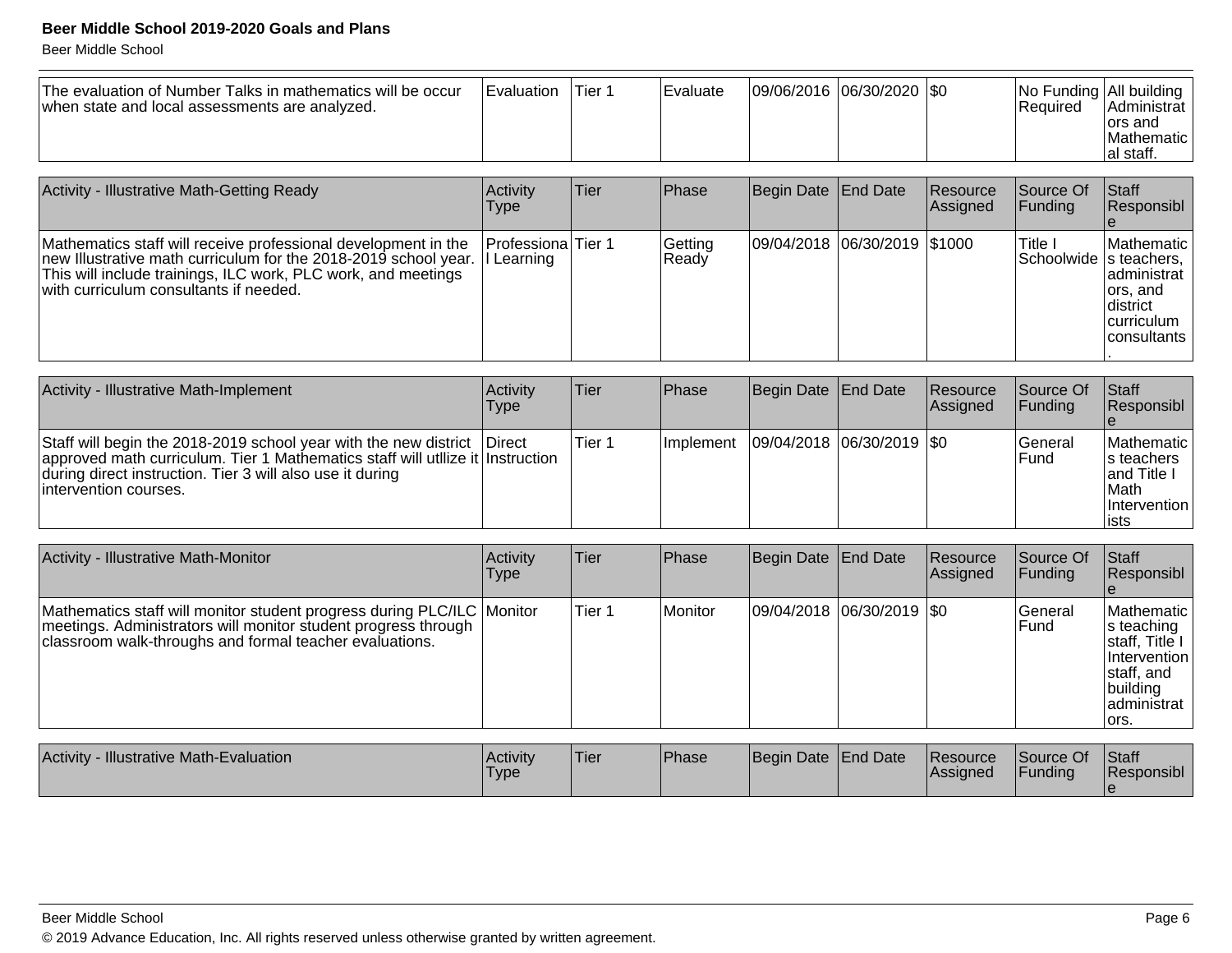Beer Middle School

| NWEA scores, MSTEP, and Algebra Readiness will be used to Evaluation<br>evaluate the effectiveness of the new district curriculum. |  | lTier 1 | Evaluate | 09/30/2018 06/30/2019 50 |  |  | lGeneral<br>lFund. | IAII<br>Imathematic I<br>$ s $ teaching $ s $<br>staff, Title I<br>Intervention<br>staff, and<br> building<br>ladministrat<br>lors |
|------------------------------------------------------------------------------------------------------------------------------------|--|---------|----------|--------------------------|--|--|--------------------|------------------------------------------------------------------------------------------------------------------------------------|
|------------------------------------------------------------------------------------------------------------------------------------|--|---------|----------|--------------------------|--|--|--------------------|------------------------------------------------------------------------------------------------------------------------------------|

#### **Strategy 2:**

Tier 3 Supplemental Mathematics Instruction - Beer Middle School will utilize Title I funding to provide direct and targeted instruction to students needing significantmathematics interventions. These interventions will include Add+VantageMR (AVMR), Corrective Math, or similar direct instruction programs. Students will receive 60minutes of mathematics instruction for one semester, in addition to their regularly scheduled mathematics course.

#### Category: Mathematics

Research Cited: Wright, R. (2003). Math Recovery®: A Program of Intervention in Early Number. Australian Journal of Learning Disabilities, 8(4), 6-11.

Munn, P. (2007). Rater Reliability of Math Recovery® Assessments. Department of Childhood and Primary Studies. Strathclyde University. Glasgow, Scotland.Phillips, V., Leonard, W., Horton, R., Wright, R., & Stafford, A. (2003). Can Math Recovery® Save Children Before They Fail? Teaching Children Mathematics, 10(2),107-111.

Smith, T., Cobb, P., Farran, D., Cordray, D., & Munter, C. (2013). Evaluating Math Recovery®:Assessing the Causal Impact of a Diagnostic Tutoring Program onStudent Achievement.

American Educational Research Journal, 50 (2), 397-428.

Tier: Tier 3

| Activity - Tier 3 Supplemental Mathematics Instruction-Evaluate Activity                                                                                        | <b>Type</b>          | lTier. | Phase            | Begin Date   End Date         | <b>Resource</b><br>Assigned | <b>Source Of</b><br>IFundina | <b>Staff</b><br>Responsibl                                                       |
|-----------------------------------------------------------------------------------------------------------------------------------------------------------------|----------------------|--------|------------------|-------------------------------|-----------------------------|------------------------------|----------------------------------------------------------------------------------|
| NWEA, M-STEP, and/or easyCBM data will be analyzed to<br>determine if students' mathematical skills have increased since Support<br>lenrollment in this course. | Academic <br>Program | Tier 3 | <b>IEvaluate</b> | 09/08/2015 06/30/2020 \$90000 |                             | <b>Title I</b>               | Building<br>Schoolwide Administrat<br>lors & Title I<br><b>IMath</b><br>Teachers |

| Activity - Tier 3 Supplemental Mathematics Instruction-Getting<br>Ready | <b>Activity</b><br>'Type | 'Tier | <b>Phase</b> | Begin Date End Date |  | <b>Resource</b><br><b>Assigned</b> | Source Of<br>Funding | <b>Staff</b><br>Responsibl |
|-------------------------------------------------------------------------|--------------------------|-------|--------------|---------------------|--|------------------------------------|----------------------|----------------------------|
|-------------------------------------------------------------------------|--------------------------|-------|--------------|---------------------|--|------------------------------------|----------------------|----------------------------|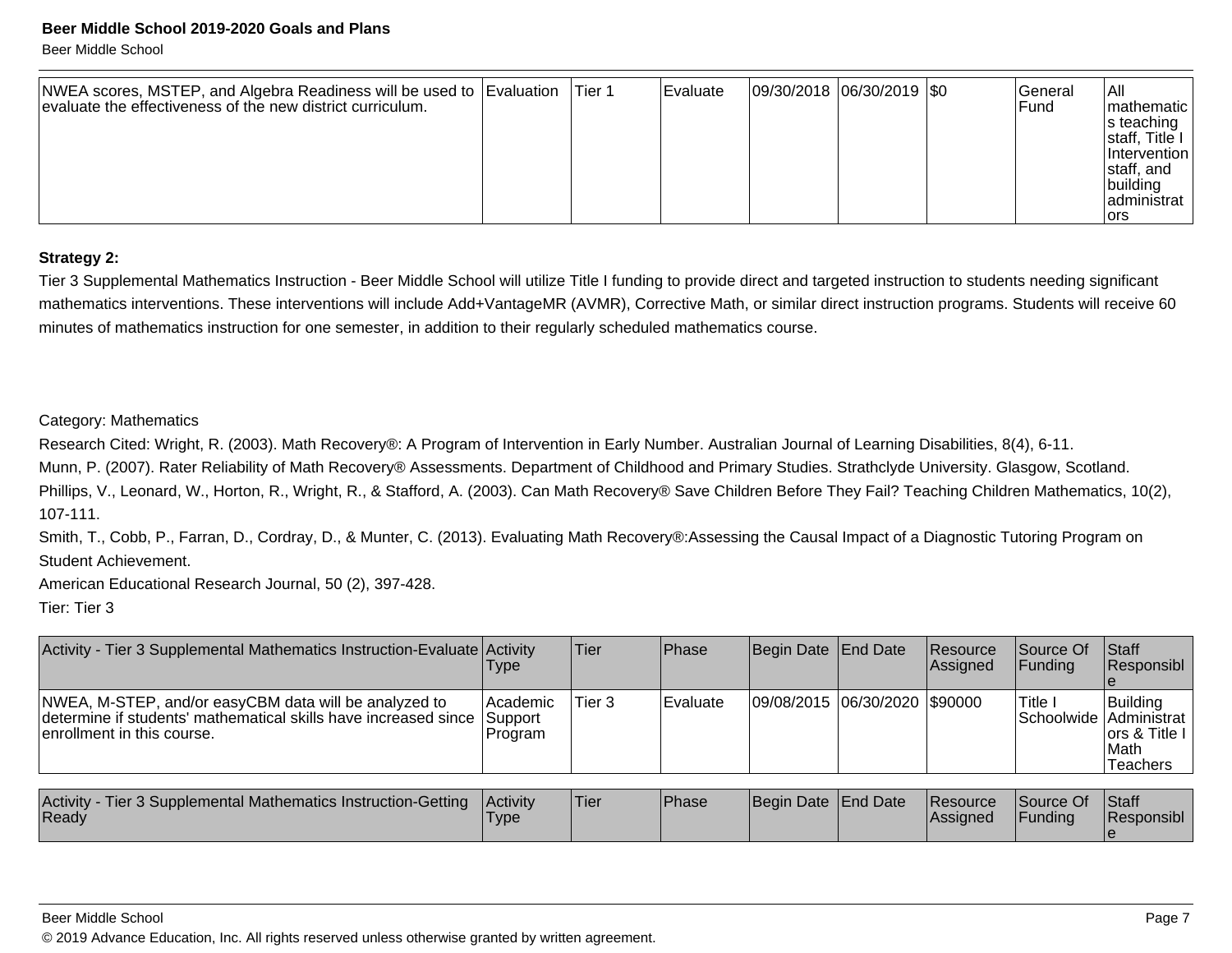Beer Middle School

| Title I teachers will be trained to utilize easyCBM and Numbers<br>World (or a comparable research-based math intervention<br>program) with students who are not proficient in the area of<br>mathematics. Books and materials will be purchased to<br>support each class. For the 2018-2019 school year, Numbers<br>World will be replaced with Add+VantageMR.                                              | Academic<br>Support<br>Program | Tier 3      | Getting<br>Ready | 09/08/2015 06/30/2020 \$300 |                                |                      | Title I<br>Schoolwide   | All building<br>Administrat<br>lors and<br>Title I<br>Teacher |
|--------------------------------------------------------------------------------------------------------------------------------------------------------------------------------------------------------------------------------------------------------------------------------------------------------------------------------------------------------------------------------------------------------------|--------------------------------|-------------|------------------|-----------------------------|--------------------------------|----------------------|-------------------------|---------------------------------------------------------------|
| Activity - Tier 3 Supplemental Mathematics Instruction-<br>Implement                                                                                                                                                                                                                                                                                                                                         | Activity<br>Type               | Tier        | Phase            | Begin Date                  | End Date                       | Resource<br>Assigned | Source Of<br>Funding    | Staff<br>Responsibl                                           |
| Students will be enrolled in a sixty (60) minute class, that meets Academic<br>daily, to address gaps in student learning. Students learn from<br>direct instruction, skill reinforcement, and hands-on<br>manipulatives developed and implemented by the classroom<br>teacher. The classroom teacher provides students with<br>flexibility in instruction to accommodate many different learning<br>styles. | Support<br>Program             | Tier 3      | Implement        | 09/08/2015                  | $ 06/30/2017 $ \$85000         |                      | Title I<br>Schoolwide   | Building<br>Administrat<br>lors & Title I<br>Teachers         |
|                                                                                                                                                                                                                                                                                                                                                                                                              |                                |             |                  |                             |                                |                      | Source Of               | Staff                                                         |
| Activity - Tier 3 Supplemental Mathematics Instruction-Monitor                                                                                                                                                                                                                                                                                                                                               | <b>Activity</b><br>Type        | <b>Tier</b> | Phase            | <b>Begin Date</b>           | <b>End Date</b>                | Resource<br>Assigned | Funding                 | <b>Responsibl</b>                                             |
| The monitoring of intervention programs will be done through<br>classroom walk throughs and MTSS intervention meetings.                                                                                                                                                                                                                                                                                      | Academic<br>Support<br>Program | Tier 3      | Monitor          |                             | 09/06/2016  06/30/2020  \$1000 |                      | Title I<br>Schoolwide I | Title I<br>Intervention<br>Teachers.<br><b>IMTSS</b>          |

#### **Strategy 3:**

Tier 2 Supplemental Mathematics Instruction - Students will receive additional mathematics support and instruction at various times throughout the day in order tostrengthen key mathematical skills and concepts. This will include lunch intervention and reteaching and retesting in the classroom when students do not master a skill or concept. Additionally, based on outcomes of previous intervention meetings, the data supported that a group of at risk mathematics and ELA students would benefitfrom a one hour daily Tier 2 elective course. Within this hour, students receive reteaching of current concepts from their core classes, time to retake tests, and moresmall group instruction.

Category: Mathematics

Research Cited: Echevarria , J., & Short, D. (2010). Programs and practices for effective sheltered content instruction. In California Department of Education (Ed.).Improving education for English learners: Research-based approaches. (p. 250-321). Sacramento, CA: CDE Press.

Tier: Tier 2

| Activity - Tier 2 Supplemental Mathematics Instruction-Getting<br>Ready | <b>Activity</b><br>'Type | 'Tier | <b>IPhase</b> | Begin Date End Date |  | <b>Resource</b><br><b>Assigned</b> | Source Of<br>Funding | Staff<br>Responsibl |
|-------------------------------------------------------------------------|--------------------------|-------|---------------|---------------------|--|------------------------------------|----------------------|---------------------|
|-------------------------------------------------------------------------|--------------------------|-------|---------------|---------------------|--|------------------------------------|----------------------|---------------------|

#### Beer Middle School

© 2019 Advance Education, Inc. All rights reserved unless otherwise granted by written agreement.

 InterventionTeam, BuildingAdministrat

lors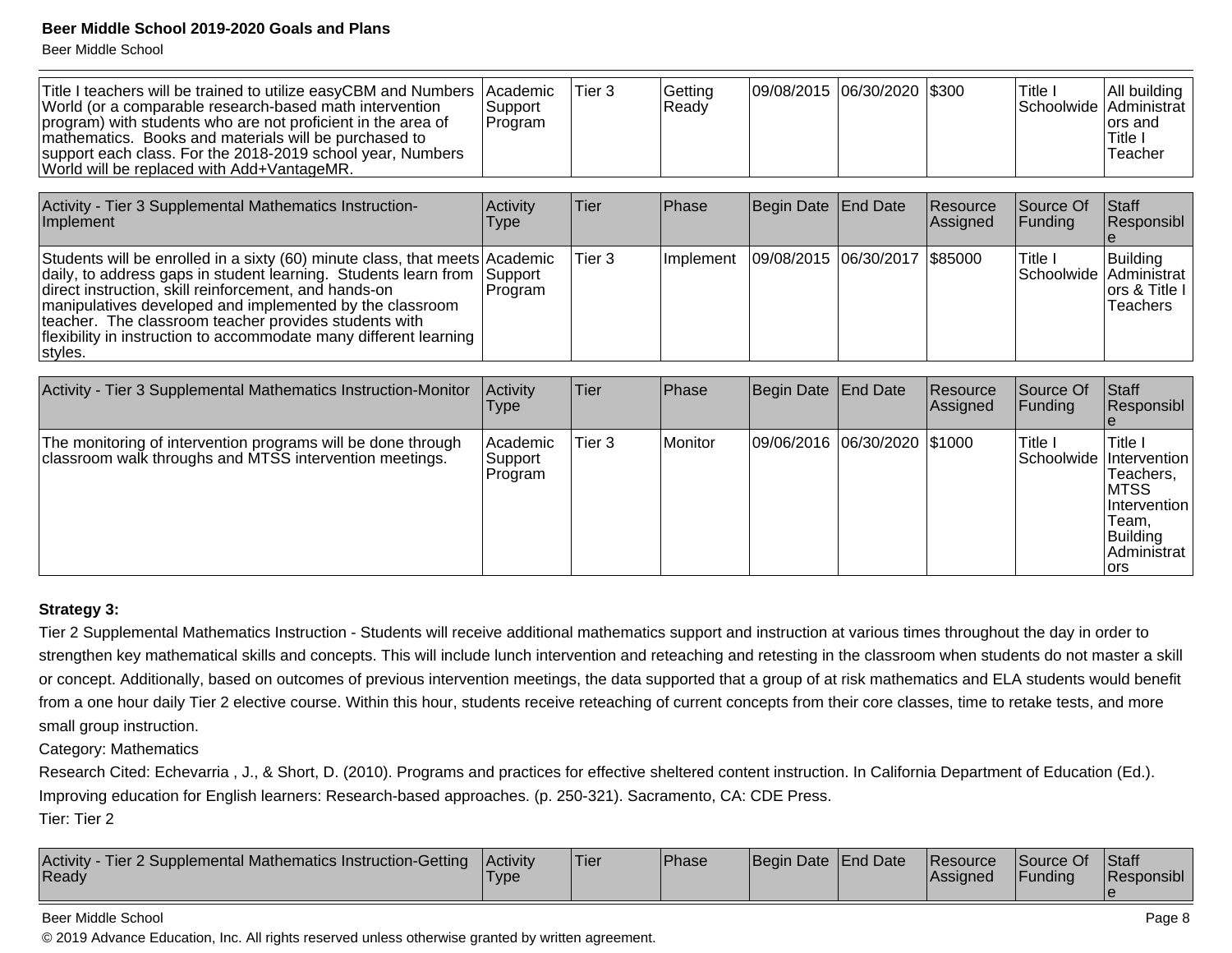Beer Middle School

| Title I Intervention Teachers and EL Tutors will receive<br>necessary training needed to support students in the<br>classroom. Additionally, classroom supplies needed for<br>instruction will be provided.                                                                             | Academic<br>Support<br>Program   | Tier <sub>2</sub> | Getting<br>Ready | 09/08/2015        | 06/30/2020      | \$500                | Title I<br>Schoolwide | <b>Building</b><br>Administrat<br>ors and<br>Title I<br>Teacher                                                 |
|-----------------------------------------------------------------------------------------------------------------------------------------------------------------------------------------------------------------------------------------------------------------------------------------|----------------------------------|-------------------|------------------|-------------------|-----------------|----------------------|-----------------------|-----------------------------------------------------------------------------------------------------------------|
|                                                                                                                                                                                                                                                                                         |                                  |                   |                  |                   |                 |                      |                       |                                                                                                                 |
| Activity - Tier 2 supplemental Mathematics Instruction-<br>Implement                                                                                                                                                                                                                    | Activity<br>Type                 | Tier              | Phase            | <b>Begin Date</b> | <b>End Date</b> | Resource<br>Assigned | Source Of<br>Funding  | Staff<br>Responsibl                                                                                             |
| Staff will implement additional lessons and differentiated<br>instruction to individual and small groups of at-risk students.<br>This will occur in the classroom, before/after school as<br>designed by the classroom teacher, and during each lunch<br>session at Beer Middle School. | l Academic<br>Support<br>Program | Tier <sub>2</sub> | Implement        | 09/08/2015        | 06/30/2020      | \$0                  | Title I<br>Schoolwide | <b>Building</b><br>Administrat<br>ors and<br>Title I<br>Teacher                                                 |
|                                                                                                                                                                                                                                                                                         |                                  |                   |                  |                   |                 |                      |                       |                                                                                                                 |
| Activity - Tier 2 Supplemental Mathematics Instruction-Monitor                                                                                                                                                                                                                          | Activity<br><b>Type</b>          | Tier              | <b>Phase</b>     | Begin Date        | <b>End Date</b> | Resource<br>Assigned | Source Of<br>Funding  | <b>Staff</b><br>Responsibl                                                                                      |
| The monitoring of reteach/retest will occur in classroom<br>teacher's grade book comments. The monitoring of lunch<br>intervention will include a sign in sheet to track which students<br>are receiving extra support by the Title I Intervention teachers<br>and EL Tutor.            | Academic<br>Support<br>Program   | Tier <sub>2</sub> | Monitor          | 09/30/2015        | 06/30/2020      | \$0                  | Title I<br>Schoolwide | <b>Building</b><br>Administrat<br>ors,<br>General &<br>Special<br>Education<br>Teachers,<br>& Title<br>Teachers |
|                                                                                                                                                                                                                                                                                         |                                  |                   |                  |                   |                 |                      |                       |                                                                                                                 |
| Activity - Tier 2 Supplemental Mathematics Instruction-Evaluate Activity                                                                                                                                                                                                                | Type                             | Tier              | Phase            | Begin Date        | <b>End Date</b> | Resource<br>Assigned | Source Of<br>Funding  | Staff<br>Responsibl                                                                                             |
| The evaluation of these interventions will be evident when<br>analyzing State, district, and building common assessments.                                                                                                                                                               | Academic<br>l Support            | Tier <sub>2</sub> | Evaluate         | 09/06/2016        | 06/30/2020      | <b>\$0</b>           | Title I               | Building<br>Schoolwide   Administrat                                                                            |

### **Goal 2: All students will meet or exceed state standards in English Language Arts achievement.**

#### **Measurable Objective 1:**

analyzing State, district, and building common assessments.

60% of All Students will demonstrate a proficiency of skills in English Language Arts by 06/30/2025 as measured by the state assessment.

SupportProgram

#### **Strategy 1:**

Tier 1 English Language Arts Literacy Plan - Teachers will implement the building-wide literacy strategies in English Language Arts.Science, Math, and Social Studiescourses will also implement the informational reading strategies utilized in CITW or ACRI in their classrooms with students. Elective courses will support these

#### Beer Middle School

© 2019 Advance Education, Inc. All rights reserved unless otherwise granted by written agreement.

 ors & Title I**Teachers**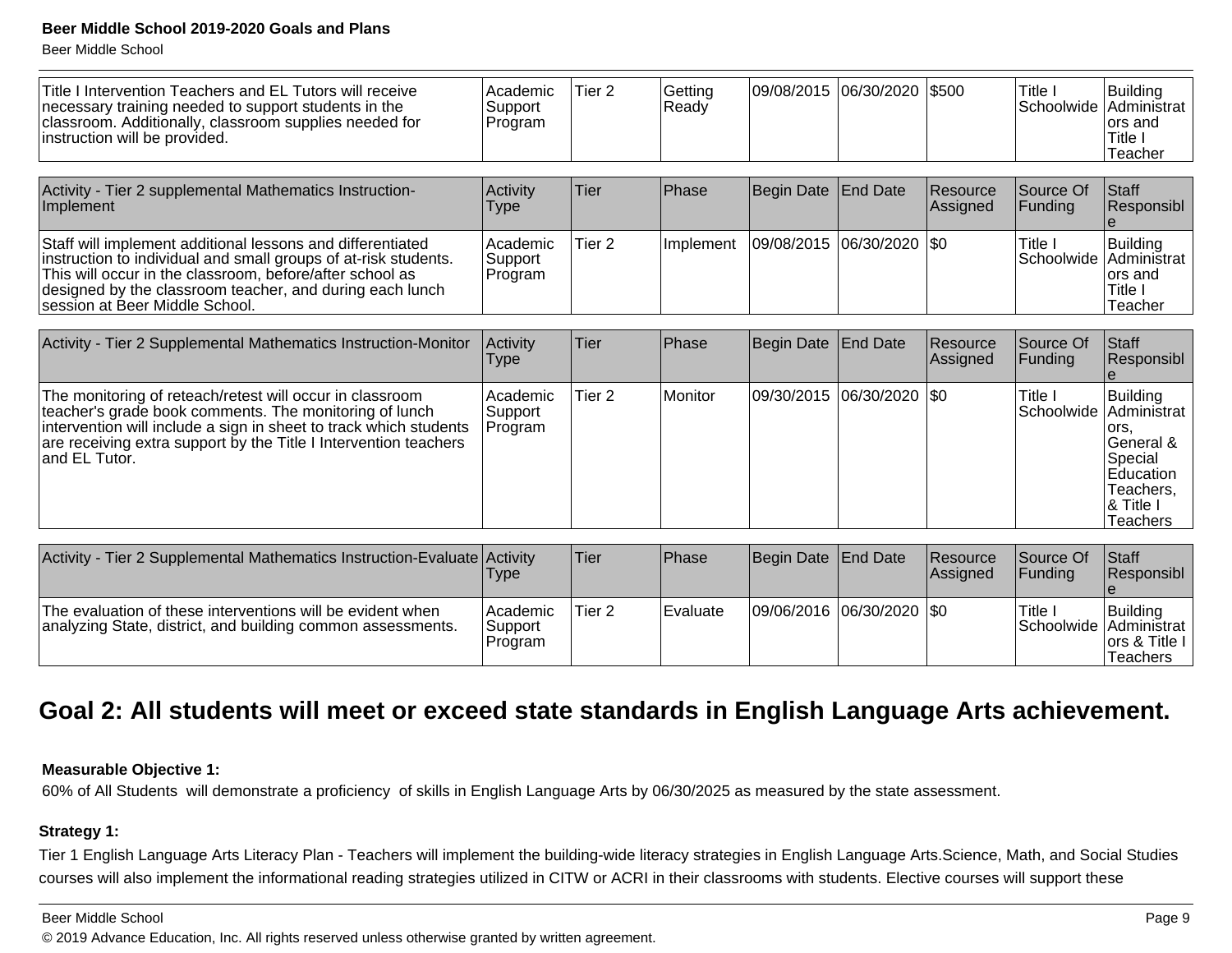strategies additionally.

Category: English/Language Arts

Research Cited: ACRI: ACRI is a Tier 2/3 (MTSS) short-term, intensive intervention that accelerates reading comprehension and critical thinking in informational text. ACRI is for general and special education students in grades 3-12. The instructional framework is built on evidence-based strategies and culture-centered research.

AARI focuses on critical thinking with informational text to help students access content from texts.

AARI emphasizes small group instruction that meets students where they are and accelerates their reading through instruction built around:

**Community**  Text-Based Inferencing and Critical Thinking Question Answer Relationship (QAR) and Questioning the Author (QtA)Text Structure

AARI seeks to support students in building more positive reader identities that empower them in all aspects of their lives.

ACRI Research: http://www.oaklandschoolsliteracy.org/adolescent-accelerated-reading-initiative-aari/research-data/

CITW: Dean, C. B., Hubbell, E. R., Pitler, H., & Stone, B. (2012). Classroom instruction that works: research-based strategies for increasing student achievement. 2nded. Alexandria: ASCD.

Tier: Tier 1

| Activity - ACRI Informational Reading Strategies                                                                                                                                                                        | Activity<br>Type              | Tier | Phase            | Begin Date End Date         | Resource<br><b>Assigned</b> | Source Of<br>IFundina              | Staff<br>Responsibl                                         |
|-------------------------------------------------------------------------------------------------------------------------------------------------------------------------------------------------------------------------|-------------------------------|------|------------------|-----------------------------|-----------------------------|------------------------------------|-------------------------------------------------------------|
| Staff will receive necessary materials for the implementation of<br>ACRI strategies in Tier 1 classrooms. This will include color<br>coding materials, examples of informational maps, and<br>professional development. | Ilmplementa lTier 1<br>ltion. |      | Getting<br>Ready | 09/04/2018 06/30/2020 \$300 |                             | 'Title I<br>Schoolwide administrat | All building<br>lors and<br>building<br>teaching<br>Istaff. |
|                                                                                                                                                                                                                         |                               |      |                  |                             |                             |                                    |                                                             |

| Activity - ACRI Informational Reading Strategies | <b>Activity</b><br>Type | 'Tier | <b>Phase</b> | Begin Date End Date | <b>Resource</b><br><b>Assigned</b> | Source Of<br>Funding | <b>Staff</b><br>Responsibl |
|--------------------------------------------------|-------------------------|-------|--------------|---------------------|------------------------------------|----------------------|----------------------------|
|                                                  |                         |       |              |                     |                                    |                      |                            |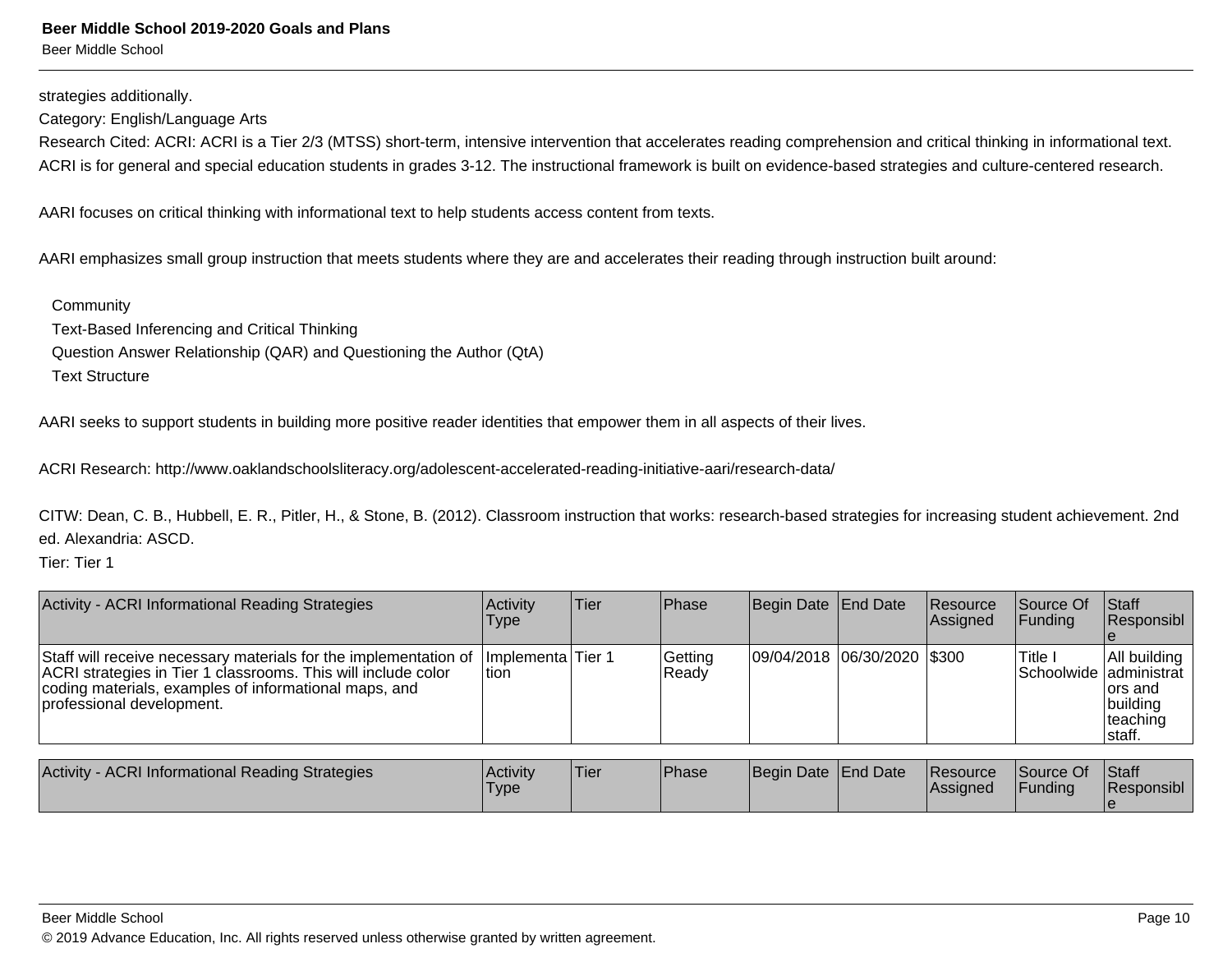| Staff will implement ACRI organizational maps that allow<br>students to increase comprehension of text. The staff will<br>implement the Description and Sequential text structure maps<br>during Tier 1 instruction. These maps are called Falling<br>Dominoes, which focuses upon cause and effect text structure,<br>linear, which focuses on sequence/chronological order,<br>matrices, which focuses upon compare/contrast text structures,<br>argument, which focuses upon main idea and details and the<br>heirarchy map. Additionally, the staff will implement various<br>questioning strategies that emphasize literal, inferential, or<br>extension questions. This aspect will be implemented after staff<br>have had the opportunity to practice comprehension<br>organizational maps with students. | Implementa Tier 1<br>ltion |  |  | Implement   09/04/2018   06/30/2020   \$0 |  |  | lGeneral<br>lFund. | All building<br>administrat<br>lors and<br>∣teaching<br>Istaff. |
|------------------------------------------------------------------------------------------------------------------------------------------------------------------------------------------------------------------------------------------------------------------------------------------------------------------------------------------------------------------------------------------------------------------------------------------------------------------------------------------------------------------------------------------------------------------------------------------------------------------------------------------------------------------------------------------------------------------------------------------------------------------------------------------------------------------|----------------------------|--|--|-------------------------------------------|--|--|--------------------|-----------------------------------------------------------------|
|------------------------------------------------------------------------------------------------------------------------------------------------------------------------------------------------------------------------------------------------------------------------------------------------------------------------------------------------------------------------------------------------------------------------------------------------------------------------------------------------------------------------------------------------------------------------------------------------------------------------------------------------------------------------------------------------------------------------------------------------------------------------------------------------------------------|----------------------------|--|--|-------------------------------------------|--|--|--------------------|-----------------------------------------------------------------|

| Activity - ACRI Informational Reading Strategies                                                                                                          | Activity<br><b>Type</b> | lTier. | <b>IPhase</b> | Begin Date End Date           | <b>Resource</b><br>Assigned | <b>Source Of</b><br><b>IFundina</b>        | <b>IStaff</b><br>Responsibl                    |
|-----------------------------------------------------------------------------------------------------------------------------------------------------------|-------------------------|--------|---------------|-------------------------------|-----------------------------|--------------------------------------------|------------------------------------------------|
| Administrators will monitor the utilization of ACRI strategies<br>during classroom walk-throughs, formal evaluations and from<br>student samples of work. | Monitor                 | Tier 1 | Monitor       | $ 09/04/2018 06/30/2019 $ \$0 |                             | No Funding All building<br><b>Required</b> | administrat<br>Tors and<br> teaching<br>Istaff |

| Activity - ACRI Informational Reading Strategies                                                                                                                                                              | Activity<br>Type | Tier   | <b>IPhase</b> | Begin Date End Date         | <b>Resource</b><br><b>Assigned</b> | <b>Source Of</b><br><b>IFundina</b> | <b>Staff</b><br>Responsibl                                               |
|---------------------------------------------------------------------------------------------------------------------------------------------------------------------------------------------------------------|------------------|--------|---------------|-----------------------------|------------------------------------|-------------------------------------|--------------------------------------------------------------------------|
| The evaluation of ACRI informational strategies will occur when Evaluation<br>viewing Mathematics, Science, Social Studies, and English<br>Language Arts MSTEP, NWEA Reading scores, and PSAT<br>proficiency. |                  | Tier 1 | l Evaluate    | 09/04/2018 06/30/2020 \$500 |                                    | Title I                             | All building<br>Schoolwide administrat<br>lors and<br>building<br>Istaff |

| Activity - Classroom Instruction That Works (CITW)-Getting<br>Ready                                                                                                                                                                         | Activity<br><b>Type</b>        | <b>Tier</b> | Phase            | Begin Date End Date          | Resource<br>Assigned | Source Of<br>l Fundina | <b>Staff</b><br>Responsibl                                                                                                                                                       |
|---------------------------------------------------------------------------------------------------------------------------------------------------------------------------------------------------------------------------------------------|--------------------------------|-------------|------------------|------------------------------|----------------------|------------------------|----------------------------------------------------------------------------------------------------------------------------------------------------------------------------------|
| Teachers not trained already will attend CITW training and<br>receive CITW job-embedded support from the Content<br>Instructional Technology Specialist and through PLC/ILC<br>meetings and/or professional training from MISD consultants. | Professiona Tier 1<br>Learning |             | Getting<br>Ready | 09/06/2016 06/30/2020 \$1000 |                      | General<br>Fund        | All building<br>Administrat<br>ors, English<br> Language<br>l Arts i<br>staff.Conte<br>Int<br><i>Instructiona</i><br>Technology<br>Specialist,<br>and MISD<br><b>Consultants</b> |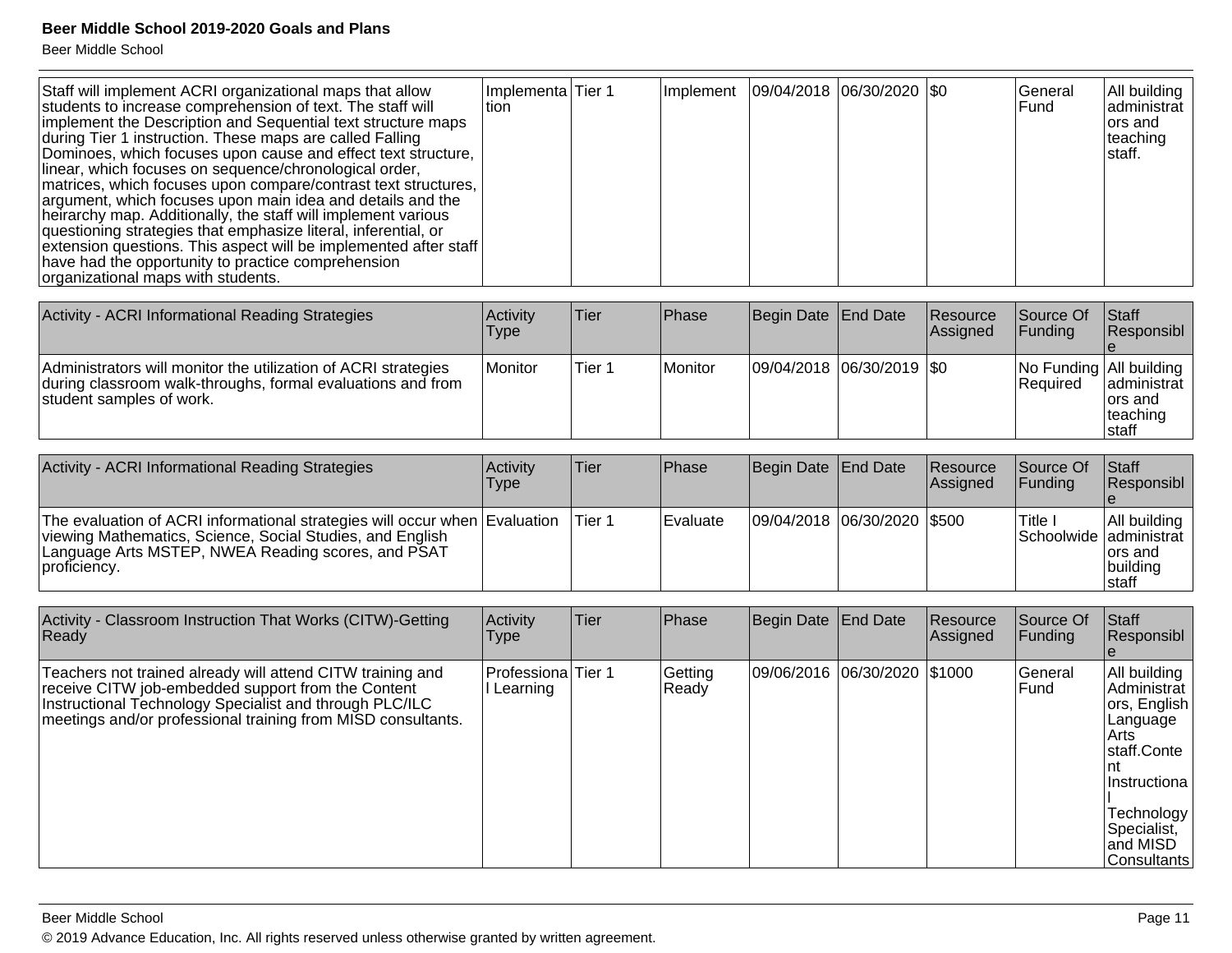Beer Middle School

| Activity - Classroom Instruction That Works (CITW)-Implement                                                                                                                                                                  | Activity<br><b>Type</b> | Tier   | Phase     | Begin Date                  | <b>End Date</b> | Resource<br>Assigned | Source Of<br>Funding                  | Staff<br>Responsibl                                           |
|-------------------------------------------------------------------------------------------------------------------------------------------------------------------------------------------------------------------------------|-------------------------|--------|-----------|-----------------------------|-----------------|----------------------|---------------------------------------|---------------------------------------------------------------|
| All teachers will use the CITW instructional strategies that align<br>with curriculum standards and targets being instructed to<br>enhance students learning, with an emphasis on providing<br>timely and effective feedback. | Implementa<br>ltion.    | Tier 1 | Implement | 09/06/2016 06/30/2019 \$0   |                 |                      | No Funding   All building<br>Required | Administrat<br>lors and<br>English<br>Language<br>Arts staff. |
|                                                                                                                                                                                                                               |                         |        |           |                             |                 |                      |                                       |                                                               |
| Activity - Classroom Instruction That Works (CITW)-Monitor                                                                                                                                                                    | Activity<br><b>Type</b> | Tier   | Phase     | Begin Date                  | End Date        | Resource<br>Assigned | Source Of<br> Funding                 | Staff<br>Responsibl                                           |
| Teachers will monitor whether or not students can adjust their<br>knowledge and skills, based upon the feedback given, for<br>various student growth measures in the classroom.                                               | Monitor                 | Tier 1 | Monitor   | 09/06/2016  06/30/2020  \$0 |                 |                      | No Funding All Beer<br>Required       | Middle<br>School<br>Staff                                     |
|                                                                                                                                                                                                                               |                         |        |           |                             |                 |                      |                                       |                                                               |
| Activity - Classroom Instruction that Works (CITW)-Evaluate                                                                                                                                                                   | Activity<br><b>Type</b> | Tier   | Phase     | Begin Date End Date         |                 | Resource<br>Assigned | Source Of<br>Funding                  | Staff<br>Responsibl                                           |
| Teachers will evaluate student growth on national, state and<br>local assessments to evaluate CITW strategies.                                                                                                                | Evaluation              | Tier 1 | Evaluate  | 09/06/2016  06/30/2020      |                 | ISO.                 | No Funding All building<br>Required   | Administrat<br>lors and<br>teaching                           |

#### **Strategy 2:**

Tier 2 Suppemental English Language Arts Instruction - Students will receive an additional twenty-five (25) minutes of reading instruction two times per week to increase reading proficiency. Additionally, staff will work in the classroom to reteach and retest in small groups. Furthermore, data from previous MTSS meetingsshowed that a small group of students needed additionally Tier 2 support for one hour a day in place of their elective course. They receive reteaching on currentconcepts, retesting opportunities, and additional small group support.

#### Category: English/Language Arts

Research Cited: Balanced Literacy is a framework designed to help all students learn to read and write effectively. The program stands firmly on the premise that allstudents can learn to read and write. This balance between reading and writing allows students to receive the individualized teaching appropriate to their strengths and needs in literacy. Balanced Literacy is a model for teaching children in a student-centered classroom, based on the research of Marie Clay, Irene Fountas, and Gay SuPinnell. Daily, children read and write independently and in a variety of group settings. Balanced Literacy classrooms focus on different types of reading experiences:read-aloud, shared reading, guided reading, reading conferences, and independent reading. Students also participate in shared and individual writing activities eachday. The types of writing experiences include shared writing, interactive writing, guided writing, writing conferences and independent writing. Additionally, during many daily reading and writing experiences, students are engaged in word study. Listening and speaking are also emphasized in this integrated language approach. Teachers implementing a Balanced Literacy instructional framework use an integrated approach to teaching language arts. This framework for literacy lessons consistsof a number of elements that provide substantial amounts of reading and writing on a daily basis. Each day the workshop ends with an opportunity for students to share

Beer Middle School

© 2019 Advance Education, Inc. All rights reserved unless otherwise granted by written agreement.

staff.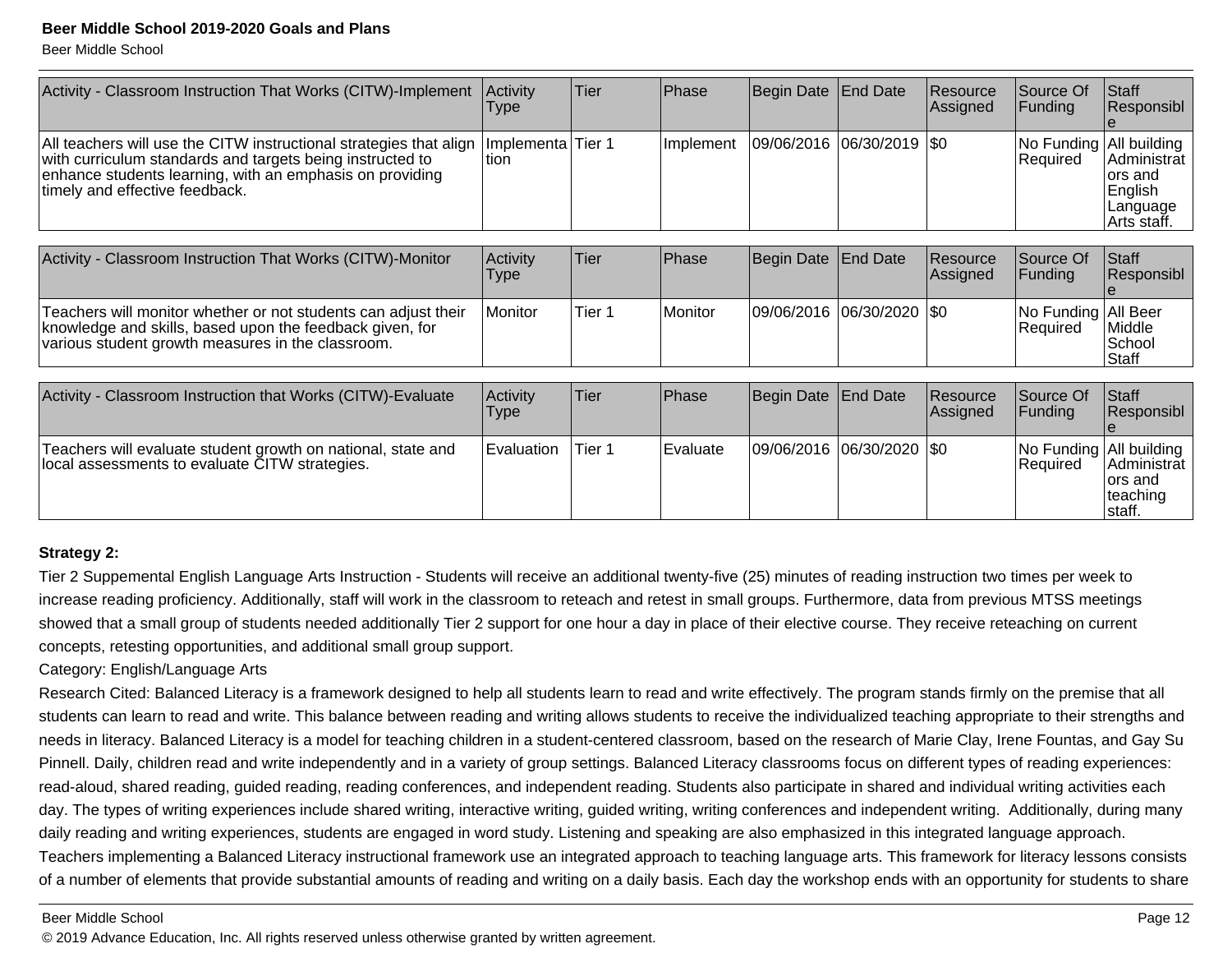#### **Beer Middle School 2019-2020 Goals and Plans**Beer Middle School

and reflect upon their learning. These authentic opportunities for reading and writing are arranged on a continuum based on the gradual release of responsibility.

Some reading and writing tasks are modeled by the teachers and others are accomplished with the support of the teacher, leading to those that are done independently by the child.

Fountas, I. & G. Pinnell. (1996). Guided Reading. Portsmouth, NH: Heinemann Publishers.

Tier: Tier 2

| Activity - Tier 2 Suppemental English Language Arts Instructio                                                                                     | Activity<br>Type   | <b>Tier</b> | Phase             | Begin Date   End Date     | Resource<br><b>Assigned</b> | <b>Source Of</b><br>IFundina | Staff<br>Responsibl                                                                            |
|----------------------------------------------------------------------------------------------------------------------------------------------------|--------------------|-------------|-------------------|---------------------------|-----------------------------|------------------------------|------------------------------------------------------------------------------------------------|
| Placement of students in Tier 2 support will be determined by<br>NWEA and MSTEP data as well as classroom formative and<br>Isummative assessments. | Getting<br>l Readv | Tier 2      | Getting<br> Ready | 09/08/2015 06/30/2020 \$0 |                             | l General<br>lFund           | Building<br>IAdministrat<br>ors, English<br>Language<br>∣Arts staff.<br>land Title<br>Teacher. |

| Activity - Tier 2 Suppemental English Language Arts Instruction Activity                                                                                                                                                | <b>Type</b>                  | Tier | Phase      | Begin Date   End Date          | Resource<br><b>Assigned</b> | Source Of<br>IFundina                          | <b>Staff</b><br>Responsibl                                                       |
|-------------------------------------------------------------------------------------------------------------------------------------------------------------------------------------------------------------------------|------------------------------|------|------------|--------------------------------|-----------------------------|------------------------------------------------|----------------------------------------------------------------------------------|
| Staff will implement additional lessons, guided reading, and<br>differentiated instruction to increase proficiency in reading.<br>Additional leveled informational text may be needed to enhance<br>Tier 2 instruction. | Ilmplementa Tier 2<br>ltion. |      | Ilmplement | 09/08/2015  06/30/2020   \$750 |                             | <sup>I</sup> Title I<br>Schoolwide Administrat | Building<br>ors, English<br> Language<br>Arts staff,<br>land Title I<br>Teacher. |

| Activity - Tier 2 Suppemental English Language Arts Instruction Activity                                                                         | <b>Type</b>  | lTier. | <b>Phase</b> | Begin Date   End Date     | <b>Resource</b><br>Assigned | <b>Source Of</b><br> Funding | <b>Staff</b><br><b>Responsibl</b>                                                             |
|--------------------------------------------------------------------------------------------------------------------------------------------------|--------------|--------|--------------|---------------------------|-----------------------------|------------------------------|-----------------------------------------------------------------------------------------------|
| MSTEP, NWEA and/or DRA data will be analyzed to<br>determine if students' reading skills have increased with the<br>additional time and support. | l Evaluation | Tier 2 | Evaluate     | 09/08/2015 06/30/2019 \$0 |                             | lGeneral<br>lFund.           | Building<br>Administrat<br>ors, English<br> Language<br>Arts staff,<br>land Title<br>Teacher. |

| Activity - Tier 2 Supplmental English Language Arts Instruction- Activity<br><b>Getting Ready</b>                                                                                                           | Type                             | lTier. | <b>IPhase</b>    | Begin Date End Date         | <b>Resource</b><br><b>Assigned</b> | <b>Source Of</b><br><b>IFundina</b> | <b>Staff</b><br><b>Responsibl</b>          |
|-------------------------------------------------------------------------------------------------------------------------------------------------------------------------------------------------------------|----------------------------------|--------|------------------|-----------------------------|------------------------------------|-------------------------------------|--------------------------------------------|
| Title I Intervention Teachers and EL Tutors will receive<br>necessary training needed to support students in the<br>classroom. Additionally, classroom supplies needed for<br>instruction will be provided. | Academic <br>Support<br> Program | Tier 2 | Getting<br>Ready | 09/08/2015 06/30/2020 \$500 |                                    | ا Title<br>Schoolwide Administrat   | Building<br>lors and<br>'Title<br>Teachers |

Beer Middle School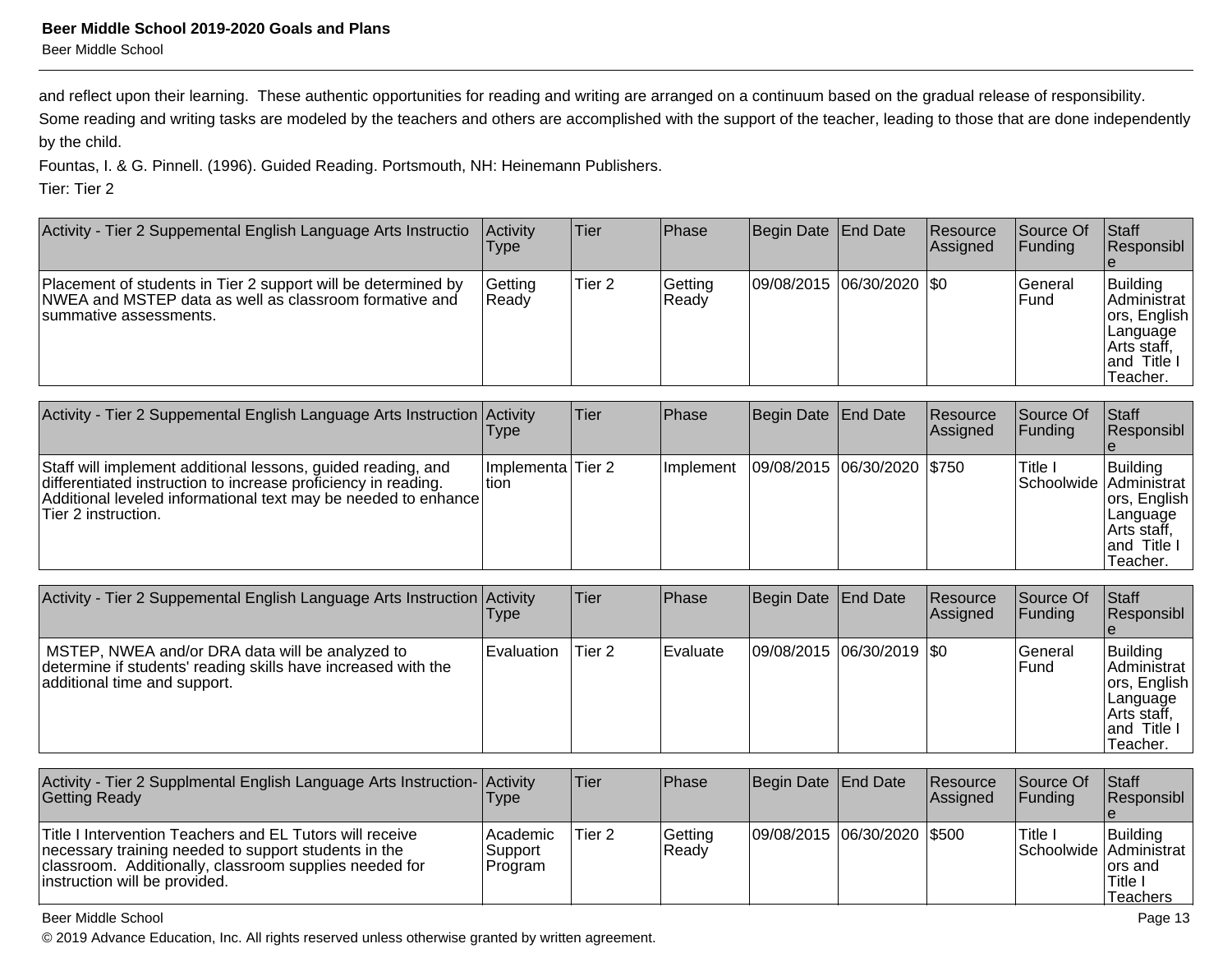Beer Middle School

| Activity - Tier 2 Supplmental English Language Arts Instruction- Activity<br>Implement                                                                                                                                                                                                   | Type                             | Tier   | <b>Phase</b> | Begin Date End Date       | Resource<br>Assigned | Source Of<br> Funding             | Staff<br>Responsibl                                                                               |
|------------------------------------------------------------------------------------------------------------------------------------------------------------------------------------------------------------------------------------------------------------------------------------------|----------------------------------|--------|--------------|---------------------------|----------------------|-----------------------------------|---------------------------------------------------------------------------------------------------|
| Staff will implement additional lessons and differentiated<br>instruction to individual and small groups of at-risk students.<br>This will occur in the classroom, before/after school as<br>designed by the classroom teacher, and during each lunch<br>Isession at Beer Middle School. | l Academic<br>Support<br>Program | Tier 2 | Ilmplement   | 09/08/2015 06/30/2020 \$0 |                      | Title I<br>Schoolwide Administrat | Building<br>lors.<br>General &<br>Special<br>Education<br>Teachers,<br>Title I<br><b>Teachers</b> |

| Activity - Tier 2 Supplmental English Language Instruction-<br>Evaluate                                                   | Activity<br>Type                | lTier. | <b>Phase</b> | Begin Date   End Date       | Resource<br>Assigned | lSource Of<br> Funding | Start<br>Responsibl                                                                                                     |
|---------------------------------------------------------------------------------------------------------------------------|---------------------------------|--------|--------------|-----------------------------|----------------------|------------------------|-------------------------------------------------------------------------------------------------------------------------|
| The evaluation of these interventions will be evident when<br>analyzing State, district, and building common assessments. | Academic<br>Support<br> Program | Tier 2 | Evaluate     | 09/08/2015  06/30/2020  \$0 |                      | Title I                | Building<br>ISchoolwide lAdministrat<br>lors.<br>lGeneral &<br>Special<br>Education<br>Teachers.<br>Title I<br>Teachers |

#### **Strategy 3:**

Tier 3 Suppemental English Language Arts Instruction - Students will receive an additional sixty (60) minutes per day, five times a week to increase reading proficiencythrough Corrective Reading or ACRI.

Category: English/Language Arts

Research Cited: Corrective Reading provides intensive direct instruction-based reading intervention for students in Grades 3–Adult who are reading below grade level.This Direct Instruction reading intervention program delivers tightly sequenced, carefully planned lessons that give struggling students the structure and practicenecessary to become skilled, fluent readers and better learners. Four levels for decoding plus four for comprehension address the varied reading deficits and skill levels found among older students.

https://www.mheonline.com/program

#### MISD Initiative and from the website http://aari.edu.ualberta.ca/

Recent studies show that many secondary students fail to comprehend grade-level text and that even students with average reading skills are increasingly unpreparedfor the literacy demands of the workplace and post-secondary education. To date, little attention has been devoted to helping secondary teachers develop the skillsthey need to promote reading comprehension, ensure content learning through reading and deal with the differences in reading skills that their students display. TheAdvancing Adolescent Reading Initiative (AARI) is a four-year research and capacity building initiative funded by Alberta Education to support the goals of the HighSchool Completion Strategic Framework. Read more about AARI professional development by exploring the links above. "It is estimated that 70 per cent of youth who drop out of school have poor literacy skills." (Kamil, 2003; Kleinbard, 2009) The Advancing Adolescent Reading Initiative (AARI) is a comprehensive training programPage 14 Beer Middle Schooll and the contract of the contract of the contract of the contract of the contract of the contract of the contract of the contract of the contract of the contract of the contract of the contract of the contract of the cont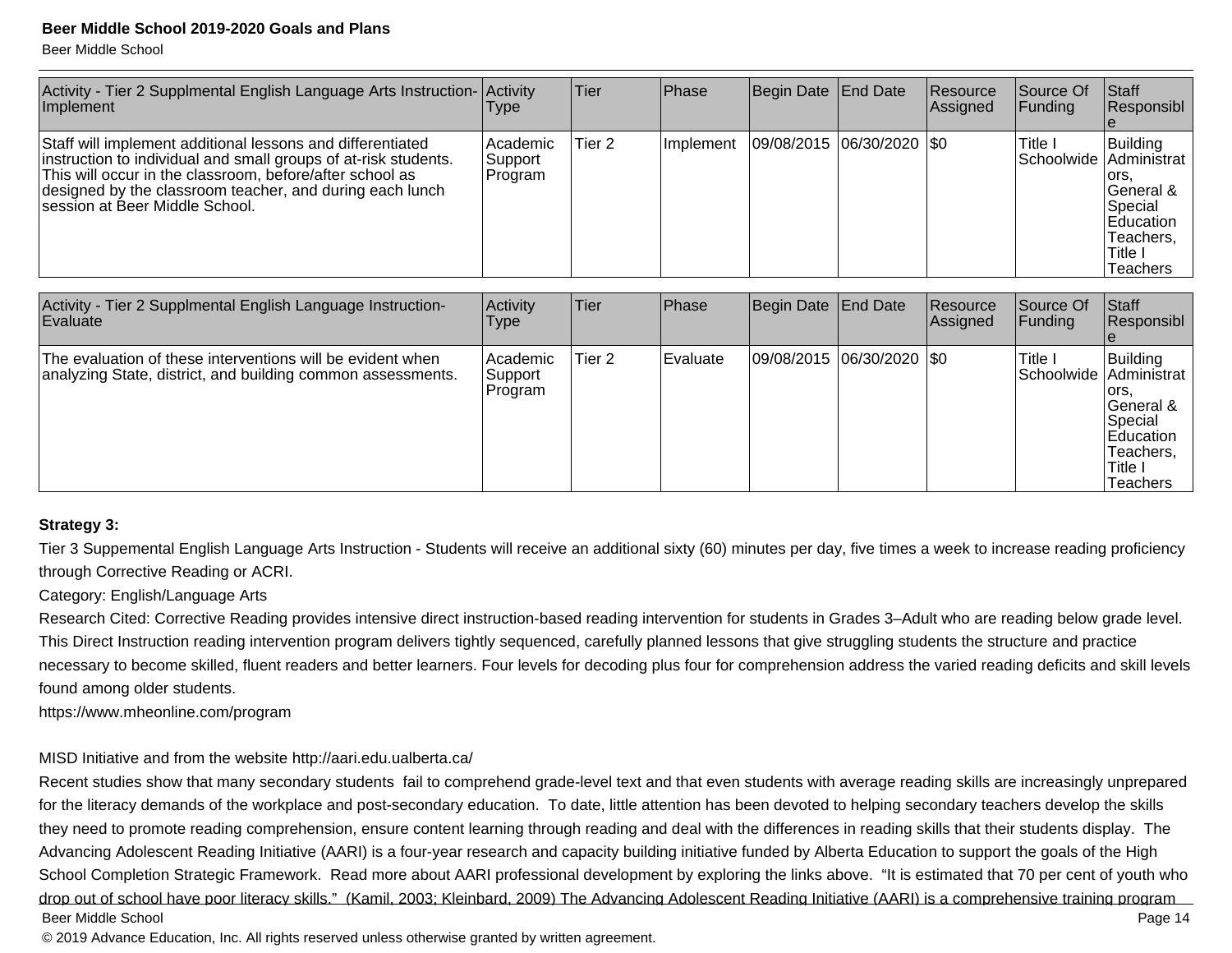that is being developed for Alberta educators teaching in grades 7-12. AARI will provide teachers across subject areas with advanced knowledge on how to; teachreading skills as part of content area instruction, identify students who need additional reading instruction, and implement evidence-based reading instruction and interventions across the curriculum.

ACRI: AARI is a Tier 2/3 (MTSS) short-term, intensive intervention that accelerates reading comprehension and critical thinking in informational text. AARI is for generaland special education students in grades 3-12. The instructional framework is built on evidence-based strategies and culture-centered research.

AARI focuses on critical thinking with informational text to help students access content from texts.

AARI emphasizes small group instruction that meets students where they are and accelerates their reading through instruction built around:

**Community**  Text-Based Inferencing and Critical Thinking Question Answer Relationship (QAR) and Questioning the Author (QtA)Text Structure

AARI seeks to support students in building more positive reader identities that empower them in all aspects of their lives.

ACRI Research: http://www.oaklandschoolsliteracy.org/adolescent-accelerated-reading-initiative-aari/research-data/

#### Tier: Tier 3

| Activity - Tier 3 Suppmental English Language Arts Instruction                                                                                                                                                                                                                                                   | Activity<br>Type | <b>Tier</b> | Phase            | Begin Date End Date          | <b>Resource</b><br>Assigned | Source Of<br> Fundina               | <b>Staff</b><br>Responsibl                                                                                        |
|------------------------------------------------------------------------------------------------------------------------------------------------------------------------------------------------------------------------------------------------------------------------------------------------------------------|------------------|-------------|------------------|------------------------------|-----------------------------|-------------------------------------|-------------------------------------------------------------------------------------------------------------------|
| Title I teacher and Special Education teachers will be trained to Academic<br>utilize Corrective Reading, ACRI, and/or a similar reading<br>intervention program with students who are not proficient in the Program<br>area of English Language Arts. Materials will be purchased to<br>support implementation. | Support          | Tier 3      | Getting<br>Ready | 09/08/2015 06/30/2020 \$1500 |                             | Title I<br> Schoolwide  Administrat | Building<br>ors, Special<br>Education<br>staff,<br>English<br>Language<br>Arts staff,<br>land Title I<br>Teacher. |

| Funding<br><b>IAssianed</b><br><b>Type</b> | Activity<br>- Tier 3 Suppemental English Language Arts Instruction Activity |  | 'Tier | Phase | Begin Date End Date |  | Resource | Source Of | <b>Staff</b><br><b>Responsibl</b> |
|--------------------------------------------|-----------------------------------------------------------------------------|--|-------|-------|---------------------|--|----------|-----------|-----------------------------------|
|--------------------------------------------|-----------------------------------------------------------------------------|--|-------|-------|---------------------|--|----------|-----------|-----------------------------------|

#### Beer Middle School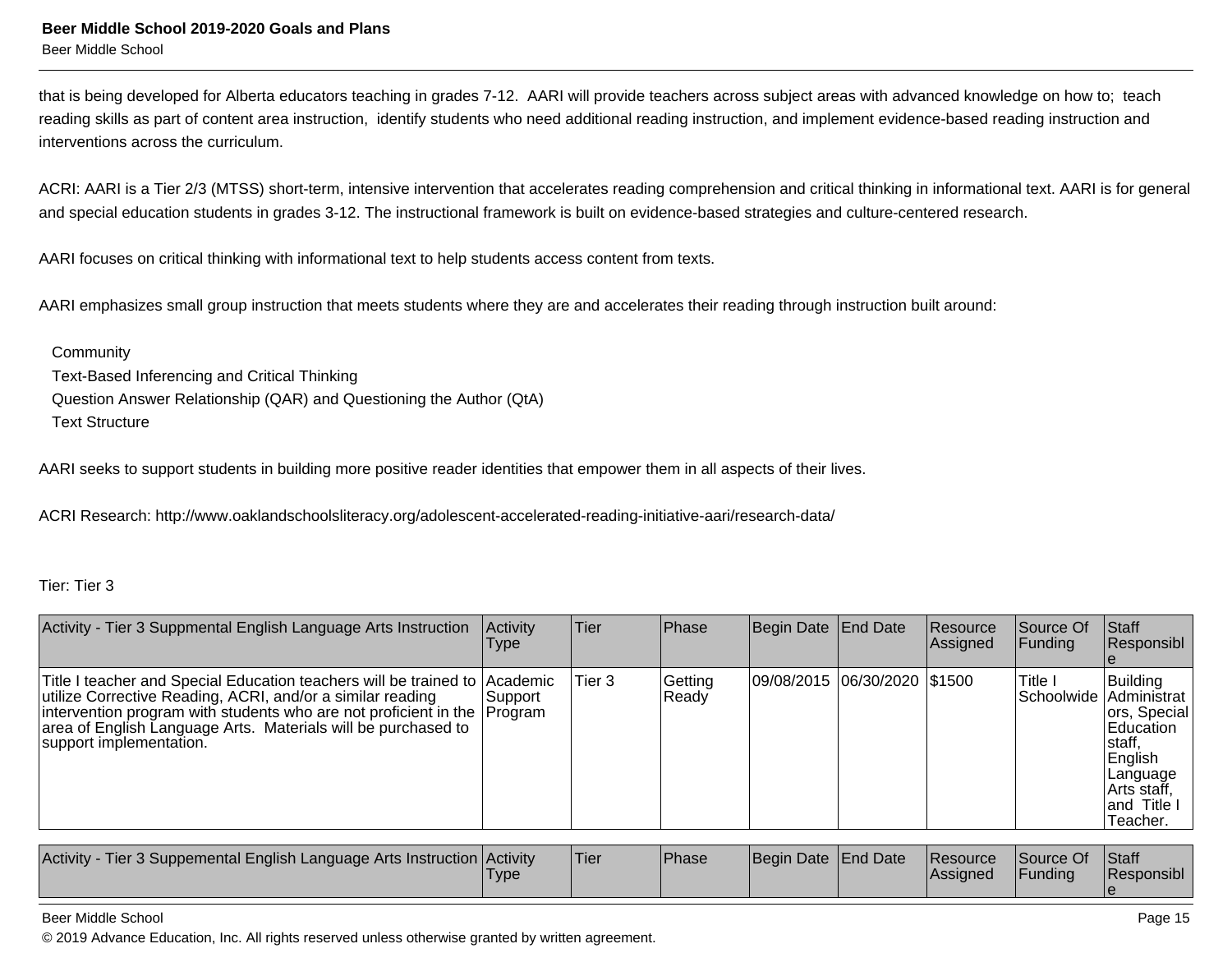Beer Middle School

| Students will be enrolled in a sixty (60) minute class, that meets Academic<br>daily, to address gaps in student learning. Students will learn<br>with and from each other and are provided with direct<br>linstruction for their areas of weakness. Materials, such as<br>Corrective Reading workbooks, are needed for this academic<br>support program. Special Education students and English<br>Language Learners will also be included in this Tier 3 class,<br>which will be taught by highly-qualified staff. | <b>Support</b><br><b>IProgram</b> | Tier 3 | Implement   09/08/2015   06/30/2020   \$95000 |  | Title I<br>Schoolwide Administrat | <b>IBuildina</b><br>ors, English<br> Language<br>Arts staff,<br><b>Special</b><br>Education<br>Istaff and |
|----------------------------------------------------------------------------------------------------------------------------------------------------------------------------------------------------------------------------------------------------------------------------------------------------------------------------------------------------------------------------------------------------------------------------------------------------------------------------------------------------------------------|-----------------------------------|--------|-----------------------------------------------|--|-----------------------------------|-----------------------------------------------------------------------------------------------------------|
|                                                                                                                                                                                                                                                                                                                                                                                                                                                                                                                      |                                   |        |                                               |  |                                   | 'Title I<br>Teacher.                                                                                      |

| Activity - Tier 3 Suppemental English Language Arts Instruction Activity                                                                                                                       | l ype             | <b>Tier</b> | Phase            | Begin Date   End Date       | <b>Resource</b><br><b>Assigned</b> | <b>Source Of</b><br><b>IFunding</b> | Staff<br>Responsibl                                                                                                                    |
|------------------------------------------------------------------------------------------------------------------------------------------------------------------------------------------------|-------------------|-------------|------------------|-----------------------------|------------------------------------|-------------------------------------|----------------------------------------------------------------------------------------------------------------------------------------|
| Staff will evaluate student's progress through national, state,<br>and local assessments. Currently, Beer Middle School is using<br>MSTEP, NWEA and DRA to determine the level of proficiency. | <b>Evaluation</b> | Tier 3      | <b>IEvaluate</b> | 09/08/2015  06/30/2020  \$0 |                                    | 'Title I                            | Building<br>Schoolwide   Administrat<br>ors, English<br>Language<br>∣Arts staff,<br> Special<br>lEducation<br>land Title I<br>Teacher. |

| Activity - Tier 3 Supplemental English Language Arts<br><b>Instruction-Getting Ready</b>                                                                                                                                                                   | Activity<br>Type                                | <b>Tier</b> | <b>Phase</b>     | Begin Date End Date          | <b>Resource</b><br><b>Assigned</b> | lSource Of<br>IFundina            | Staff<br><b>Responsibl</b>                                                  |
|------------------------------------------------------------------------------------------------------------------------------------------------------------------------------------------------------------------------------------------------------------|-------------------------------------------------|-------------|------------------|------------------------------|------------------------------------|-----------------------------------|-----------------------------------------------------------------------------|
| Title I teachers will be training to utilize easyCBM, Corrective<br>Reading, Adolescent Critical Reading Initiative (ACRI) or a<br>comparable research-based literacy intervention program with<br>students who are not proficient in the area of reading. | <b>Academic</b><br>∣Support i<br><b>Program</b> | Tier 3      | Getting<br>Ready | 09/08/2015 06/30/2020 \$1000 |                                    | Title I<br>Schoolwide Administrat | Building<br>lors. Title I<br>'Teachers.<br>land Special<br><b>Edcuation</b> |

| Activity - Tier 3 Supplemental English Language Arts<br>Instruction-Implement                                                                                                                                                                                                                                                                          | Activity<br>Type   | Tier   | <b>Phase</b> | Begin Date End Date         | <b>Resource</b><br>Assigned | <b>Source Of</b><br><b>Funding</b> | <b>Staff</b><br>Responsibl                                                    |
|--------------------------------------------------------------------------------------------------------------------------------------------------------------------------------------------------------------------------------------------------------------------------------------------------------------------------------------------------------|--------------------|--------|--------------|-----------------------------|-----------------------------|------------------------------------|-------------------------------------------------------------------------------|
| Students will be enrolled in a sixty (60) minute class, that meets Academic<br>daily, to address gaps in student learning, Students learn from<br>direct instruction, skill reinforcement, and text structure<br>mapping. The classroom teacher provides students with<br>flexibility in instruction to accommodate many different learning<br>styles. | Support<br>Program | Tier 3 | Implement    | 09/08/2015  06/30/2020  \$0 |                             | Title I<br>Schoolwide Administrat  | Building<br>Tors. Title I<br>Teachers.<br>land Special<br>Education<br>Istaff |
|                                                                                                                                                                                                                                                                                                                                                        |                    |        |              |                             |                             |                                    |                                                                               |
| Activity - Tier 3 Supplemental English Language Arts<br>Instruction-Monitor                                                                                                                                                                                                                                                                            | Activity<br>Type   | Tier   | Phase        | Begin Date End Date         | l Resource<br> Assigned     | Source Of<br><b>IFunding</b>       | Staff<br>IResponsibl                                                          |

#### Beer Middle School

© 2019 Advance Education, Inc. All rights reserved unless otherwise granted by written agreement.

 $\vert e \vert$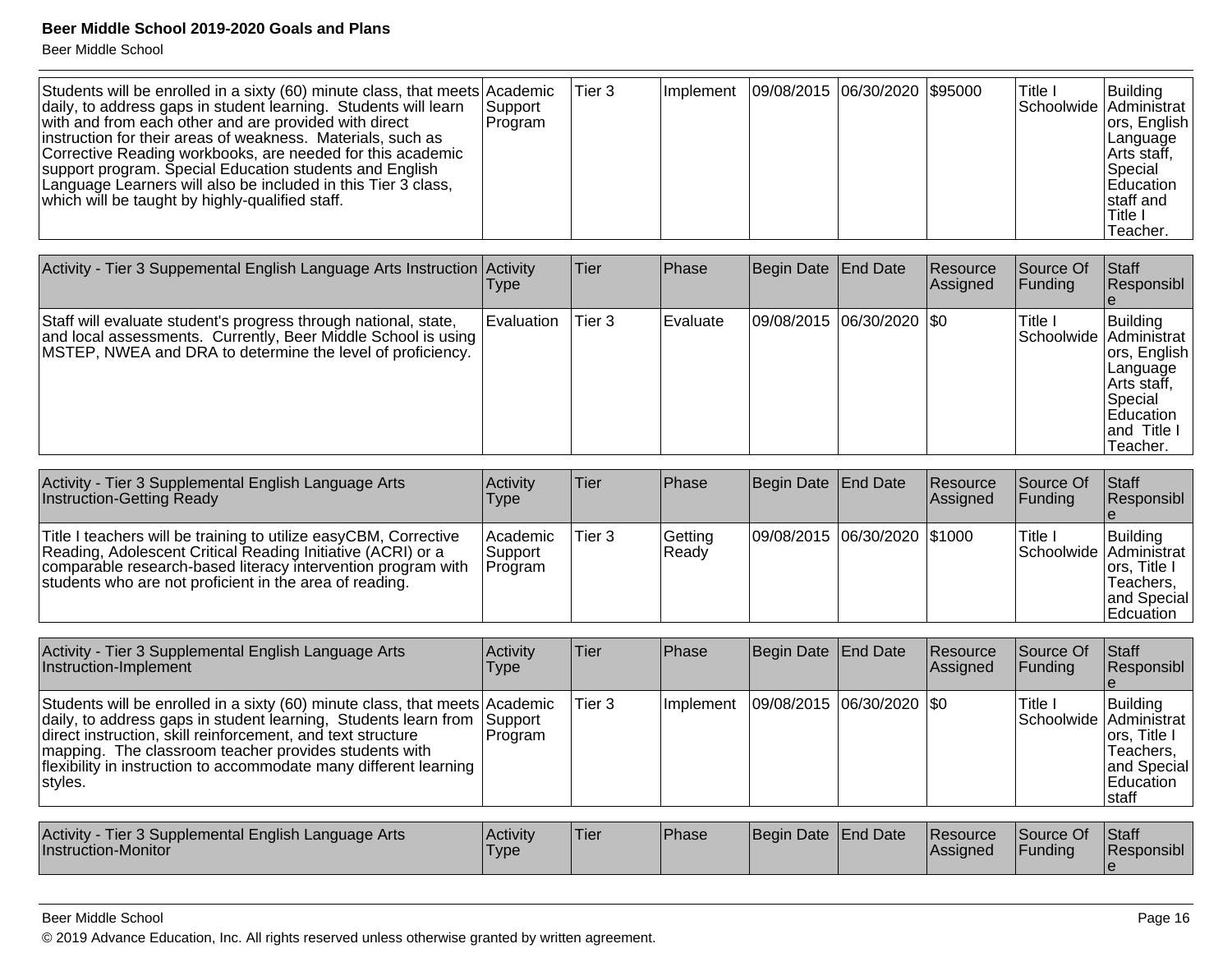Beer Middle School

| The monitoring of intervention programs will be done through<br>classroom walk throughs and MTSS intervention meetings. | Academic<br>Support<br>Program | Tier 3 | Monitor | 09/08/2015 06/30/2020 \$1000 |  |  | 'Title I | Building<br>Schoolwide Administrat<br>ors, Title I<br> Teachers,<br>IMTSS<br>Intervention<br>Team, and<br> Special<br>Education<br>Istaff. |
|-------------------------------------------------------------------------------------------------------------------------|--------------------------------|--------|---------|------------------------------|--|--|----------|--------------------------------------------------------------------------------------------------------------------------------------------|
|-------------------------------------------------------------------------------------------------------------------------|--------------------------------|--------|---------|------------------------------|--|--|----------|--------------------------------------------------------------------------------------------------------------------------------------------|

| Activity - Tier 3 Supplemental English Language Arts<br>Instruction-Evaluate                                                                                                   | Activity<br><b>Type</b>          | Tier   | Phase      | Begin Date End Date |                             | Resource<br><b>Assigned</b> | Source Of<br><b>IFunding</b>        | Staff<br>Responsibl                                                                                               |
|--------------------------------------------------------------------------------------------------------------------------------------------------------------------------------|----------------------------------|--------|------------|---------------------|-----------------------------|-----------------------------|-------------------------------------|-------------------------------------------------------------------------------------------------------------------|
| The evaluation of Corrective Reading and Adolescent Critical<br>Reading Initiative will occur when State and local assessments<br>are analyzed and through program evaluation. | l Academic<br>Support<br>Program | Tier 3 | l Evaluate |                     | 09/08/2015  06/30/2020  \$0 |                             | Title I<br>Schoolwide   Administrat | Building<br>ors, Title I<br>Teachers.<br>English<br>Language<br>IArt staff<br>and Special<br>Education<br>Istaff. |

# **Goal 3: Beer Middle School Staff will utilize a system of Multi-Tiered Supports for Tier II and TierIII Interventions**

#### **Measurable Objective 1:**

collaborate to continue the implementation and refinement of the school-wide MTSS model (with Positive Behavioral Intervention Supports component) by 06/30/2020as measured by achieving yearly State targets in all content areas.

#### **Strategy 1:**

Systematic and Effective Tier I Instruction (Qualitative, All Students) - Staff will develop, implement, and analyze the impact of an MTSS process on students'

behavioral and academic success.

Category: Learning Support Systems

Research Cited: www.rtinetwork.org

Tomlinson, Carol. How to Differentiate Instruction in Mixed Ability Classrooms. Alexandria, VA: Ascd, 2001. Print. Tier: Tier 2

#### Beer Middle School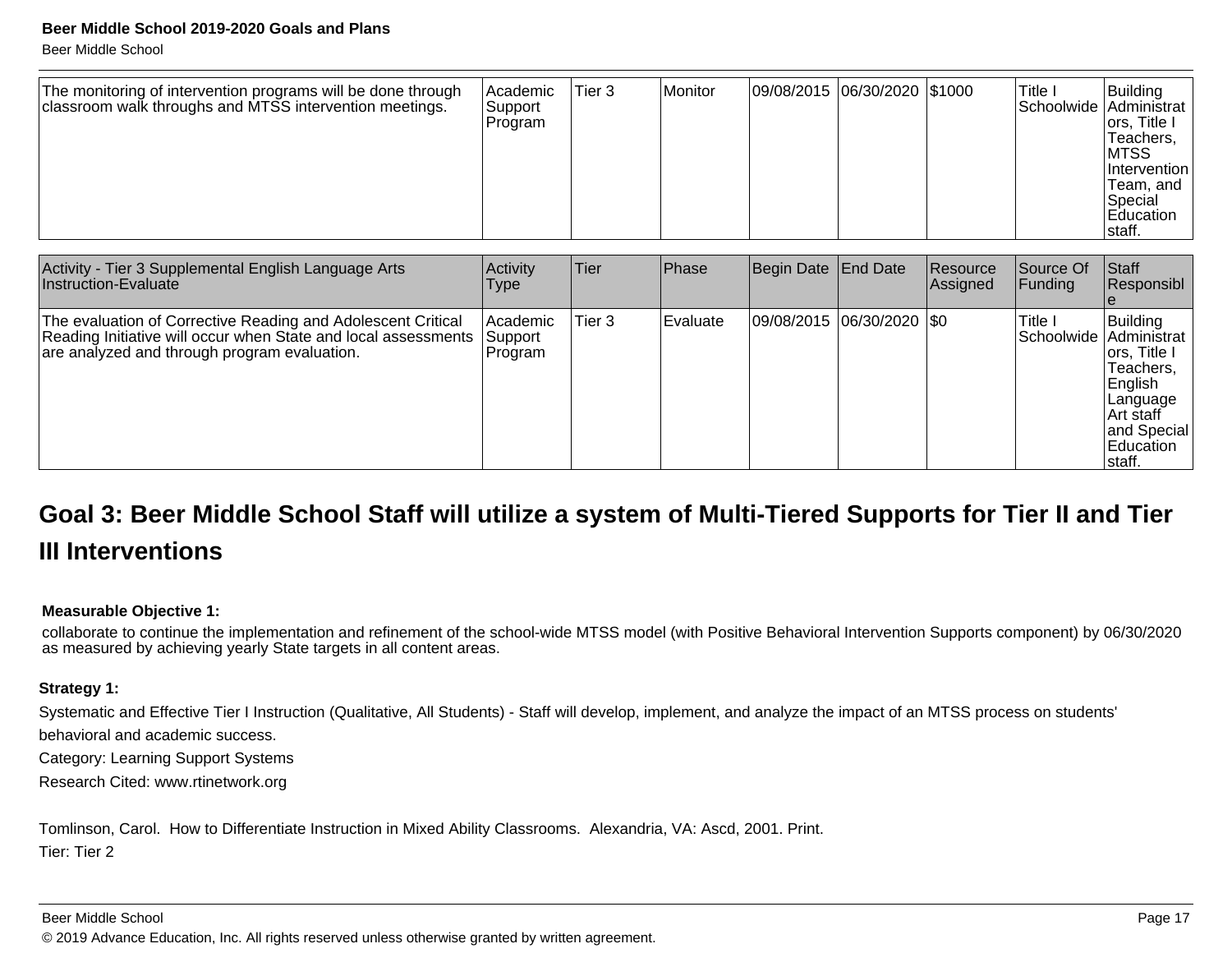Beer Middle School

| Activity - Tier 1 MTSS-Getting Ready                                                                                                                                                                                                                                                                                                              | Activity<br><b>Type</b>          | Tier              | Phase            | Begin Date        | <b>End Date</b> | Resource<br>Assigned | Source Of<br> Funding             | Staff<br>Responsibl                                             |
|---------------------------------------------------------------------------------------------------------------------------------------------------------------------------------------------------------------------------------------------------------------------------------------------------------------------------------------------------|----------------------------------|-------------------|------------------|-------------------|-----------------|----------------------|-----------------------------------|-----------------------------------------------------------------|
| Beer Middle School staff will receive necessary professional<br>development on MTSS model as it pertains to the building<br>MTSS interventions in place. Additionally, professional learning<br>will occur at intervention meetings to assist staff in interpreting<br>the data and determining its impact in the general education<br>classroom. | ProfessionalTier 1<br>I Learning |                   | Getting<br>Ready | 09/08/2015        | 06/30/2020      | \$1000               | Title I<br>Schoolwide             | Building<br>ladministrat<br>ors and<br>Intervention<br>Teachers |
|                                                                                                                                                                                                                                                                                                                                                   |                                  |                   |                  |                   |                 |                      |                                   |                                                                 |
| Activity - Tier 1 MTSS-Monitor                                                                                                                                                                                                                                                                                                                    | Activity<br>Type                 | <b>Tier</b>       | <b>Phase</b>     | Begin Date        | <b>End Date</b> | Resource<br>Assigned | Source Of<br>Funding              | Staff<br>Responsibl                                             |
| Administrative staff will monitor implementation of CCSS,<br>CITW, CCR, and DI strategies through submitted lesson plans,<br>PLC collaboration notes, and administrative walk-throughs.                                                                                                                                                           | Monitor                          | Tier <sub>1</sub> | Monitor          | 09/09/2015        | 06/30/2020      | <b>SO</b>            | General<br>Fund                   | Building<br>Administrat<br>ors                                  |
|                                                                                                                                                                                                                                                                                                                                                   |                                  |                   |                  |                   |                 |                      |                                   |                                                                 |
| Activity - Tier 1 MTSS-Evaluate                                                                                                                                                                                                                                                                                                                   | Activity<br><b>Type</b>          | <b>Tier</b>       | Phase            | <b>Begin Date</b> | <b>End Date</b> | Resource<br>Assigned | Source Of<br>Funding              | Staff<br>Responsibl                                             |
| Building Administrators will evaluate the impact of the use of<br>effective CCSS, CITW, CCR, and DI strategies on student<br>achievement as measured by MEAP and NWEA results.                                                                                                                                                                    | Evaluation                       | Tier <sub>1</sub> | Evaluate         | 09/08/2015        | 06/30/2020      | \$0                  | General<br>Fund                   | Building<br>Administrat<br>lors                                 |
|                                                                                                                                                                                                                                                                                                                                                   |                                  |                   |                  |                   |                 |                      |                                   |                                                                 |
| Activity - Tier 1 MTSS-Implement                                                                                                                                                                                                                                                                                                                  | Activity<br>Type                 | <b>Tier</b>       | Phase            | <b>Begin Date</b> | <b>End Date</b> | Resource<br>Assigned | Source Of<br> Funding             | <b>S</b> taff<br>Responsibl<br>e                                |
| Staff will implement building wide strategies to effectively<br>instruct Tier 1 students. Additionally, they will implement Tier 2<br>strategies within the classroom with struggling learners and<br>refer students as needed for additional Tier 2 support and Tier<br>3 interventions.                                                         | Implementa Tier 1<br>Ition       |                   | Implement        | 09/06/2016        | 06/30/2020      | I\$0                 | No Funding   All Beer<br>Required | <b>Middle</b><br>School<br>Staff                                |

#### **Strategy 2:**

Timely and Systematic Tier II and III Academic Interventions (Qualitative, Quantitative, At-Risk Students) - Using defined academic criteria (see school-wide requiredcomponents, #9), teachers will identify students at-risk of not meeting the state's academic expectations, and refer students (after differentiating Tier I in the classroom) for intervention in the core areas.

Intervention Teachers and/or paraprofessionals will provide additional instructional time (additional time guided reading/25 minutes Tier2, corrective reading/60 minutesTier3, math/science/social studies instruction, in small-group settings) to these identified students, in the student's area(s) of need. This may also include extended day and summer programs.

Category: Learning Support Systems

Research Cited: Buffum, A., M. Mattos, and C. Weber. Simplifing response to intervention: Four essential guiding principles. Bloomington, IN: Solution Tree, 2012. Print.

Beer Middle School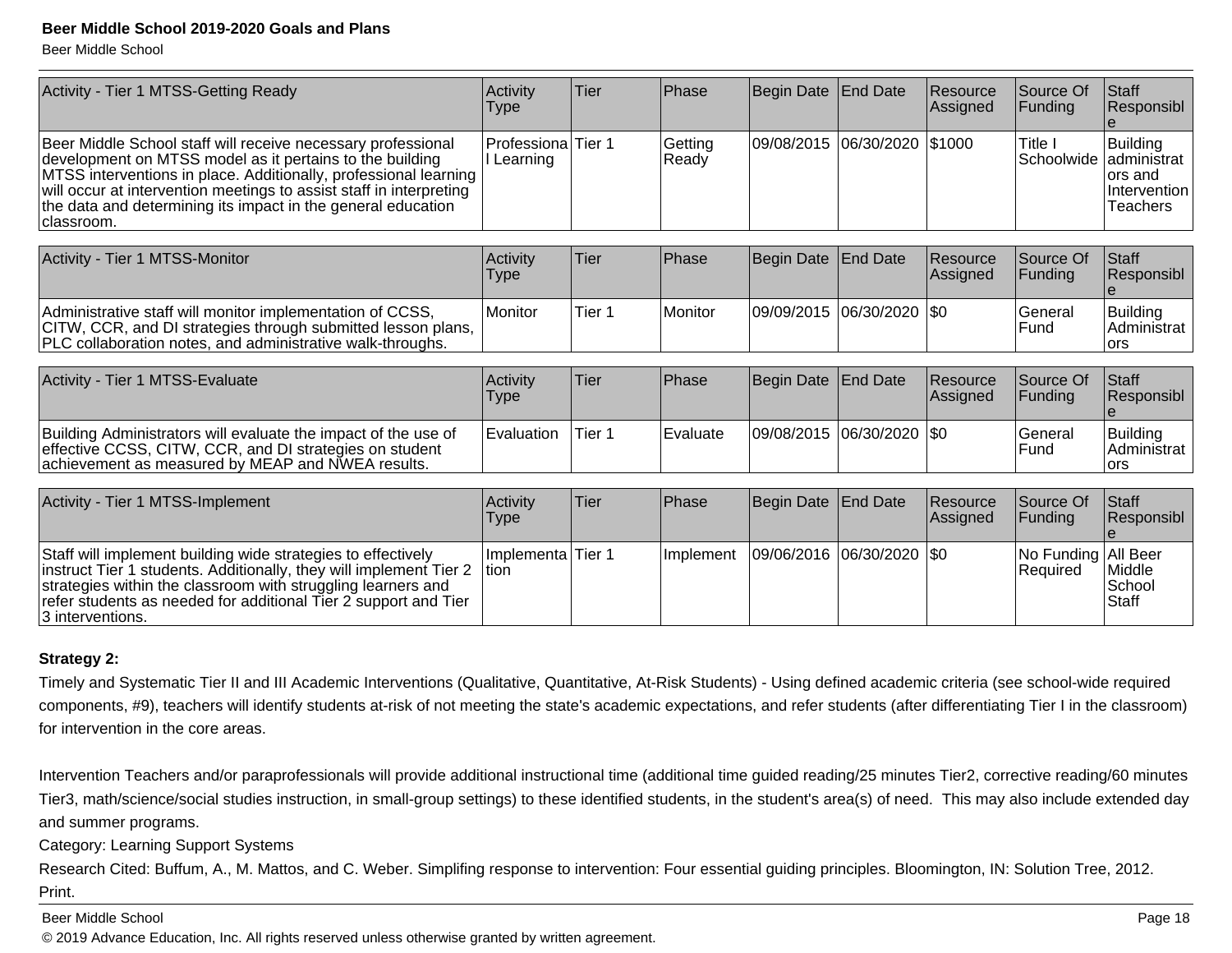Tier: Tier 2

| Activity - Assign Supplemental Staff to Implement Instructional<br>Interventions                                                                                                                                                                                                                                                                                                                                                                                               | Activity<br>Type               | Tier              | Phase            | Begin Date        | End Date        | Resource<br>Assigned | Source Of<br>Funding     | Staff<br>Responsibl<br>$\mathbf{e}$                                                    |
|--------------------------------------------------------------------------------------------------------------------------------------------------------------------------------------------------------------------------------------------------------------------------------------------------------------------------------------------------------------------------------------------------------------------------------------------------------------------------------|--------------------------------|-------------------|------------------|-------------------|-----------------|----------------------|--------------------------|----------------------------------------------------------------------------------------|
| Intervention Teachers and/or paraprofessionals will provide<br>identified, at-risk, students with daily additional instructional<br>time within their areas of deficit. Timed amounts to be<br>determined by MTSS guidelines (Tier II or III). Specific<br>interventions include additional guided reading time, Corrective<br>Reading, additional Math/Science/Social Studies/ELA<br>instructional time, either within the school day, an extended<br>day, or summer program. | Academic<br>Support<br>Program | Tier <sub>2</sub> | Getting<br>Ready | 09/08/2015        | 06/30/2020      | \$162000             | <b>Title I Part</b><br>Α | <b>Beer</b><br>Middle<br>School<br>Staff and<br><b>Building</b><br>Administrat<br>ors  |
| Interventions may include before school or after school tutoring<br>and/or mentoring, during school additional core content<br>instruction time, and/or summer academic/behavioral<br>programs.                                                                                                                                                                                                                                                                                |                                |                   |                  |                   |                 |                      |                          |                                                                                        |
| Activity - Monitor Instructional Interventions                                                                                                                                                                                                                                                                                                                                                                                                                                 | Activity                       | Tier              | Phase            | <b>Begin Date</b> | <b>End Date</b> | Resource             | Source Of                | Staff                                                                                  |
|                                                                                                                                                                                                                                                                                                                                                                                                                                                                                | Type                           |                   |                  |                   |                 | Assigned             | Funding                  | Responsibl<br>e                                                                        |
| Building Administrators will monitor the implementation of<br>interventions through collection of logs/plans and walk<br>throughs.                                                                                                                                                                                                                                                                                                                                             | Monitor                        | Tier <sub>2</sub> | Monitor          | 09/08/2015        | 06/30/2020      | \$0                  | General<br>Fund          | <b>Building</b><br>Administrat<br>ors                                                  |
|                                                                                                                                                                                                                                                                                                                                                                                                                                                                                |                                |                   |                  |                   |                 |                      |                          |                                                                                        |
| Activity - Evaluate Instructional Interventions                                                                                                                                                                                                                                                                                                                                                                                                                                | Activity<br><b>Type</b>        | Tier              | Phase            | <b>Begin Date</b> | <b>End Date</b> | Resource<br>Assigned | Source Of<br>Funding     | Staff<br>Responsibl<br>e                                                               |
| Intervention Teachers and Building Administrators will evaluate<br>the impact of instructional interventions through DRA2,<br>EasyCBM, MSTEP, NWEA, and QRI scores.                                                                                                                                                                                                                                                                                                            | Evaluation                     | Tier <sub>2</sub> | Evaluate         | 09/08/2015        | 06/30/2020      | \$0                  | General<br>Fund          | Intervention<br><b>Teachers</b><br>and<br><b>Building</b><br>Administrat<br><b>ors</b> |
|                                                                                                                                                                                                                                                                                                                                                                                                                                                                                |                                |                   |                  |                   |                 |                      |                          |                                                                                        |
| <b>Activity - Intervention Materials Purchase</b>                                                                                                                                                                                                                                                                                                                                                                                                                              | Activity<br><b>Type</b>        | Tier              | Phase            | <b>Begin Date</b> | <b>End Date</b> | Resource<br>Assigned | Source Of<br>Funding     | <b>Staff</b><br>Responsibl                                                             |
| Materials purchase for Tier II and III interventions to include<br>additional content-related readers, Corrective Reading books,<br>ACRI books, Numbers World books, resources for math<br>manipulatives, paper, pencils, etc.                                                                                                                                                                                                                                                 | Getting<br>Ready               | Tier <sub>2</sub> | Getting<br>Ready | 09/08/2015        | 06/30/2020      | \$1000               | Title I<br>Schoolwide    | Intervention<br>Teachers<br>and<br><b>Building</b><br>Administrat<br>ors               |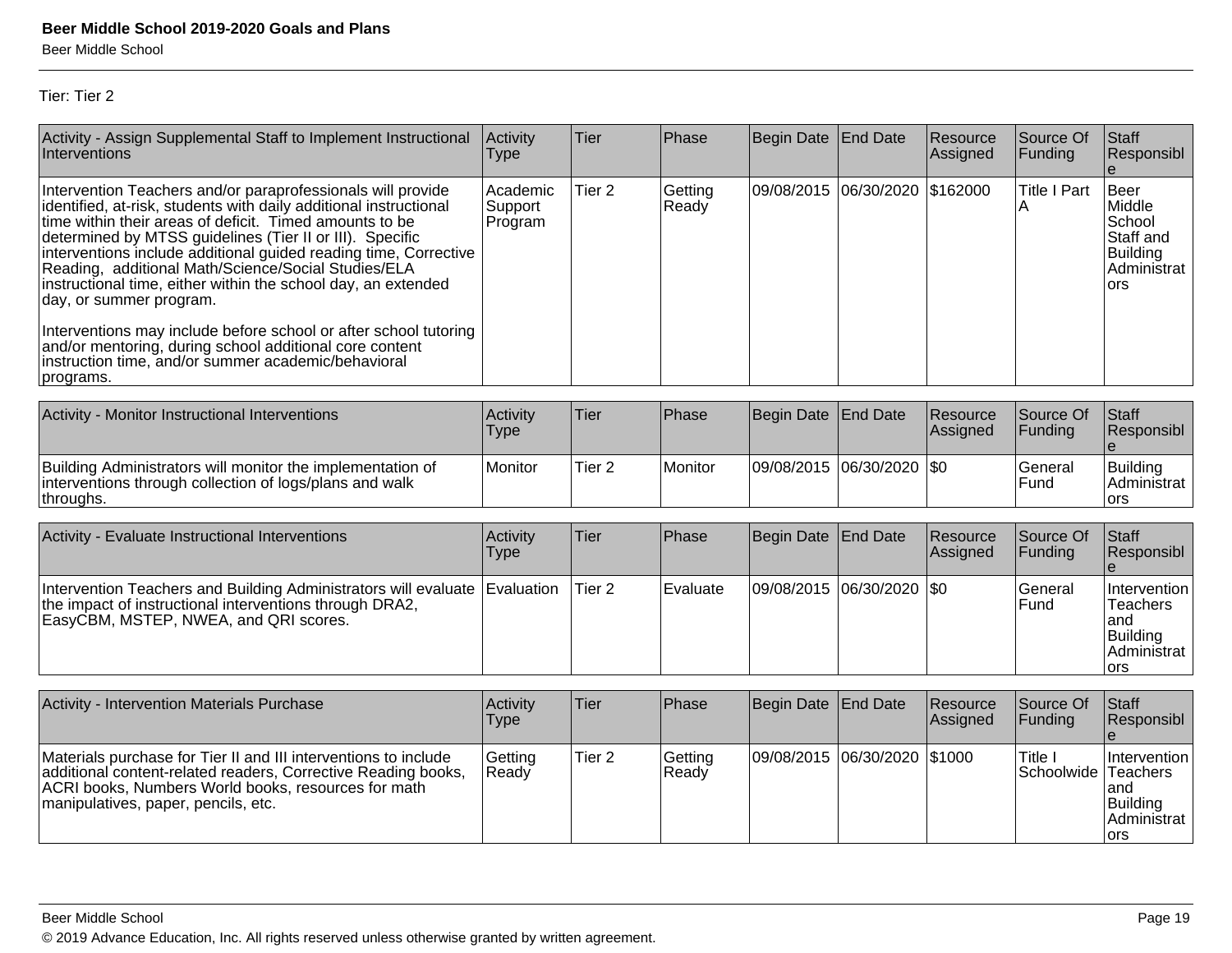#### **Strategy 3:**

Positive Behavioral Interventions and Supports (Qualitative, At-Risk Students) - Using defined non-academic, at-risk behavioral criteria, staff will identify students and provide behavioral interventions and supports. Additionally, staff will receive training on supporting these students in and out of the classroom.

Category: Learning Support Systems

Research Cited: Scheuermann, B. K., and J. A. Hall. Positive behavioral supports for the classroom. 2nd. Upper Saddle River, NJ: Pearson Education, Inc., 2013. Print.

#### Tier: Tier 3

| Activity - PBIS-Implement                                                                                                                                                                                                                                                                                                                                                                                                                                                   | Activity<br><b>Type</b>                    | Tier    | Phase                                        | Begin Date End Date | <b>Resource</b><br><b>Assigned</b> | <b>Source Of</b><br><b>Funding</b> | <b>Staff</b><br>Responsibl                                                                  |
|-----------------------------------------------------------------------------------------------------------------------------------------------------------------------------------------------------------------------------------------------------------------------------------------------------------------------------------------------------------------------------------------------------------------------------------------------------------------------------|--------------------------------------------|---------|----------------------------------------------|---------------------|------------------------------------|------------------------------------|---------------------------------------------------------------------------------------------|
| Beer staff will continue to provide mentoring & support<br>programs (PBIS, Baron Bucks Reward Program, Trauma<br>Training, Jay Marks Cultural Competency Training, Where<br>Everybody Belongs (WEB), Cultural Diversity Training, Peer to<br>Peer, counselor support groups, Blessings in a Backpack, etc.).<br>These will be used to provide instruction of, and mentoring<br>support in, developing and maintaining positive behaviors<br>which support academic success. | <b>Behavioral</b><br> Support <br> Program | lTier 1 | Implement   09/08/2015   06/30/2020   \$6000 |                     |                                    | Title I Part                       | <b>I</b> Beer<br>Middle<br>School<br>Staff and<br>Building<br><u>l</u> Administrat<br>lors. |

| Activity - PBIS-Getting Ready                                                                                                                                                                                                                                                            | <b>Activity</b><br>Type                 | lTier∶ | <b>IPhase</b>    | Begin Date End Date            | <b>Resource</b><br><b>Assigned</b> | <b>Source Of</b><br>IFundina | <b>Staff</b><br><b>Responsibl</b>              |
|------------------------------------------------------------------------------------------------------------------------------------------------------------------------------------------------------------------------------------------------------------------------------------------|-----------------------------------------|--------|------------------|--------------------------------|------------------------------------|------------------------------|------------------------------------------------|
| All teachers will receive PBIS training and job-embedded<br>support at PLC/ILC meetings and monthly staff meetings. In<br>addition, staff members will participate in Jay Mark's<br>Courageous Conversations About Race professional<br>development and training for students in trauma. | <b>ProfessionalTier 1</b><br>I Learning |        | Getting<br>Ready | 09/08/2015  06/30/2020  \$3000 |                                    | ITitle i                     | l Buildina<br>Schoolwide Administrat  <br>lors |

| Activity - PBIS-Monitor                                                                                                                                                               | Activity<br><b>Type</b> | Tier   | Phase   | Begin Date End Date |                           | Resource<br>Assigned | Source Of<br> Funding    | <b>Staff</b><br>Responsibl                                                 |
|---------------------------------------------------------------------------------------------------------------------------------------------------------------------------------------|-------------------------|--------|---------|---------------------|---------------------------|----------------------|--------------------------|----------------------------------------------------------------------------|
| PBIS leadership team will monitor the implementation of plan<br>components through data reports of absences, referrals,<br>suspensions, and/or report card/conduct marks of students. | Monitor                 | Tier 1 | Monitor |                     | 09/01/2015 06/30/2019 \$0 |                      | lGeneral<br><b>IFund</b> | lBeer<br>Middle<br>School<br>Staff and<br>Building<br>Administrat<br>lors. |

| Activity - PBIS-Evaluate | Activity<br>'Type | 'Tier | <b>Phase</b> | Begin Date End Date | Resource<br><b>Assigned</b> | Source Of<br>Funding | <b>Staff</b><br>Responsibl |
|--------------------------|-------------------|-------|--------------|---------------------|-----------------------------|----------------------|----------------------------|
|                          |                   |       |              |                     |                             |                      |                            |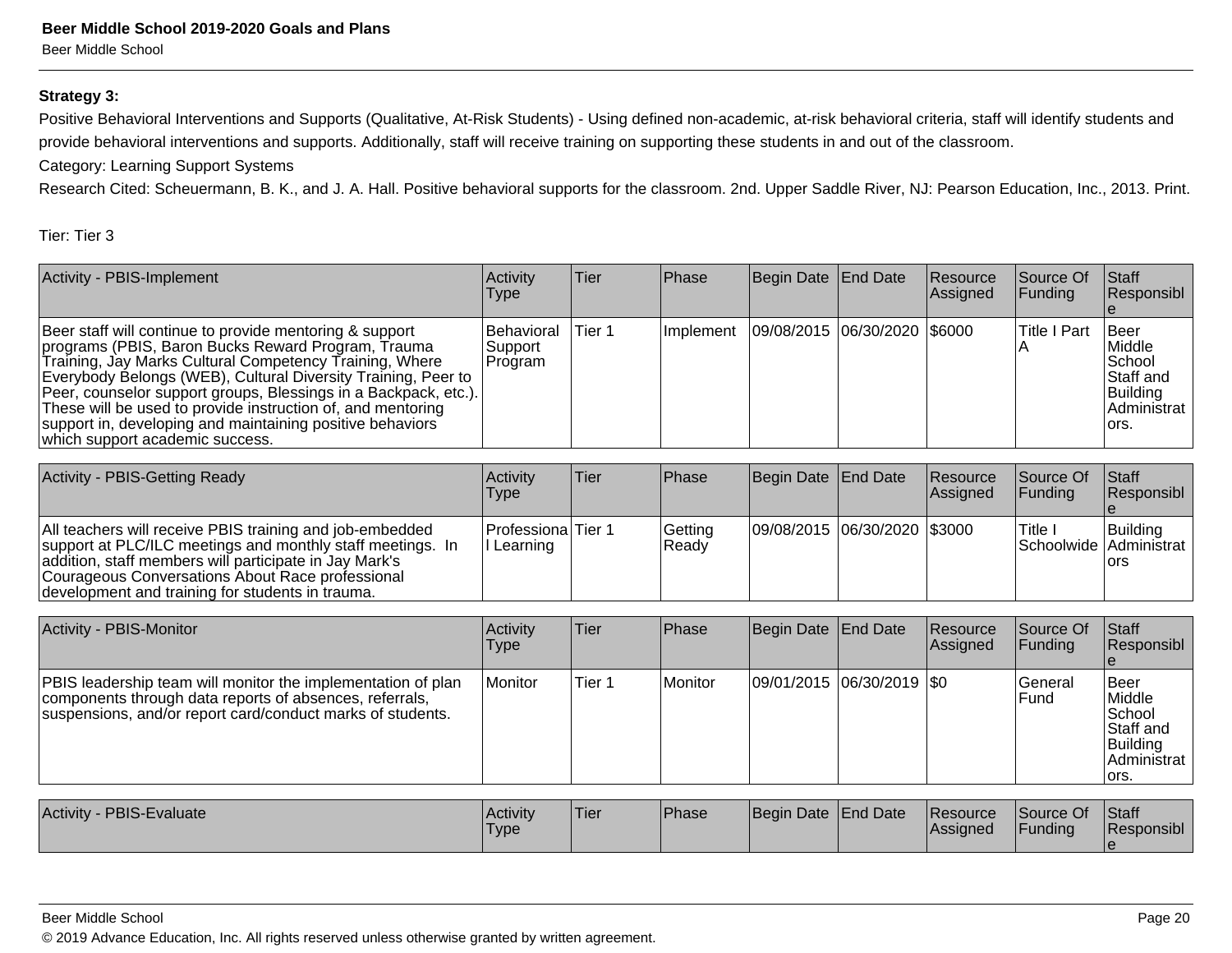Beer Middle School

| <b>PBIS leadership team will review monitoring data concerning</b><br>the implementation of plan components through data reports of<br>absences, referrals, suspensions, exclusion list, and/or report<br>card/conduct marks of students.                                   | Evaluation | Tier 1 | Evaluate | 09/08/2015 06/30/2020   \$0 |  | lGeneral<br>IFund | <b>I</b> Beer<br>Middle<br><b>School</b><br>Staff and<br>Building |
|-----------------------------------------------------------------------------------------------------------------------------------------------------------------------------------------------------------------------------------------------------------------------------|------------|--------|----------|-----------------------------|--|-------------------|-------------------------------------------------------------------|
| In addition to interim monitoring data, final evaluation will also<br> include student, staff, and parent surveys will be used to gauge  <br>the impact of the program on climate, and academic data<br>(IOWA and MEAP data) will be used to determine academic<br>limpact. |            |        |          |                             |  |                   | Administrat<br>lors.                                              |

| Activity - WEB-Where Everyone Belongs                                                                                                                                                                                                                                                                                                                        | <b>Activity</b><br><b>Type</b> | Tier | Phase            | Begin Date End Date            | Resource<br>Assigned | <b>Source Of</b><br> Funding | <b>Staff</b><br>Responsibl                                    |
|--------------------------------------------------------------------------------------------------------------------------------------------------------------------------------------------------------------------------------------------------------------------------------------------------------------------------------------------------------------|--------------------------------|------|------------------|--------------------------------|----------------------|------------------------------|---------------------------------------------------------------|
| Eighth grade students will mentor incoming sixth grade<br>students to make a positive transition into the middle school.<br>WEB leaders will monitor the sixth students academic and<br>social progress throughout the year during different activities.<br>The WEB students and leaders will also conduct 6th grade<br>orientation the first day of school. | Implementa Tier 1<br>ltion.    |      | <b>Implement</b> | 09/08/2015  06/30/2020  \$6000 |                      | I Title<br>Schoolwide  , WEB | Counselors  <br>Leaders.<br>land select<br>Istaff<br>Imembers |

#### **Measurable Objective 2:**

collaborate to support and engage families as partners in each level of the System of Support by 06/30/2020 as measured by parent/family surveys and event attendance.

#### **Strategy 1:**

Family and Community Engagement (Qualitative, All Students) - Using the Joyce Epstein model of family engagement, opportunities for parents to become involved inthe educational process will be supported by all staff.

Category: School Culture

Research Cited: Epstein, J. L., N. R. Jansorn, S. B. Sheldon, M. G. Sanders, K. C. Salinas, and B. S. Simon. School, family, and community partnerships, your handbook for action. 3rd. Thousand Oaks: Corwin Pr, 2009. Print.

Tier: Tier 1

| Activity - Family and Community Engagement-Implement                                                                                                                                                                                                                                                                                                          | Activity<br>Type        | Tier   | <b>IPhase</b> | Begin Date End Date |                              | <b>Resource</b><br><b>Assigned</b> | Source Of<br>IFundina           | Staff<br>Responsibl                                                      |
|---------------------------------------------------------------------------------------------------------------------------------------------------------------------------------------------------------------------------------------------------------------------------------------------------------------------------------------------------------------|-------------------------|--------|---------------|---------------------|------------------------------|------------------------------------|---------------------------------|--------------------------------------------------------------------------|
| Title I Family Nights will be scheduled throughout the school<br>year. Staff will keep parents informed of academic<br>expectations and offer materials and training on how<br>parents/families can work with the child at home in order to<br>master these content expectations. Summer reading program<br>lis offered as well as socio-emotional resources. | Parent<br>⊺Involvemen l | Tier 3 | Ilmplement    |                     | 09/08/2015 06/30/2020 \$5000 |                                    | 'Title I<br>Schoolwide   Middle | <b>I</b> Beer<br>School<br>Staff and<br>Building<br>Administrat<br>lors. |

| <b>Activity</b><br>Activity<br>J - Family and Community Engagement-Evaluate<br><b>Type</b> | 'Tier | Phase | Begin Date End Date |  | <b>Resource</b><br><b>IAssianed</b> | Source Of<br>Funding | <b>Staff</b><br>Responsibl |
|--------------------------------------------------------------------------------------------|-------|-------|---------------------|--|-------------------------------------|----------------------|----------------------------|
|--------------------------------------------------------------------------------------------|-------|-------|---------------------|--|-------------------------------------|----------------------|----------------------------|

#### Beer Middle School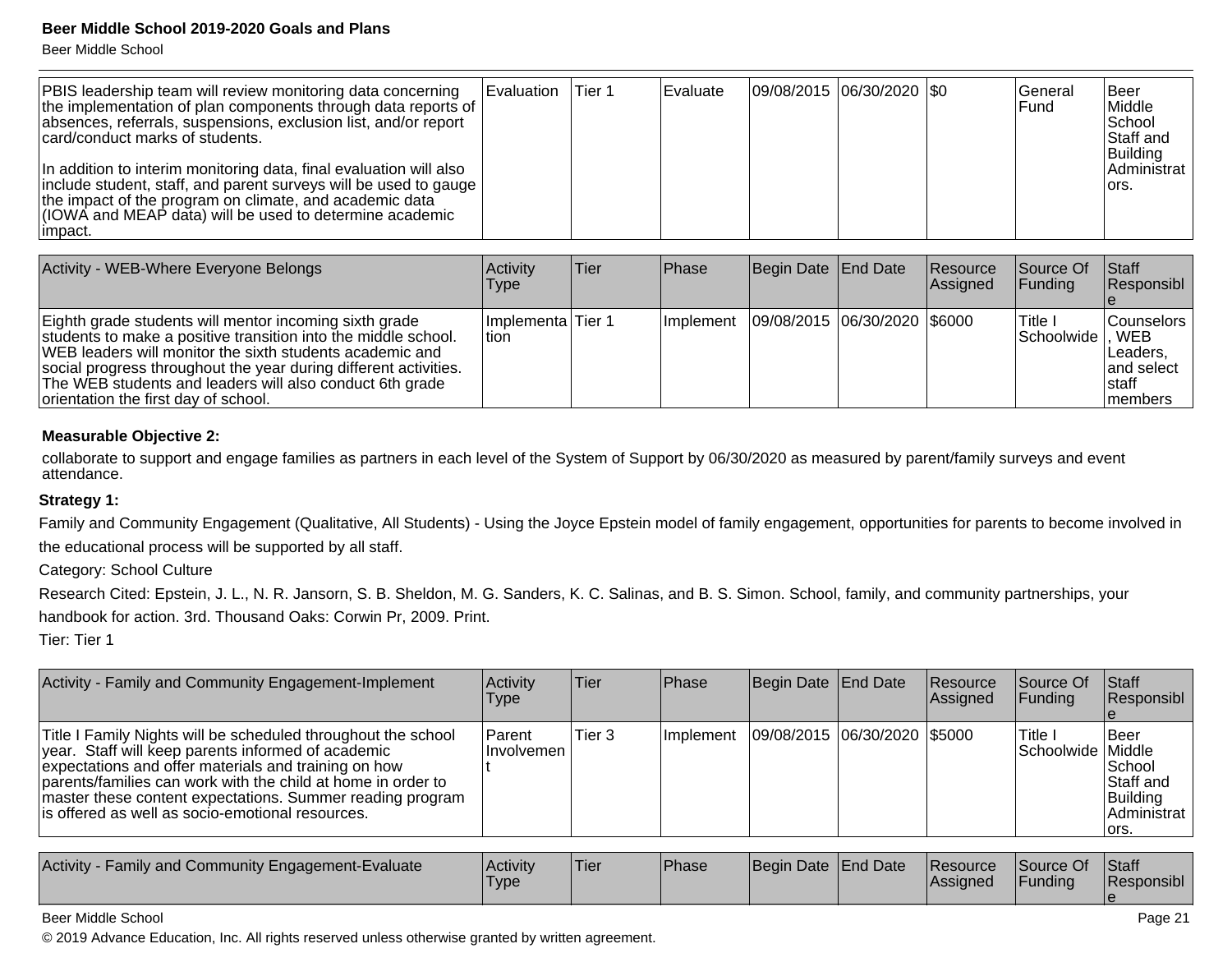| Staff and family surveys, as well as annual evaluation and<br>planning meetings, will be used to determine the degree of<br>support these events are affording families as partners in each<br>tier of the system. | l Evaluation | Tier 1 | Evaluate | 09/08/2015  06/30/2020  \$0 |  |  | ITitle I Part | <b>IBeer</b><br>Middle<br>l School<br>Staff and<br>Building<br>l Administrat<br>lors. |
|--------------------------------------------------------------------------------------------------------------------------------------------------------------------------------------------------------------------|--------------|--------|----------|-----------------------------|--|--|---------------|---------------------------------------------------------------------------------------|
|--------------------------------------------------------------------------------------------------------------------------------------------------------------------------------------------------------------------|--------------|--------|----------|-----------------------------|--|--|---------------|---------------------------------------------------------------------------------------|

# **Goal 4: Professional Learning Communities (PLCs) will be utitlized throughtout the school yearto assist in curriculum development, instruction, common assessment, and other interventionbased programs.**

#### **Measurable Objective 1:**

 collaborate to make informed decisions that will increase student achievement for all students by 06/30/2020 as measured by various tools such as MSTEP, NWEA,PSAT, DRA, common assessments, and intervention based assessments..

#### **Strategy 1:**

Building and Maintaining Professional Learning Communities - Staff will collaborate as professional learning community to strengthen the vertical and horizontalalignment between curriculum, instruction, and assessment practices in all core and elective content areas. Staff will meet on half days throughout the school year incollaborative meetings that focus upon prioritizing standards, determining curriculum needs, creating common assessments and analyzing/interpreting data all for thepurpose of improving student achievement.

During 2017-2018 school year, staff within the areas of English Language Arts and Mathematics were trained in Instructional Learning Cycle (ILC) and began implementation. Additionally, Social Studies was trained during the 2018-2019 school year. ILCs will continue next year as well in conjunction with ProfessionalLearning Communities (PLCs).

Category: Learning Support Systems

 Research Cited: Professional Learning Communities at Work, R. DuFour (1998); Whatever It Takes, R. DuFour (2004); Learning by Doing, T. Many (2012); ResultsNOW, M. Schmoker; Tier 1; The Forgotten Tier J. Allain (2011); Visual Learning, J. Hattie (2009); Common Formative Assessment, Bailey and Jakicic (2014). Tier: Tier 1

| Activity - Professional Learning Communities - Getting Ready<br><b>Activity</b><br><b>I</b> ype | <b>Tier</b> | <b>Phase</b> | Begin Date End Date |  | Resource<br>lAssianed | Source Of<br>Funding | <b>Staff</b><br>Responsibl |
|-------------------------------------------------------------------------------------------------|-------------|--------------|---------------------|--|-----------------------|----------------------|----------------------------|
|-------------------------------------------------------------------------------------------------|-------------|--------------|---------------------|--|-----------------------|----------------------|----------------------------|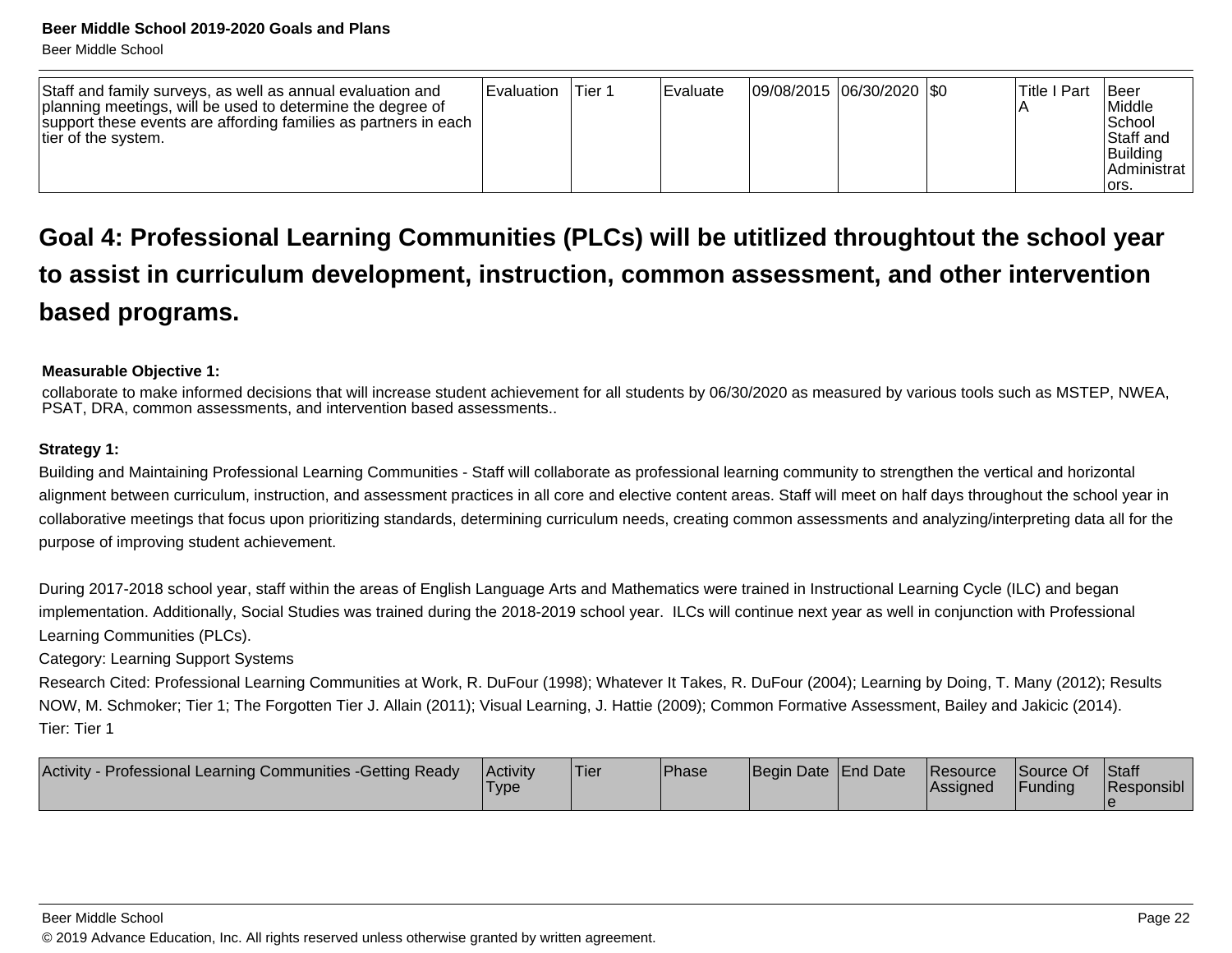Beer Middle School

| Beer Middle School will utilize a PLC/ILC model for all of the<br>following building-wide initiatives: PSAT practice strategies,<br>professional development relating to all goal<br>strategies/development, curriculum mapping, building school-<br>based common assessments, writing scoring clinics, peer walk- Collaborati<br>throughs/observations, Parent Involvement Event Nights (PIE),<br>Classroom Instruction that Works (CITW), Multi-tiered System<br>of Support (MTSS), Positive Behavior Interventions System<br>(PBIS), and PSAT. Professional learning will allow for<br>collaboration among all staff to ensure that there is cohesion<br>amongst all levels in terms of curriculum, instruction, and<br>lassessment. | Professiona Tier 1<br>I Learning,<br>Materials,<br>Teacher<br>Ton.<br>Supplemen<br>Materials,<br>lCurriculum<br>Developme |      | Getting<br>Ready | 09/02/2015 06/30/2020 \$7000 |          | Title I<br>Schoolwide   Middle<br>. General<br>l Fund | lBeer<br>School<br>Administrati<br>Ion and<br><b>Staff</b> |
|-----------------------------------------------------------------------------------------------------------------------------------------------------------------------------------------------------------------------------------------------------------------------------------------------------------------------------------------------------------------------------------------------------------------------------------------------------------------------------------------------------------------------------------------------------------------------------------------------------------------------------------------------------------------------------------------------------------------------------------------|---------------------------------------------------------------------------------------------------------------------------|------|------------------|------------------------------|----------|-------------------------------------------------------|------------------------------------------------------------|
| Activity - Professional Learning Communities-Implement                                                                                                                                                                                                                                                                                                                                                                                                                                                                                                                                                                                                                                                                                  | Activity                                                                                                                  | Tier | Phase            | Begin Date End Date          | Resource | Source Of<br><b>I</b> Factor of the con-              | Staff<br>10.22222211                                       |

| <b>Exercisity - Libressional Learning Communities-implement</b>                                                                                                                                                                                                                                                                                                                                                                                                                                                                                                                                                                                                                                                                          | <b>ACUVILY</b><br>l ype     | - 1101 | т назе | <b>Dediii nare Triin nare</b>                | $\overline{\phantom{a}}$<br> Assigned | ושטעוטפו<br><b>IFunding</b>    | ıualı<br>Responsibl                                        |
|------------------------------------------------------------------------------------------------------------------------------------------------------------------------------------------------------------------------------------------------------------------------------------------------------------------------------------------------------------------------------------------------------------------------------------------------------------------------------------------------------------------------------------------------------------------------------------------------------------------------------------------------------------------------------------------------------------------------------------------|-----------------------------|--------|--------|----------------------------------------------|---------------------------------------|--------------------------------|------------------------------------------------------------|
| Beer Middle School staff will implement the building wide<br><b>PLC/ILC</b> initiatives during scheduled PLC/ILC meetings, staff<br>meetings, classroom instructional time, individualized<br>professional learning time, and during the day/after school<br>sessions. Staff will focus upon using results to target<br>linstruction.<br>Additionally, during the 2017-2018, English Language Art and<br>Mathematics staff were trained in Instructional Learning Cycles<br>and began implementation during this school year and will<br>continue through the upcoming years. Furthermore, Social<br>Studies teachers were trained during the 2018-2019 school<br>year and further implementation will occur with Science next<br>∣vear. | Implementa Tier 1<br>ltion. |        |        | Implement   09/02/2015   06/30/2020   \$4500 |                                       | Title I<br>Schoolwide   Middle | lBeer<br>School<br>Administrati<br>lon and<br><b>Staff</b> |

| Activity - Professional Learning Communities-Monitor                                                                                                                                                                                                                               | Activity<br>Type | Tier   | <b>IPhase</b> | Begin Date   End Date        | Resource<br>Assigned | Source Of<br><b>IFundina</b>  | Staff<br>Responsibl                                                |
|------------------------------------------------------------------------------------------------------------------------------------------------------------------------------------------------------------------------------------------------------------------------------------|------------------|--------|---------------|------------------------------|----------------------|-------------------------------|--------------------------------------------------------------------|
| Beer Middle School will monitor the building wide PLC<br>initiatives with sign in sheets, agendas, meeting minutes,<br>administrator/peer walk-throughs, quarterly reports due to<br>MDE, BOE, common assessment review using rubrics, and<br><b>IOWA and MSTEP data analysis.</b> | Monitor          | Tier 1 | Monitor       | 09/02/2015 06/30/2019 \$4000 |                      | lTitle I<br>Schoolwide Middle | l Beer<br><b>School</b><br>Administrat<br>lors and<br><b>Staff</b> |

| Activity - Professional Learning Communities-Evaluate                                                                                                                                                                                                                                                                                                                                                                      | Activity<br>Type | Tier   | <b>Phase</b>     | Begin Date   End Date |                              | Resource<br>Assigned | Source Of<br><b>Funding</b>   | <b>Staff</b><br>Responsibl                                                |
|----------------------------------------------------------------------------------------------------------------------------------------------------------------------------------------------------------------------------------------------------------------------------------------------------------------------------------------------------------------------------------------------------------------------------|------------------|--------|------------------|-----------------------|------------------------------|----------------------|-------------------------------|---------------------------------------------------------------------------|
| Beer Middle School will evaluate the goal through data analysis Evaluation<br>of common and state assessments, reviewing perception and<br>process/program data, completing the AdvancED Self-<br>Assessment, Completing the ASSIST-MDE Program<br>Evaluation, Title I Surveys, evidence collection of classroom<br>strategy implementation, and using rubrics for writing scoring<br>clinics, peer observations, and PBIS |                  | Tier 1 | <b>IEvaluate</b> |                       | 09/02/2015 06/30/2020 \$6000 |                      | 'Title I<br>Schoolwide Middle | <b>I</b> Beer<br><b>School</b><br>Administrat<br>lors and<br><b>Staff</b> |

#### Beer Middle School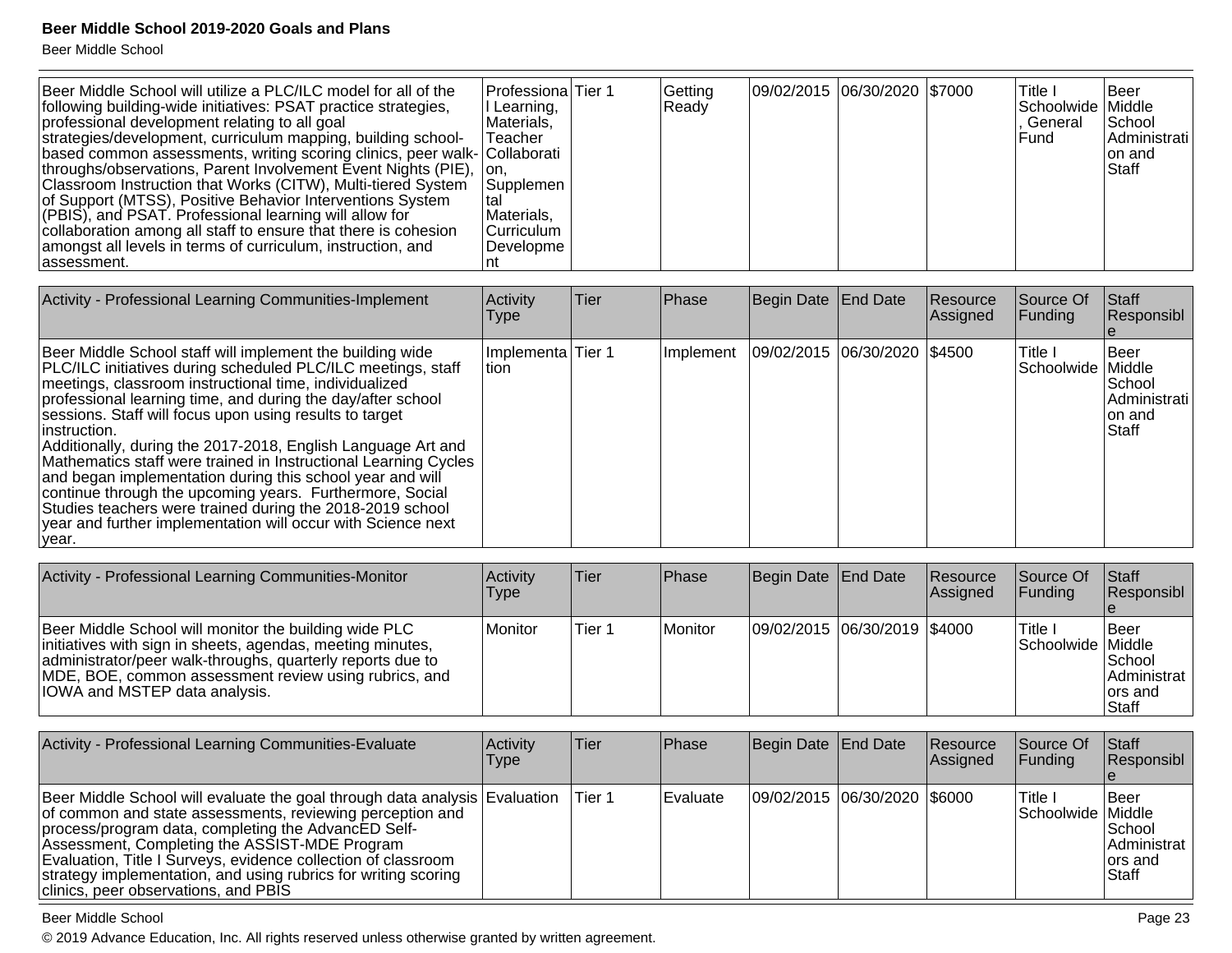# **Activity Summary by Funding Source**

#### **Below is a breakdown of your activities by funding source**

#### **Title I Part A**

| <b>Activity Name</b>                                                        | <b>Activity Description</b>                                                                                                                                                                                                                                                                                                                                                                                                                                                                                                                                                                                                                                                              | Activity<br>Type                 | Tier   | Phase            | <b>Begin Date</b> | End Date              | Resource<br>Assigned | Staff<br>Responsibl                                                                    |
|-----------------------------------------------------------------------------|------------------------------------------------------------------------------------------------------------------------------------------------------------------------------------------------------------------------------------------------------------------------------------------------------------------------------------------------------------------------------------------------------------------------------------------------------------------------------------------------------------------------------------------------------------------------------------------------------------------------------------------------------------------------------------------|----------------------------------|--------|------------------|-------------------|-----------------------|----------------------|----------------------------------------------------------------------------------------|
| Family and Community<br>Engagement-Evaluate                                 | Staff and family surveys, as well as annual<br>evaluation and planning meetings, will be used to<br>determine the degree of support these events are<br>affording families as partners in each tier of the<br>system.                                                                                                                                                                                                                                                                                                                                                                                                                                                                    | Evaluation                       | Tier 1 | Evaluate         |                   | 09/08/2015 06/30/2020 | \$0                  | <b>Beer</b><br>Middle<br>School<br>Staff and<br><b>Building</b><br>Administrat<br>ors. |
| PBIS-Implement                                                              | Beer staff will continue to provide mentoring &<br>support programs (PBIS, Baron Bucks Reward<br>Program, Trauma Training, Jay Marks Cultural<br>Competency Training, Where Everybody Belongs<br>(WEB), Cultural Diversity Training, Peer to Peer,<br>counselor support groups, Blessings in a<br>Backpack, etc.). These will be used to provide<br>instruction of, and mentoring support in,<br>developing and maintaining positive behaviors<br>which support academic success.                                                                                                                                                                                                        | Behavioral<br>Support<br>Program | Tier 1 | Implement        |                   |                       | \$6000               | <b>Beer</b><br>Middle<br>School<br>Staff and<br><b>Building</b><br>Administrat<br>ors. |
| Assign Supplemental<br>Staff to Implement<br>Instructional<br>Interventions | Intervention Teachers and/or paraprofessionals<br>will provide identified, at-risk, students with daily<br>additional instructional time within their areas of<br>deficit. Timed amounts to be determined by<br>MTSS guidelines (Tier II or III). Specific<br>interventions include additional guided reading<br>time, Corrective Reading, additional<br>Math/Science/Social Studies/ELA instructional<br>time, either within the school day, an extended<br> day, or summer program.<br>Interventions may include before school or after<br>school tutoring and/or mentoring, during school<br>additional core content instruction time, and/or<br>summer academic/behavioral programs. | Academic<br>Support<br>Program   | Tier 2 | Getting<br>Ready |                   | 09/08/2015 06/30/2020 | \$162000             | Beer<br>Middle<br>School<br>Staff and<br><b>Building</b><br>Administrat<br><b>ors</b>  |

#### **General Fund**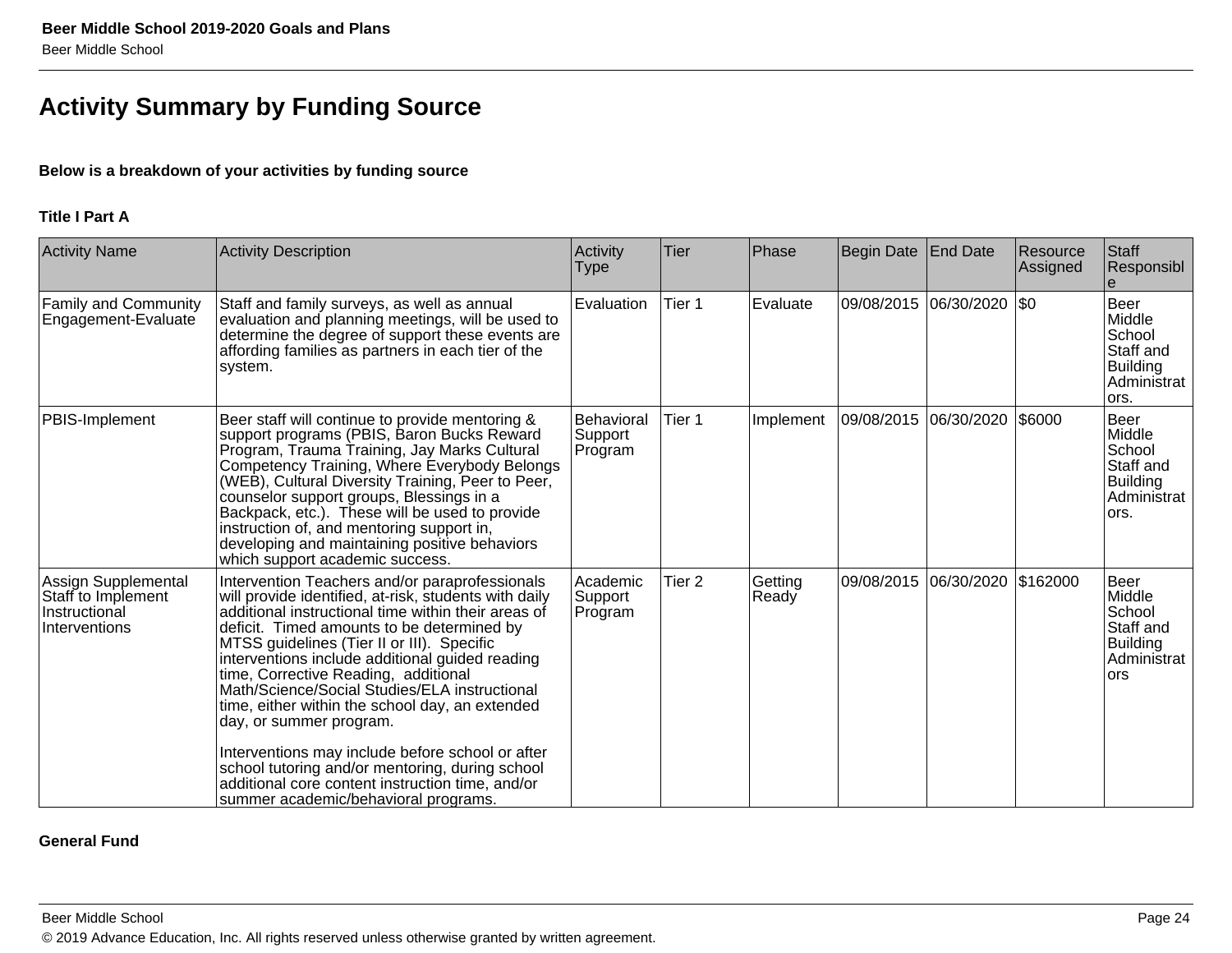| <b>Activity Name</b>                                         | <b>Activity Description</b>                                                                                                                                                                                                  | Activity<br><b>Type</b> | Tier              | Phase            | Begin Date | <b>End Date</b> | Resource<br>Assigned | Staff<br>Responsibl                                                                                         |
|--------------------------------------------------------------|------------------------------------------------------------------------------------------------------------------------------------------------------------------------------------------------------------------------------|-------------------------|-------------------|------------------|------------|-----------------|----------------------|-------------------------------------------------------------------------------------------------------------|
| Classroom Instruction<br>That Works (CITW)-<br>Getting Ready | Teachers will attend CITW training and receive<br>CITW job-embedded support from the Content<br>Instructional Technology Specialist and through<br>PLC meeting and/or professional training from<br><b>MISD Consultants.</b> | Getting<br>Ready        | Tier 1            | Getting<br>Ready | 09/06/2016 | 06/30/2020      | \$500                | All building<br>administrati<br>on and<br>Mathematic<br>s staff.                                            |
| <b>Illustrative Math-Monitor</b>                             | Mathematics staff will monitor student progress<br>during PLC/ILC meetings. Administrators will<br>monitor student progress through classroom walk-<br>throughs and formal teacher evaluations.                              | Monitor                 | Tier 1            | Monitor          | 09/04/2018 | 06/30/2019      | <b>SO</b>            | Mathematic<br>s teaching<br>staff, Title I<br>Intervention<br>staff, and<br>building<br>administrat<br>ors. |
| Tier 2 Suppemental<br>English Language Arts<br>Instructio    | Placement of students in Tier 2 support will be<br>determined by NWEA and MSTEP data as well as<br>classroom formative and summative assessments.                                                                            | Getting<br>Ready        | Tier <sub>2</sub> | Getting<br>Ready | 09/08/2015 | 06/30/2020      | <b>SO</b>            | <b>Building</b><br>Administrat<br>∫ors, English l<br>Language<br>Arts staff,<br>and Title I<br>Teacher.     |
| PBIS-Monitor                                                 | PBIS leadership team will monitor the<br>implementation of plan components through data<br>reports of absences, referrals, suspensions,<br>and/or report card/conduct marks of students.                                     | Monitor                 | Tier 1            | <b>Monitor</b>   | 09/01/2015 | 06/30/2019      | <b>SO</b>            | Beer<br>Middle<br>School<br>Staff and<br><b>Building</b><br>Administrat<br>lors.                            |
| Tier 2 Suppemental<br>English Language Arts<br>Instruction   | MSTEP, NWEA and/or DRA data will be analyzed Evaluation<br>to determine if students' reading skills have<br>increased with the additional time and support.                                                                  |                         | Tier <sub>2</sub> | Evaluate         | 09/08/2015 | 06/30/2019      | l\$0                 | <b>Building</b><br>Administrat<br> ors, English  <br>Language<br>Arts staff,<br>and Title I<br>Teacher.     |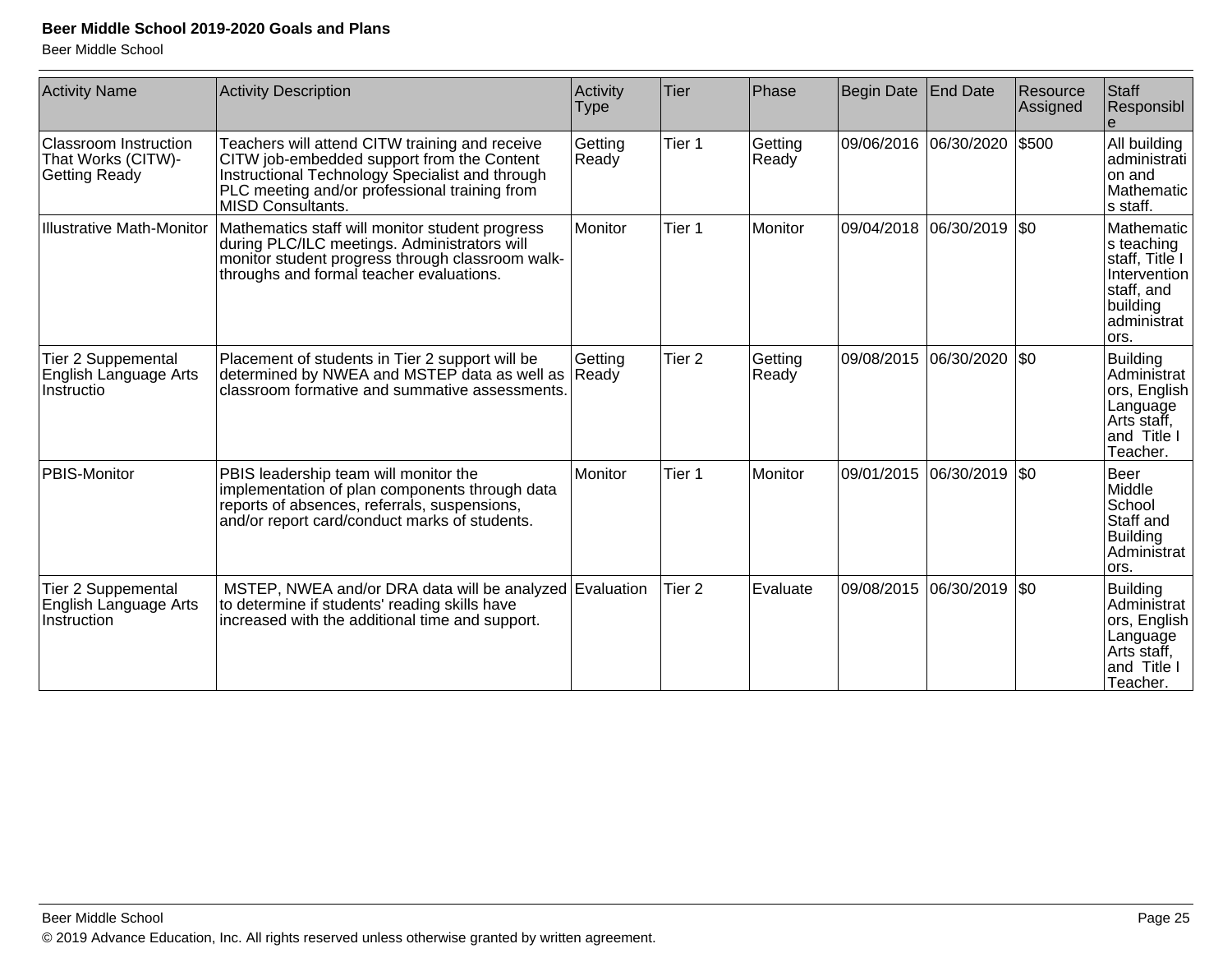| <b>ACRI</b> Informational<br><b>Reading Strategies</b> | Staff will implement ACRI organizational maps<br>that allow students to increase comprehension of<br>text. The staff will implement the Description and<br>Sequential text structure maps during Tier 1<br>instruction. These maps are called Falling<br>Dominoes, which focuses upon cause and effect<br>text structure, linear, which focuses on<br>sequence/chronological order, matrices, which<br>focuses upon compare/contrast text structures,<br>argument, which focuses upon main idea and<br>details and the heirarchy map. Additionally, the<br>staff will implement various questioning strategies<br>that emphasize literal, inferential, or extension<br>questions. This aspect will be implemented after<br>staff have had the opportunity to practice<br>comprehension organizational maps with<br>students. | Implementa Tier 1<br>Ition |        | Implement |                       | 09/04/2018  06/30/2020  \$0 |     | All building<br>administrat<br>ors and<br>teaching<br>staff.                                                      |
|--------------------------------------------------------|------------------------------------------------------------------------------------------------------------------------------------------------------------------------------------------------------------------------------------------------------------------------------------------------------------------------------------------------------------------------------------------------------------------------------------------------------------------------------------------------------------------------------------------------------------------------------------------------------------------------------------------------------------------------------------------------------------------------------------------------------------------------------------------------------------------------------|----------------------------|--------|-----------|-----------------------|-----------------------------|-----|-------------------------------------------------------------------------------------------------------------------|
| Tier 1 MTSS-Monitor                                    | Administrative staff will monitor implementation of<br>CCSS, CITW, CCR, and DI strategies through<br>submitted lesson plans, PLC collaboration notes,<br>and administrative walk-throughs.                                                                                                                                                                                                                                                                                                                                                                                                                                                                                                                                                                                                                                   | Monitor                    | Tier 1 | Monitor   | 09/09/2015 06/30/2020 |                             | \$0 | <b>Building</b><br>Administrat<br>ors                                                                             |
| Illustrative Math-<br>Evaluation                       | NWEA scores, MSTEP, and Algebra Readiness<br>will be used to evaluate the effectiveness of the<br>new district curriculum.                                                                                                                                                                                                                                                                                                                                                                                                                                                                                                                                                                                                                                                                                                   | Evaluation                 | Tier 1 | Evaluate  |                       | 09/30/2018 06/30/2019 \$0   |     | All<br>mathematic<br>s teaching<br>staff, Title I<br>Intervention<br>staff, and<br>building<br>administrat<br>ors |
| PBIS-Evaluate                                          | PBIS leadership team will review monitoring data<br>concerning the implementation of plan<br>components through data reports of absences,<br>referrals, suspensions, exclusion list, and/or report<br>card/conduct marks of students.<br>In addition to interim monitoring data, final<br>evaluation will also include student, staff, and<br>parent surveys will be used to gauge the impact of<br>the program on climate, and academic data<br>(IOWA and MEAP data) will be used to determine<br>academic impact.                                                                                                                                                                                                                                                                                                          | Evaluation                 | Tier 1 | Evaluate  |                       | 09/08/2015 06/30/2020       | \$0 | <b>Beer</b><br>Middle<br>School<br>Staff and<br><b>Building</b><br>Administrat<br>ors.                            |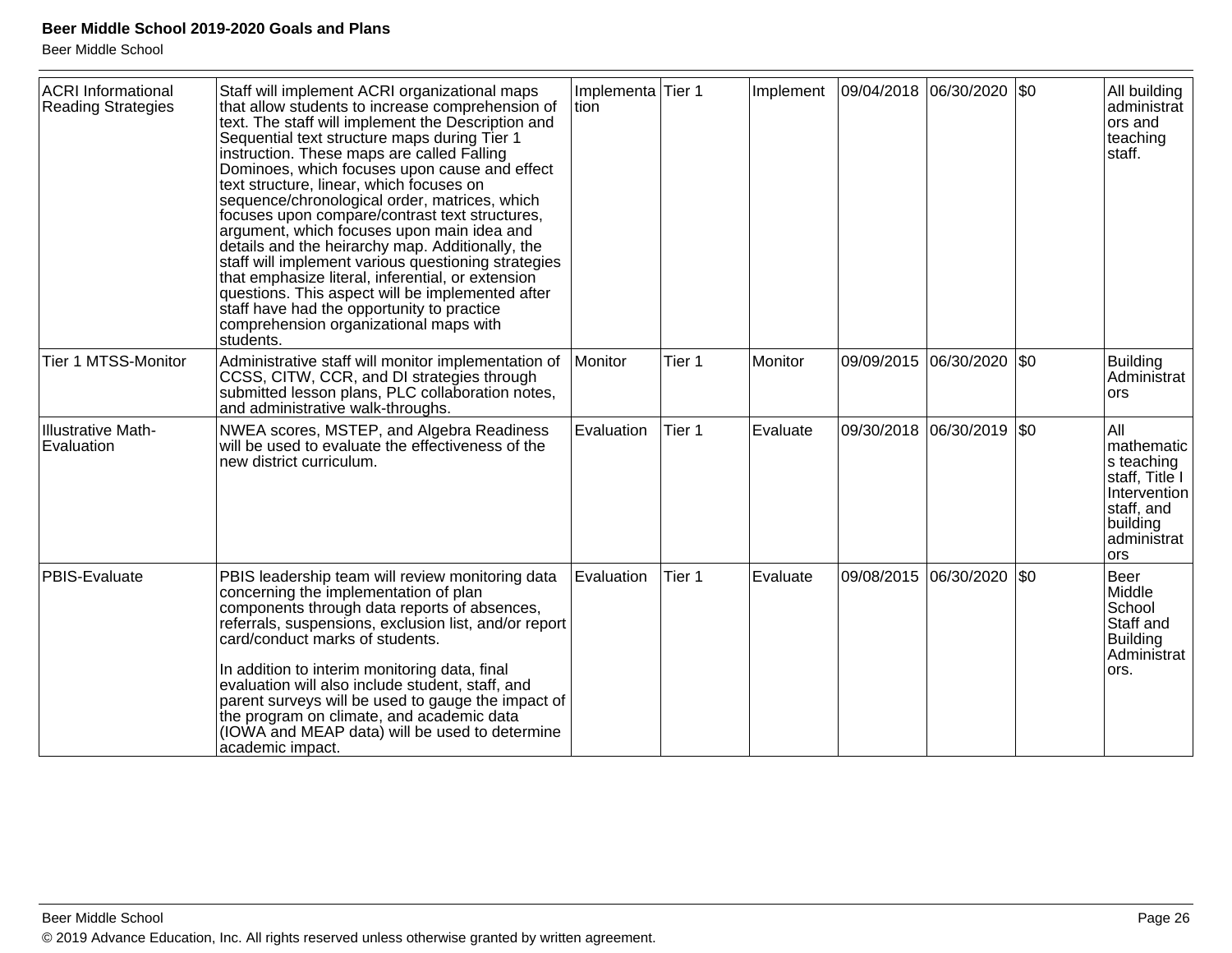| <b>Professional Learning</b><br><b>Communities -Getting</b><br>Ready       | Beer Middle School will utilize a PLC/ILC model<br>for all of the following building-wide initiatives:<br>PSAT practice strategies, professional<br>development relating to all goal<br>strategies/development, curriculum mapping,<br>building school-based common assessments,<br>writing scoring clinics, peer walk-<br>throughs/observations, Parent Involvement Event<br>Nights (PIE), Classroom Instruction that Works<br>(CITW), Multi-tiered System of Support (MTSS),<br>Positive Behavior Interventions System (PBIS),<br>and PSAT. Professional learning will allow for<br>collaboration among all staff to ensure that there is<br>cohesion amongst all levels in terms of curriculum,<br>instruction, and assessment. | Professiona <sup>Tier</sup> 1<br>I Learning,<br>Materials,<br>Teacher<br>Collaborati<br>on.<br>Supplemen<br>tal<br>Materials,<br>Curriculum<br>Developme<br>nt |                   | Getting<br>Ready |            | 09/02/2015 06/30/2020 \$1000 | Beer<br>Middle<br>School<br>Administrati<br>on and<br>Staff                                                                                                                  |
|----------------------------------------------------------------------------|------------------------------------------------------------------------------------------------------------------------------------------------------------------------------------------------------------------------------------------------------------------------------------------------------------------------------------------------------------------------------------------------------------------------------------------------------------------------------------------------------------------------------------------------------------------------------------------------------------------------------------------------------------------------------------------------------------------------------------|----------------------------------------------------------------------------------------------------------------------------------------------------------------|-------------------|------------------|------------|------------------------------|------------------------------------------------------------------------------------------------------------------------------------------------------------------------------|
| Tier 1 MTSS-Evaluate                                                       | Building Administrators will evaluate the impact of<br>the use of effective CCSS, CITW, CCR, and DI<br>strategies on student achievement as measured<br>by MEAP and NWEA results.                                                                                                                                                                                                                                                                                                                                                                                                                                                                                                                                                  | Evaluation                                                                                                                                                     | Tier 1            | Evaluate         |            | 09/08/2015 06/30/2020   \$0  | Building<br>Administrat<br>ors.                                                                                                                                              |
| Evaluate Instructional<br>Interventions                                    | Intervention Teachers and Building Administrators   Evaluation<br>will evaluate the impact of instructional<br>interventions through DRA2, EasyCBM, MSTEP,<br>NWEA, and QRI scores.                                                                                                                                                                                                                                                                                                                                                                                                                                                                                                                                                |                                                                                                                                                                | Tier <sub>2</sub> | Evaluate         |            | 09/08/2015 06/30/2020 \$0    | Intervention<br><b>Teachers</b><br>and<br>Building<br>Administrat<br>ors                                                                                                     |
| <b>Illustrative Math-</b><br>Implement                                     | Staff will begin the 2018-2019 school year with the<br>new district approved math curriculum. Tier 1<br>Mathematics staff will utilize it during direct<br>instruction. Tier 3 will also use it during<br>intervention courses.                                                                                                                                                                                                                                                                                                                                                                                                                                                                                                    | Direct<br>Instruction                                                                                                                                          | Tier 1            | Implement        |            | 09/04/2018 06/30/2019 \$0    | Mathematic<br>s teachers<br>and Title I<br>Math<br>Intervention<br>ists                                                                                                      |
| Monitor Instructional<br>Interventions                                     | Building Administrators will monitor the<br>implementation of interventions through collection<br>of logs/plans and walk throughs.                                                                                                                                                                                                                                                                                                                                                                                                                                                                                                                                                                                                 | Monitor                                                                                                                                                        | Tier <sub>2</sub> | Monitor          |            | 09/08/2015 06/30/2020 \$0    | Building<br>Administrat<br>ors                                                                                                                                               |
| <b>Classroom Instruction</b><br>That Works (CITW)-<br><b>Getting Ready</b> | Teachers not trained already will attend CITW<br>training and receive CITW job-embedded support<br>from the Content Instructional Technology<br>Specialist and through PLC/ILC meetings and/or<br>professional training from MISD consultants.                                                                                                                                                                                                                                                                                                                                                                                                                                                                                     | Professiona<br>I Learning                                                                                                                                      | Tier 1            | Getting<br>Ready | 09/06/2016 | 06/30/2020 \$1000            | All building<br>Administrat<br>ors, English<br>Language<br>Arts <sup>7</sup><br>staff.Conte<br>nt<br>Instructiona<br>Technology<br>Specialist,<br>and MISD<br>lConsultants l |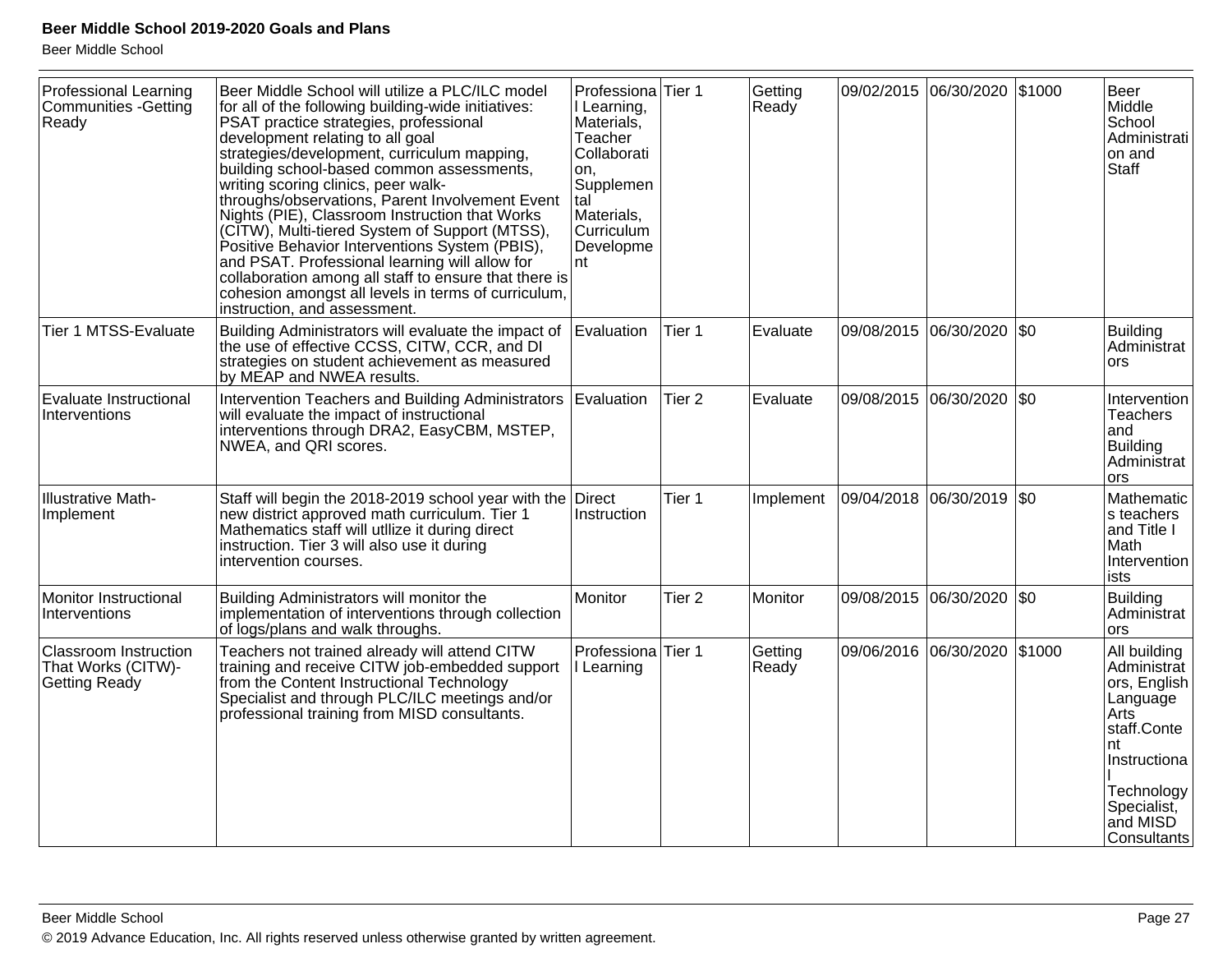#### **No Funding Required**

| <b>Activity Name</b>                                            | <b>Activity Description</b>                                                                                                                                                                                                                                                                  | Activity<br><b>Type</b>    | Tier              | Phase     | Begin Date End Date |                       | Resource<br>Assigned | Staff<br>Responsibl                                                          |
|-----------------------------------------------------------------|----------------------------------------------------------------------------------------------------------------------------------------------------------------------------------------------------------------------------------------------------------------------------------------------|----------------------------|-------------------|-----------|---------------------|-----------------------|----------------------|------------------------------------------------------------------------------|
| <b>Classroom Instruction</b><br>That Works (CITW) -<br>Monitor  | Teachers will monitor whether or not students can<br>adjust their knowledge and skills, based upon the<br>feedback given, for various student growth<br>measures in the classroom.                                                                                                           | Monitor                    | Tier 1            | Monitor   |                     | 09/06/2016 06/30/2020 | l\$0                 | All building<br>Administrati<br>on and<br>Mathematic<br>s staff.             |
| <b>Classroom Instruction</b><br>That Works (CITW)-<br>Implement | All teachers will use the CITW instructional<br>strategies that align with curriculum standards and tion<br>targets being instructed to enhance students<br>learning, with an emphasis on providing timely and<br>effective feedback.                                                        | Implementa                 | Tier 1            | Implement |                     | 09/06/2016 06/30/2019 | $ $ \$0              | All building<br>Administrat<br>ors and<br>English<br>Language<br>Arts staff. |
| Number Talks - Monitor                                          | Number Talk will be monitored through class walk- Monitor<br>throughs and the ILC process.                                                                                                                                                                                                   |                            | Tier 1            | Monitor   |                     | 09/06/2016 06/30/2020 | $ $ \$0              | All building<br>Administrati<br>on and<br>Mathematic<br>s staff.             |
| <b>Classroom Instruction</b><br>That Works (CITW)-<br>Implement | All teachers will use the CITW instructional<br>strategies that align with curriculum standards and<br>targets being instructed to enhance students<br>learning, with an emphasis on providing feedback.                                                                                     | Implementa Tier 1<br>ltion |                   | Implement |                     | 09/06/2016 06/30/2020 | \$0                  | All building<br>administrati<br>on and<br>Mathematic<br>s staff.             |
| Tier 1 MTSS-Implement                                           | Staff will implement building wide strategies to<br>effectively instruct Tier 1 students. Additionally,<br>they will implement Tier 2 strategies within the<br>classroom with struggling learners and refer<br>students as needed for additional Tier 2 support<br>and Tier 3 interventions. | Implementa<br>tion         | Tier 1            | Implement | 09/06/2016          | 06/30/2020            | I\$0                 | All Beer<br>Middle<br>School<br><b>Staff</b>                                 |
|                                                                 | Number Talks - Evaluate The evaluation of Number Talks in mathematics<br>will be occur when state and local assessments<br>are analyzed.                                                                                                                                                     | Evaluation                 | Tier <sub>1</sub> | Evaluate  | 09/06/2016          | 06/30/2020            | l\$0                 | All building<br>Administrat<br>lors and<br>Mathematic<br>al staff.           |
| <b>Classroom Instruction</b><br>That Works (CITW)-<br>Monitor   | Teachers will monitor whether or not students can<br>adjust their knowledge and skills, based upon the<br>feedback given, for various student growth<br>measures in the classroom.                                                                                                           | Monitor                    | Tier 1            | Monitor   |                     | 09/06/2016 06/30/2020 | $ $ \$0              | All Beer<br>Middle<br>School<br><b>Staff</b>                                 |
| <b>Classroom Instruction</b><br>That Works (CITW) -<br>Evaluate | Teachers will evaluate student growth on state<br>and local assessments to evaluate CITW<br>strategies.                                                                                                                                                                                      | Evaluation                 | Tier 1            | Evaluate  |                     | 09/06/2016 06/30/2020 | $ $ \$0              | All building<br>Administrat<br>ors and<br>Mathematic<br>s staff.             |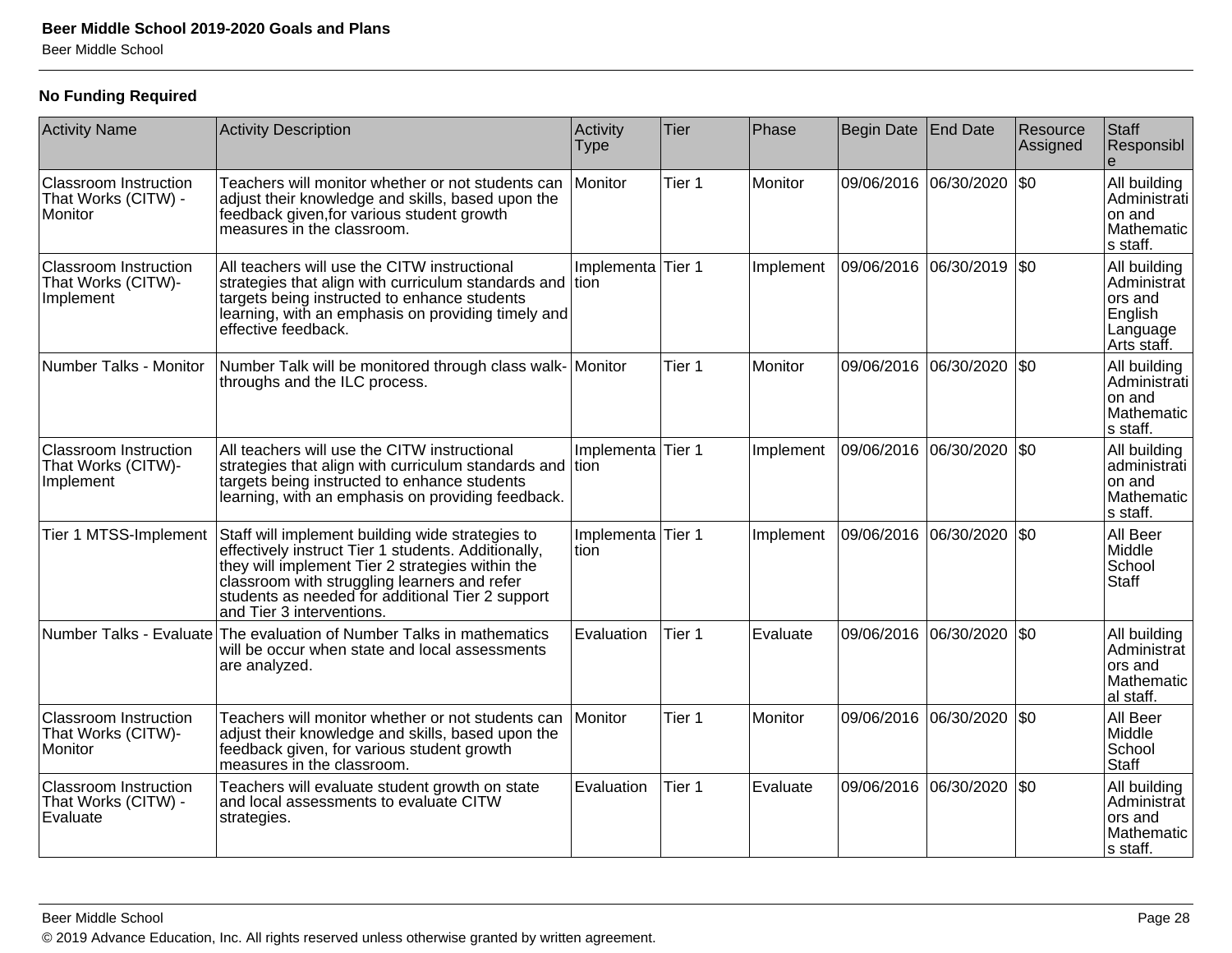Beer Middle School

| <b>ACRI</b> Informational<br>Reading Strategies                | Administrators will monitor the utilization of ACRI<br>strategies during classroom walk-throughs, formal<br>evaluations and from student samples of work. | l Monitor | Tier 1 | Monitor         | 09/04/2018 06/30/2019   \$0 |  | All building<br>administrat<br>lors and<br>teaching<br>Istaff |
|----------------------------------------------------------------|-----------------------------------------------------------------------------------------------------------------------------------------------------------|-----------|--------|-----------------|-----------------------------|--|---------------------------------------------------------------|
| Classroom Instruction<br>that Works (CITW)-<br><b>Evaluate</b> | Teachers will evaluate student growth on national, Evaluation<br>state and local assessments to evaluate CITW<br>strategies.                              |           | Tier 1 | <b>Evaluate</b> | 09/06/2016 06/30/2020   \$0 |  | All building<br>Administrat<br>ors and<br>teaching<br> staff. |

#### **Title I Schoolwide**

| <b>Activity Name</b>                                                 | <b>Activity Description</b>                                                                                                                                                                                                                                                                | Activity<br><b>Type</b>        | Tier              | Phase     | Begin Date | <b>End Date</b> | Resource<br>Assigned | Staff<br>Responsibl                                                                                                                    |
|----------------------------------------------------------------------|--------------------------------------------------------------------------------------------------------------------------------------------------------------------------------------------------------------------------------------------------------------------------------------------|--------------------------------|-------------------|-----------|------------|-----------------|----------------------|----------------------------------------------------------------------------------------------------------------------------------------|
| Tier 3 Supplemental<br>English Language Arts<br>Instruction-Evaluate | The evaluation of Corrective Reading and<br>Adolescent Critical Reading Initiative will occur<br>when State and local assessments are analyzed<br>and through program evaluation.                                                                                                          | Academic<br>Support<br>Program | Tier <sub>3</sub> | Evaluate  | 09/08/2015 | 06/30/2020      | $ \$0$               | <b>Building</b><br>Administrat<br> ors, Title I<br>Teachers,<br>English<br>Language<br>Art staff<br>and Special<br>Education<br>staff. |
| Tier 2 supplemental<br>Mathematics Instruction-<br>Implement         | Staff will implement additional lessons and<br>differentiated instruction to individual and small<br>groups of at-risk students. This will occur in the<br>classroom, before/after school as designed by the<br>classroom teacher, and during each lunch session<br>at Beer Middle School. | Academic<br>Support<br>Program | Tier <sub>2</sub> | Implement |            |                 | $\sqrt{50}$          | Building<br>Administrat<br>lors and<br>Title I<br>Teacher                                                                              |
| Tier 2 Supplmental<br>English Language<br>Instruction-Evaluate       | The evaluation of these interventions will be<br>evident when analyzing State, district, and building<br>common assessments.                                                                                                                                                               | Academic<br>Support<br>Program | Tier <sub>2</sub> | Evaluate  | 09/08/2015 | 06/30/2020      | \$0                  | Building<br>Administrat<br>lors,<br>General &<br>Special<br>Education<br>Teachers,<br>Title I<br><b>Teachers</b>                       |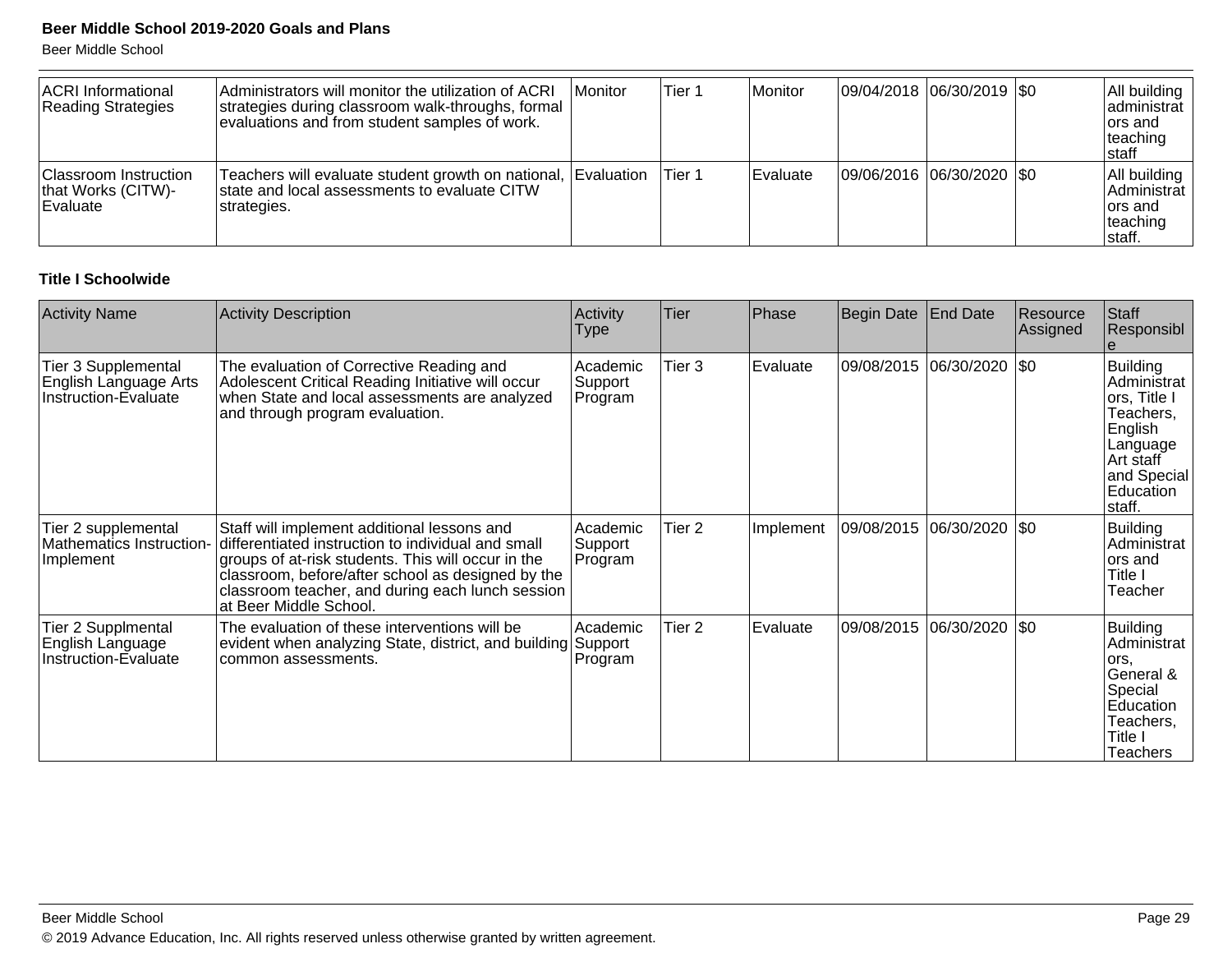| Tier 3 Suppemental<br>English Language Arts<br>Instruction              | Students will be enrolled in a sixty (60) minute<br>class, that meets daily, to address gaps in student<br>learning. Students will learn with and from each<br>other and are provided with direct instruction for<br>their areas of weakness. Materials, such as<br>Corrective Reading workbooks, are needed for<br>this academic support program. Special Education<br>students and English Language Learners will also<br>be included in this Tier 3 class, which will be<br>taught by highly-qualified staff. | Academic<br>Support<br>Program   | Tier <sub>3</sub> | Implement        | 09/08/2015 06/30/2020 |                       | \$95000 | <b>Building</b><br>Administrat<br>ors, English<br>Language<br>Arts staff,<br>Special<br>Education<br>staff and<br>Title I<br>Teacher. |
|-------------------------------------------------------------------------|------------------------------------------------------------------------------------------------------------------------------------------------------------------------------------------------------------------------------------------------------------------------------------------------------------------------------------------------------------------------------------------------------------------------------------------------------------------------------------------------------------------|----------------------------------|-------------------|------------------|-----------------------|-----------------------|---------|---------------------------------------------------------------------------------------------------------------------------------------|
| <b>Illustrative Math-Getting</b><br>Ready                               | Mathematics staff will receive professional<br>development in the new Illustrative math<br>curriculum for the 2018-2019 school year. This will<br>include trainings, ILC work, PLC work, and<br>meetings with curriculum consultants if needed.                                                                                                                                                                                                                                                                  | Professiona Tier 1<br>I Learning |                   | Getting<br>Ready |                       | 09/04/2018 06/30/2019 | \$1000  | Mathematic<br>s teachers,<br>administrat<br>ors, and<br>district<br>curriculum<br>consultants                                         |
| <b>Family and Community</b><br>Engagement-Implement                     | Title I Family Nights will be scheduled throughout<br>the school year. Staff will keep parents informed<br>of academic expectations and offer materials and<br>training on how parents/families can work with the<br>child at home in order to master these content<br>expectations. Summer reading program is offered<br>as well as socio-emotional resources.                                                                                                                                                  | Parent<br>Involvemen             | Tier <sub>3</sub> | Implement        |                       | 09/08/2015 06/30/2020 | \$5000  | Beer<br>Middle<br>School<br>Staff and<br><b>Building</b><br>Administrat<br>ors.                                                       |
| Tier 2 Supplemental<br>Mathematics Instruction-<br><b>Getting Ready</b> | Title I Intervention Teachers and EL Tutors will<br>receive necessary training needed to support<br>students in the classroom. Additionally, classroom<br>supplies needed for instruction will be provided.                                                                                                                                                                                                                                                                                                      | Academic<br>Support<br>Program   | Tier <sub>2</sub> | Getting<br>Ready | 09/08/2015            | 06/30/2020            | \$500   | <b>Building</b><br>Administrat<br>ors and<br>Title I<br>Teacher                                                                       |
| <b>Tier 1 MTSS-Getting</b><br>Ready                                     | Beer Middle School staff will receive necessary<br>professional development on MTSS model as it<br>pertains to the building MTSS interventions in<br>place. Additionally, professional learning will occur<br>at intervention meetings to assist staff in<br>interpreting the data and determining its impact in<br>the general education classroom.                                                                                                                                                             | Professiona<br>I Learning        | Tier 1            | Getting<br>Ready | 09/08/2015            | 06/30/2020            | \$1000  | <b>Building</b><br>administrat<br>ors and<br>Intervention<br><b>Teachers</b>                                                          |
| <b>Tier 3 Supplemental</b><br>Mathematics Instruction-<br>Monitor       | The monitoring of intervention programs will be<br>done through classroom walk throughs and MTSS<br>intervention meetings.                                                                                                                                                                                                                                                                                                                                                                                       | Academic<br>Support<br>Program   | Tier <sub>3</sub> | Monitor          |                       | 09/06/2016 06/30/2020 | \$1000  | Title I<br>Intervention<br>Teachers,<br><b>MTSS</b><br>Intervention<br>Team,<br><b>Building</b><br>Administrat<br>lors                |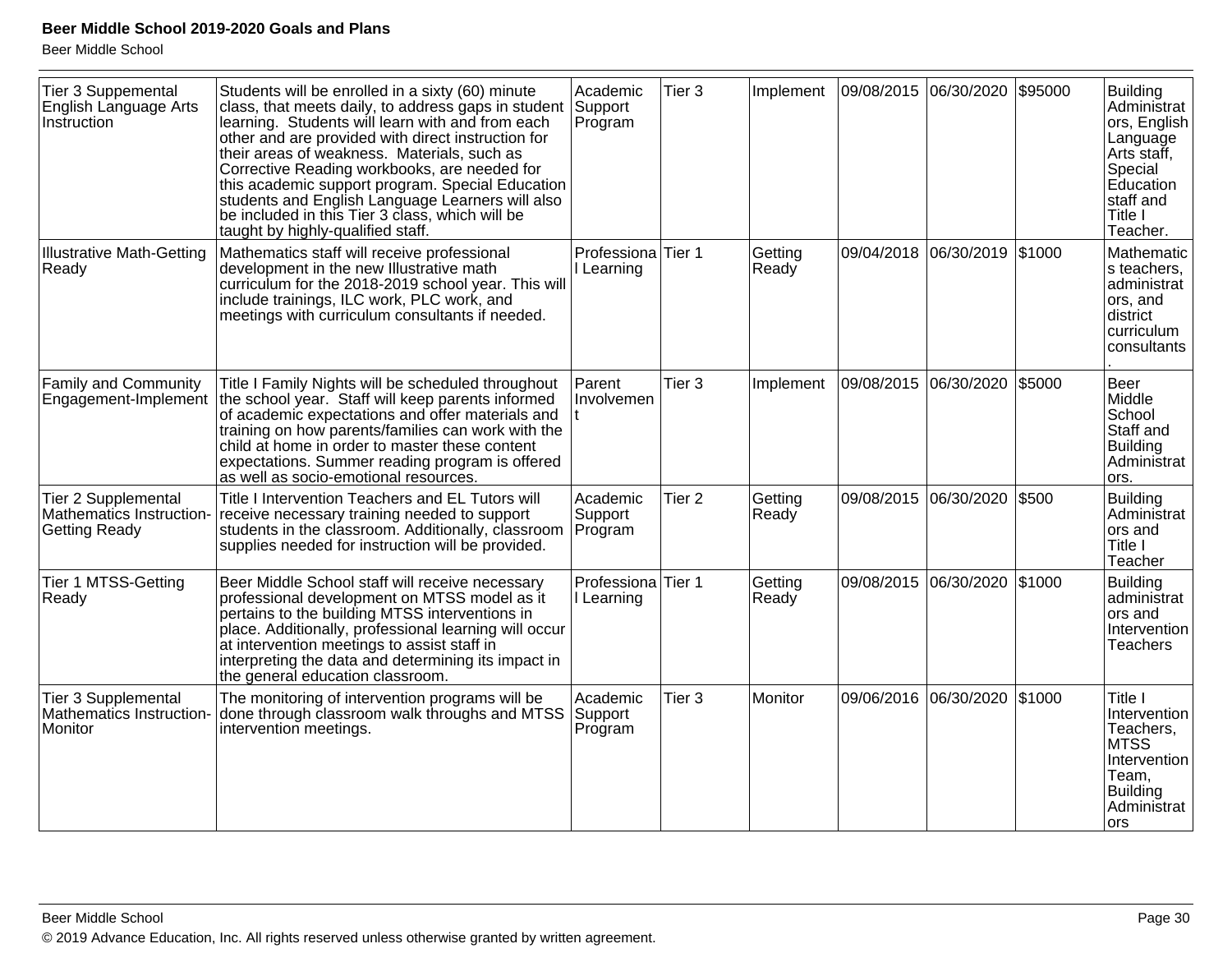| Instruction-Getting<br>Ready | <b>Tier 3 Supplemental</b><br>English Language Arts | Title I teachers will be training to utilize easyCBM,<br>Corrective Reading, Adolescent Critical Reading<br>Initiative (ACRI) or a comparable research-based<br>literacy intervention program with students who<br>are not proficient in the area of reading.                                                                                                                                          | Academic<br>Support<br>Program              | Tier <sub>3</sub> | Getting<br>Ready | 09/08/2015 06/30/2020 |            | \$1000  | <b>Building</b><br>Administrat<br>ors, Title I<br>Teachers,<br>and Special<br>Edcuation                                |
|------------------------------|-----------------------------------------------------|--------------------------------------------------------------------------------------------------------------------------------------------------------------------------------------------------------------------------------------------------------------------------------------------------------------------------------------------------------------------------------------------------------|---------------------------------------------|-------------------|------------------|-----------------------|------------|---------|------------------------------------------------------------------------------------------------------------------------|
| <b>Tier 2 Supplmental</b>    | English Language Arts<br>Instruction-Implement      | Staff will implement additional lessons and<br>differentiated instruction to individual and small<br>groups of at-risk students. This will occur in the<br>classroom, before/after school as designed by the<br>classroom teacher, and during each lunch session<br>at Beer Middle School.                                                                                                             | Academic<br>Support<br>Program              | Tier <sub>2</sub> | Implement        | 09/08/2015 06/30/2020 |            | $ $ \$0 | <b>Building</b><br>Administrat<br>ors,<br>General &<br>Special<br>Education<br>Teachers,<br>Title I<br><b>Teachers</b> |
| Instruction                  | Tier 3 Suppemental<br>English Language Arts         | Staff will evaluate student's progress through<br>national, state, and local assessments. Currently,<br>Beer Middle School is using MSTEP, NWEA and<br>DRA to determine the level of proficiency.                                                                                                                                                                                                      | Evaluation                                  | Tier <sub>3</sub> | Evaluate         | 09/08/2015 06/30/2020 |            | \$0     | Building<br>Administrat<br>ors, English<br>Language<br>Arts staff,<br>Special<br>Education<br>and Title I<br>Teacher.  |
| Purchase                     | <b>Intervention Materials</b>                       | Materials purchase for Tier II and III interventions<br>to include additional content-related readers,<br>Corrective Reading books, ACRI books, Numbers<br>World books, resources for math manipulatives,<br>paper, pencils, etc.                                                                                                                                                                      | Getting<br>Ready                            | Tier <sub>2</sub> | Getting<br>Ready | 09/08/2015            | 06/30/2020 | \$1000  | Intervention<br><b>Teachers</b><br>and<br><b>Building</b><br>Administrat<br>ors                                        |
|                              | PBIS-Getting Ready                                  | All teachers will receive PBIS training and job-<br>embedded support at PLC/ILC meetings and<br>monthly staff meetings. In addition, staff members<br>will participate in Jay Mark's Courageous<br>Conversations About Race professional<br>development and training for students in trauma.                                                                                                           | Professiona <sup>Tier</sup> 1<br>I Learning |                   | Getting<br>Ready | 09/08/2015 06/30/2020 |            | \$3000  | <b>Building</b><br>Administrat<br>ors                                                                                  |
| Implement                    | Tier 3 Supplemental<br>Mathematics Instruction-     | Students will be enrolled in a sixty (60) minute<br>class, that meets daily, to address gaps in student<br>learning. Students learn from direct instruction,<br>skill reinforcement, and hands-on manipulatives<br>developed and implemented by the classroom<br>teacher. The classroom teacher provides<br>students with flexibility in instruction to<br>accommodate many different learning styles. | Academic<br>Support<br>Program              | Tier <sub>3</sub> | Implement        | 09/08/2015 06/30/2017 |            | \$85000 | Building<br>Administrat<br>ors & Title I<br><b>Teachers</b>                                                            |
| Evaluate                     | Tier 2 Supplemental<br>Mathematics Instruction-     | The evaluation of these interventions will be<br>evident when analyzing State, district, and building Support<br>common assessments.                                                                                                                                                                                                                                                                   | Academic<br>Program                         | Tier <sub>2</sub> | Evaluate         | 09/06/2016 06/30/2020 |            | \$0     | <b>Building</b><br>Administrat<br>ors & Title I<br><b>Teachers</b>                                                     |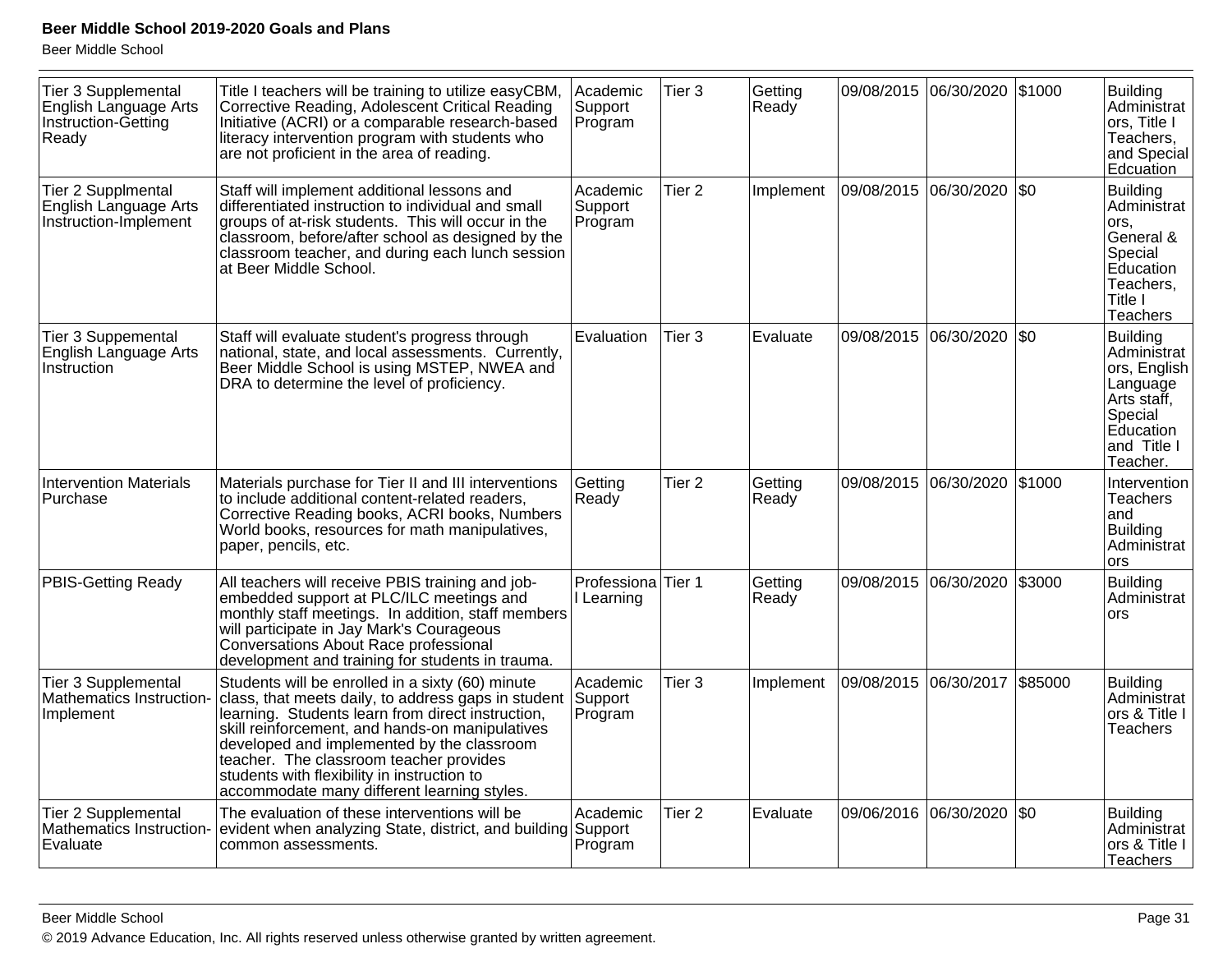| Tier 2 Supplmental<br>English Language Arts<br>Instruction-Getting<br>Ready | Title I Intervention Teachers and EL Tutors will<br>receive necessary training needed to support<br>students in the classroom. Additionally, classroom Program<br>supplies needed for instruction will be provided.                                                                                                                                                                                                                                                                                                                                                                                                                                                                                                                                         | Academic<br>Support            | Tier <sub>2</sub> | Getting<br>Ready |                       | 09/08/2015 06/30/2020 | \$500  | <b>Building</b><br>Administrat<br>ors and<br>Title I<br>Teachers                                                         |
|-----------------------------------------------------------------------------|-------------------------------------------------------------------------------------------------------------------------------------------------------------------------------------------------------------------------------------------------------------------------------------------------------------------------------------------------------------------------------------------------------------------------------------------------------------------------------------------------------------------------------------------------------------------------------------------------------------------------------------------------------------------------------------------------------------------------------------------------------------|--------------------------------|-------------------|------------------|-----------------------|-----------------------|--------|--------------------------------------------------------------------------------------------------------------------------|
| Tier 3 Supplemental<br>Mathematics Instruction-<br><b>Getting Ready</b>     | Title I teachers will be trained to utilize easyCBM<br>and Numbers World (or a comparable research-<br>based math intervention program) with students<br>who are not proficient in the area of mathematics.<br>Books and materials will be purchased to support<br>each class. For the 2018-2019 school year,<br>Numbers World will be replaced with<br>Add+VantageMR.                                                                                                                                                                                                                                                                                                                                                                                      | Academic<br>Support<br>Program | Tier 3            | Getting<br>Ready | 09/08/2015            | 06/30/2020            | \$300  | All building<br>Administrat<br>ors and<br>Title I<br>Teacher                                                             |
| Tier 3 Supplemental<br>English Language Arts<br>Instruction-Implement       | Students will be enrolled in a sixty (60) minute<br>class, that meets daily, to address gaps in student<br>learning, Students learn from direct instruction,<br>skill reinforcement, and text structure mapping.<br>The classroom teacher provides students with<br>flexibility in instruction to accommodate many<br>different learning styles.                                                                                                                                                                                                                                                                                                                                                                                                            | Academic<br>Support<br>Program | Tier <sub>3</sub> | Implement        | 09/08/2015            | 06/30/2020            | \$0    | <b>Building</b><br>Administrat<br>ors, Title I<br>Teachers,<br>and Special<br>Education<br>staff                         |
| <b>Tier 2 Supplemental</b><br>Mathematics Instruction-<br>Monitor           | The monitoring of reteach/retest will occur in<br>classroom teacher's grade book comments. The<br>monitoring of lunch intervention will include a sign<br>in sheet to track which students are receiving<br>extra support by the Title I Intervention teachers<br>and EL Tutor.                                                                                                                                                                                                                                                                                                                                                                                                                                                                             | Academic<br>Support<br>Program | Tier <sub>2</sub> | Monitor          | 09/30/2015            | 06/30/2020            | \$0    | <b>Building</b><br>Administrat<br>ors,<br>General &<br>Special<br>Education<br>Teachers,<br>& Title I<br><b>Teachers</b> |
| <b>Professional Learning</b>                                                | Beer Middle School staff will implement the<br>Communities-Implement building wide PLC/ILC initiatives during scheduled<br>PLC/ILC meetings, staff meetings, classroom<br>instructional time, individualized professional<br>learning time, and during the day/after school<br>sessions. Staff will focus upon using results to<br>target instruction.<br>Additionally, during the 2017-2018, English<br>Language Art and Mathematics staff were trained<br>in Instructional Learning Cycles and began<br>implementation during this school year and will<br>continue through the upcoming years.<br>Furthermore, Social Studies teachers were trained<br>during the 2018-2019 school year and further<br>implementation will occur with Science next year. | Implementa Tier 1<br>tion      |                   | Implement        | 09/02/2015 06/30/2020 |                       | \$4500 | Beer<br>Middle<br>School<br>Administrati<br>on and<br><b>Staff</b>                                                       |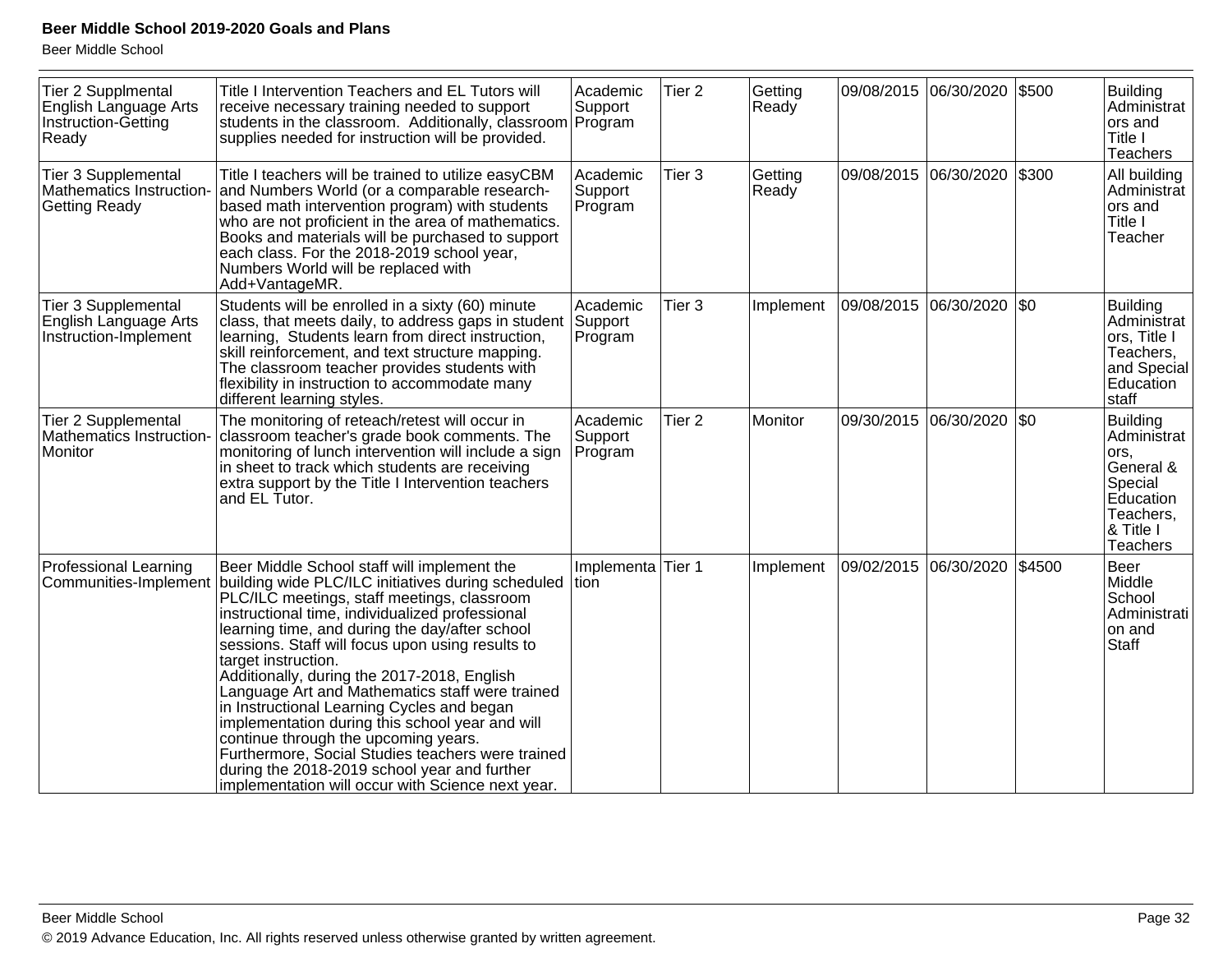| <b>Tier 3 Suppmental</b><br>English Language Arts<br>Instruction | Title I teacher and Special Education teachers will<br>be trained to utilize Corrective Reading, ACRI,<br>and/or a similar reading intervention program with<br>students who are not proficient in the area of<br>English Language Arts. Materials will be<br>purchased to support implementation.                                                                                                                   | Academic<br>Support<br>Program | Tier 3 | Getting<br>Ready |                       | 09/08/2015 06/30/2020 | \$1500 | <b>Building</b><br>Administrat<br>ors, Special<br>Education<br>staff,<br>English<br>Language<br>Arts staff,<br>and Title I<br>Teacher. |
|------------------------------------------------------------------|----------------------------------------------------------------------------------------------------------------------------------------------------------------------------------------------------------------------------------------------------------------------------------------------------------------------------------------------------------------------------------------------------------------------|--------------------------------|--------|------------------|-----------------------|-----------------------|--------|----------------------------------------------------------------------------------------------------------------------------------------|
| Number Talks -<br>Implement                                      | Staff will implement Number Talk in daily practices<br>that are ten minutes where students mentally<br>solve computation problems and talk about their<br>strategies. Implementing this strategy allows<br>students to use math practices 1, 3,6,7, and 8 as<br>well as develop fluency over time.                                                                                                                   | Implementa Tier 1<br>tion      |        | Implement        | 09/06/2016 06/30/2020 |                       | \$200  | Mathematic<br>s staff and<br>building<br>administrat<br>ors and<br>staff                                                               |
| <b>ACRI Informational</b><br><b>Reading Strategies</b>           | The evaluation of ACRI informational strategies<br>will occur when viewing Mathematics, Science,<br>Social Studies, and English Language Arts<br>MSTEP, NWEA Reading scores, and PSAT<br>proficiency.                                                                                                                                                                                                                | Evaluation                     | Tier 1 | Evaluate         |                       | 09/04/2018 06/30/2020 | \$500  | All building<br>administrat<br>ors and<br>building<br>staff                                                                            |
| <b>ACRI Informational</b><br><b>Reading Strategies</b>           | Staff will receive necessary materials for the<br>implementation of ACRI strategies in Tier 1<br>classrooms. This will include color coding<br>materials, examples of informational maps, and<br>professional development.                                                                                                                                                                                           | Implementa Tier 1<br>tion      |        | Getting<br>Ready |                       | 09/04/2018 06/30/2020 | \$300  | All building<br>administrat<br>ors and<br>building<br>teaching<br>staff.                                                               |
| WEB-Where Everyone<br>Belongs                                    | Eighth grade students will mentor incoming sixth<br>grade students to make a positive transition into<br>the middle school. WEB leaders will monitor the<br>sixth students academic and social progress<br>throughout the year during different activities. The<br>WEB students and leaders will also conduct 6th<br>grade orientation the first day of school.                                                      | Implementa<br>tion             | Tier 1 | Implement        | 09/08/2015 06/30/2020 |                       | \$6000 | Counselors<br>, WEB<br>Leaders,<br>and select<br>staff<br>members                                                                      |
| <b>Professional Learning</b><br>Communities-Monitor              | Beer Middle School will monitor the building wide<br>PLC initiatives with sign in sheets, agendas,<br>meeting minutes, administrator/peer walk-<br>throughs, quarterly reports due to MDE, BOE,<br>common assessment review using rubrics, and<br>IOWA and MSTEP data analysis.                                                                                                                                      | Monitor                        | Tier 1 | Monitor          |                       | 09/02/2015 06/30/2019 | \$4000 | Beer<br>Middle<br>School<br>Administrat<br>ors and<br>Staff                                                                            |
| <b>Professional Learning</b><br>Communities-Evaluate             | Beer Middle School will evaluate the goal through<br>data analysis of common and state assessments,<br>reviewing perception and process/program data,<br>completing the AdvancED Self-Assessment,<br>Completing the ASSIST-MDE Program<br>Evaluation, Title I Surveys, evidence collection of<br>classroom strategy implementation, and using<br>rubrics for writing scoring clinics, peer<br>observations, and PBIS | Evaluation                     | Tier 1 | Evaluate         | 09/02/2015            | 06/30/2020            | \$6000 | Beer<br>Middle<br>School<br>Administrat<br>ors and<br>Staff                                                                            |